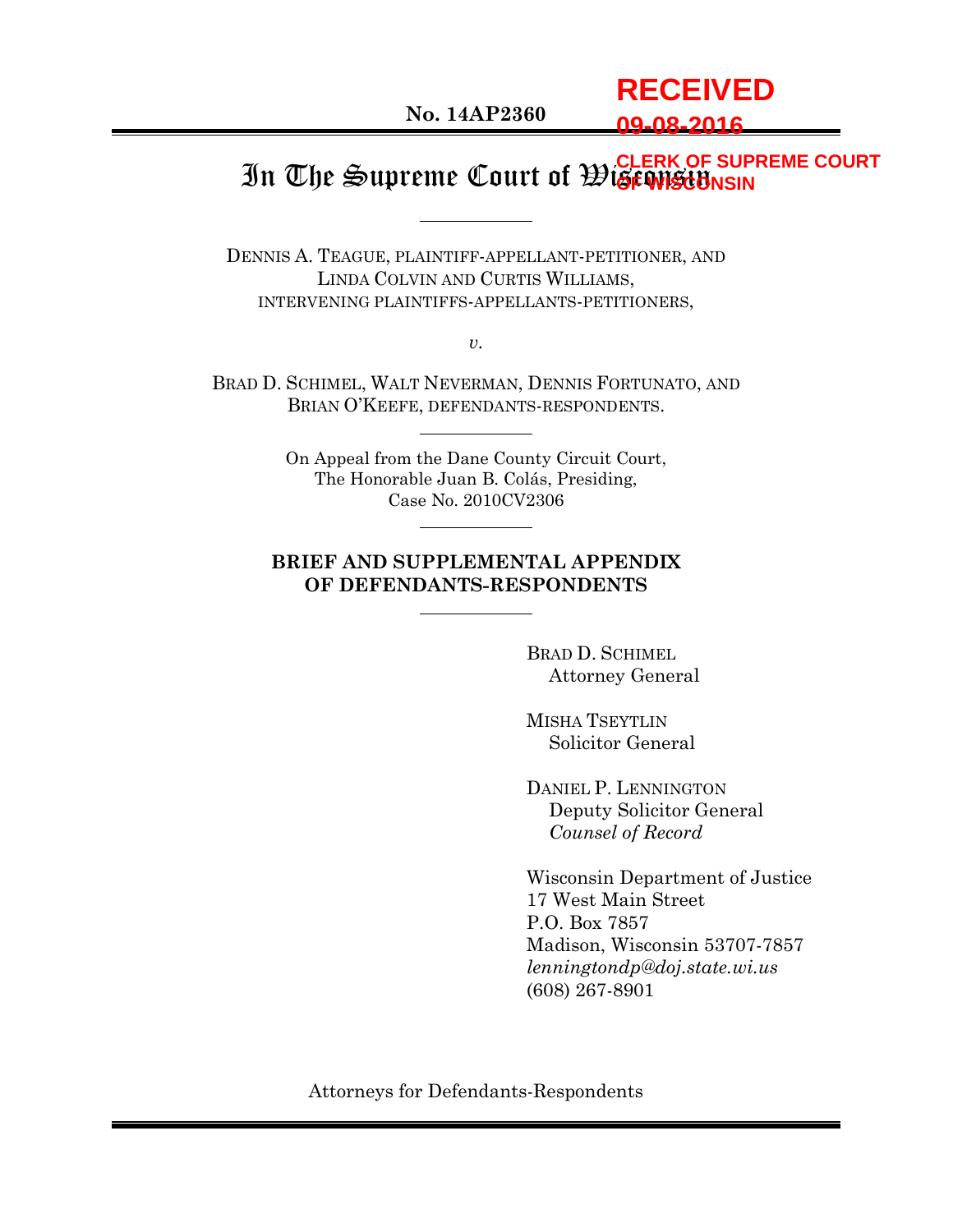# **TABLE OF CONTENTS**

| I.                                                                                            |
|-----------------------------------------------------------------------------------------------|
| II.<br>Wisconsin's Criminal History Record Check System 9                                     |
|                                                                                               |
|                                                                                               |
|                                                                                               |
|                                                                                               |
| L.                                                                                            |
|                                                                                               |
| B. DOJ Properly Released The Record Under The                                                 |
| Section 19.70 Does Not Apply To Teague's<br>II.<br>Complaints About DOJ's Name-Based Criminal |
|                                                                                               |
| A. Teague's Equal Protection Clause Claim  41                                                 |
| B. Teague's Substantive Due Process Claim 46                                                  |
| C. Teague's Procedural Due Process Claim  48                                                  |
|                                                                                               |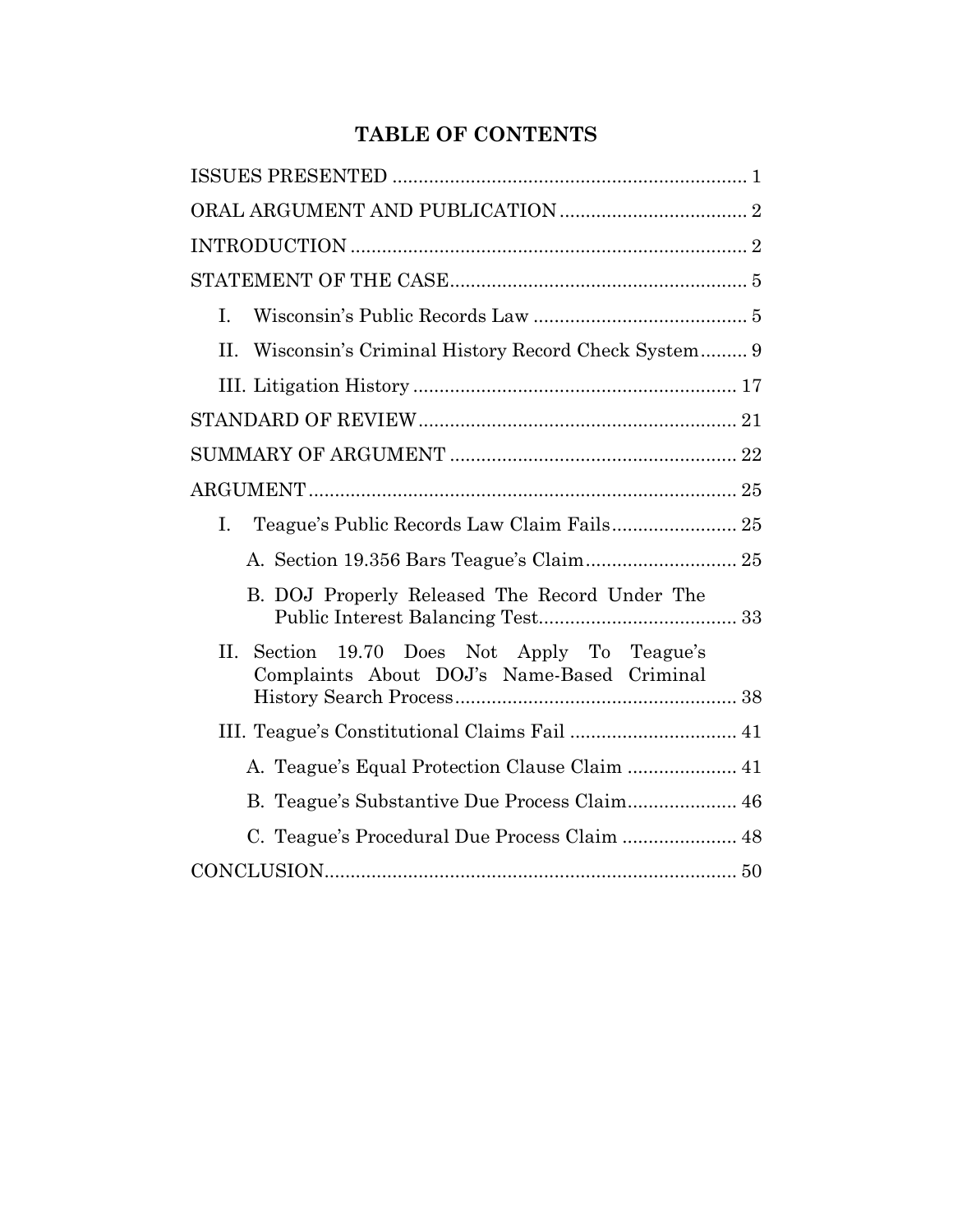# **TABLE OF AUTHORITIES**

# **Cases**

| Aicher ex rel. LaBarge v. Wis. Patients Comp. Fund,<br>2000 WI 98, 237 Wis. 2d 99, 613 N.W.2d 849 passim |
|----------------------------------------------------------------------------------------------------------|
| Dumas v. Koebel,<br>2013 WI App 152, 352 Wis. 2d 13, 841 N.W.2d 319  34                                  |
| Harvot v. Solo Cup Co.,<br>2009 WI 85, 320 Wis. 2d 1, 768 N.W.2d 717 30                                  |
| Hempel v. City of Baraboo,<br>2005 WI 120, 284 Wis. 2d 162, 699 N.W.2d 551 7, 8, 33                      |
| Journal Times v. Police & Fire Comm'rs Bd.,                                                              |
| Linden v. Cascade Stone Co., Inc.,                                                                       |
| Linzmeyer v. Forcey,<br>2002 WI 84, 254 Wis. 2d 306, 646 N.W.2d 811 6, 34                                |
| McDonald v. City of Chicago,                                                                             |
| Milwaukee Teachers' Educ. Ass'n v. Milwaukee Bd. of Sch. Dirs.,                                          |
| Moustakis v. DOJ,<br>2016 WI 42, 368 Wis. 2d 677, 800 N.W.2d 142 8, 25                                   |
| Nankin v. Vill. of Shorewood,                                                                            |
| Newspapers, Inc. v. Breier,<br>89 Wis. 2d 417, 279 N.W.2d 179 (1979) 34, 37                              |
| Nixon v. Warner Comms., Inc.,                                                                            |
| Obergefell v. Hodges,                                                                                    |
| Paul v. Davis,                                                                                           |
| PRN Assocs. v. DOA,                                                                                      |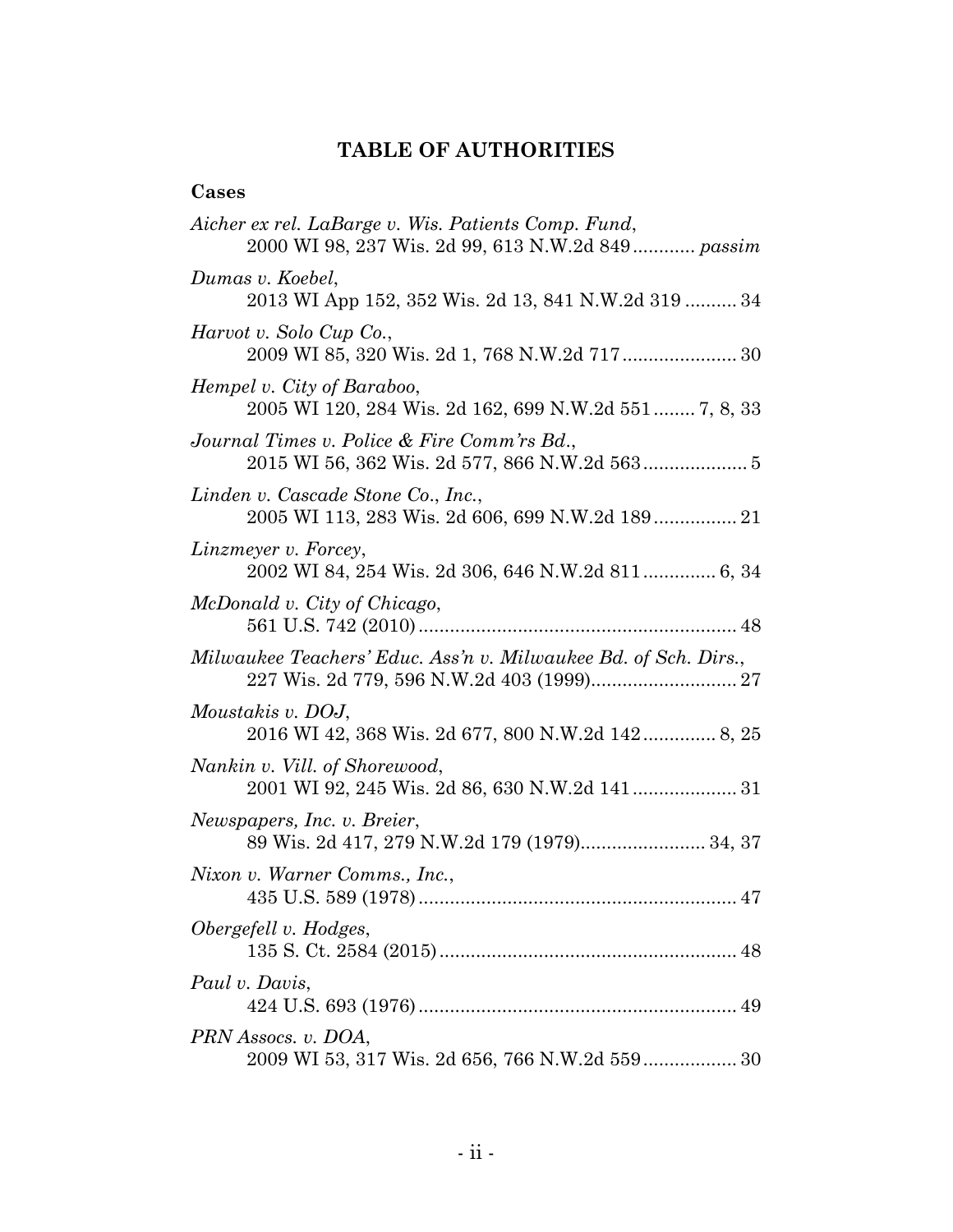| Steinbach v. Green Lake Sanitary Dist.,                                                              |
|------------------------------------------------------------------------------------------------------|
| Thorp v. Town of Lebanon,                                                                            |
| Tomczak v. Bailey,<br>218 Wis. 2d 245, 578 N.W.2d 166 (1998) 42                                      |
| Washington v. Glucksberg,                                                                            |
| Weber v. City of Cedarburg,                                                                          |
| Wis. Citizens Concerned for Cranes & Doves v. DNR,<br>2004 WI 40, 270 Wis. 2d 318, 677 N.W.2d 612 22 |
| Wis. Envtl. Decade, Inc. v. PSC,                                                                     |
| Woznicki v. Erickson,                                                                                |
| Zellner v. Cedarburg Sch. Dist.,<br>2007 WI 53, 300 Wis. 2d 290, 731 N.W.2d 240  7, 37               |
| <b>Statutes</b>                                                                                      |
|                                                                                                      |
|                                                                                                      |
|                                                                                                      |
|                                                                                                      |
|                                                                                                      |
|                                                                                                      |
|                                                                                                      |
|                                                                                                      |
|                                                                                                      |
|                                                                                                      |
|                                                                                                      |
|                                                                                                      |
|                                                                                                      |
|                                                                                                      |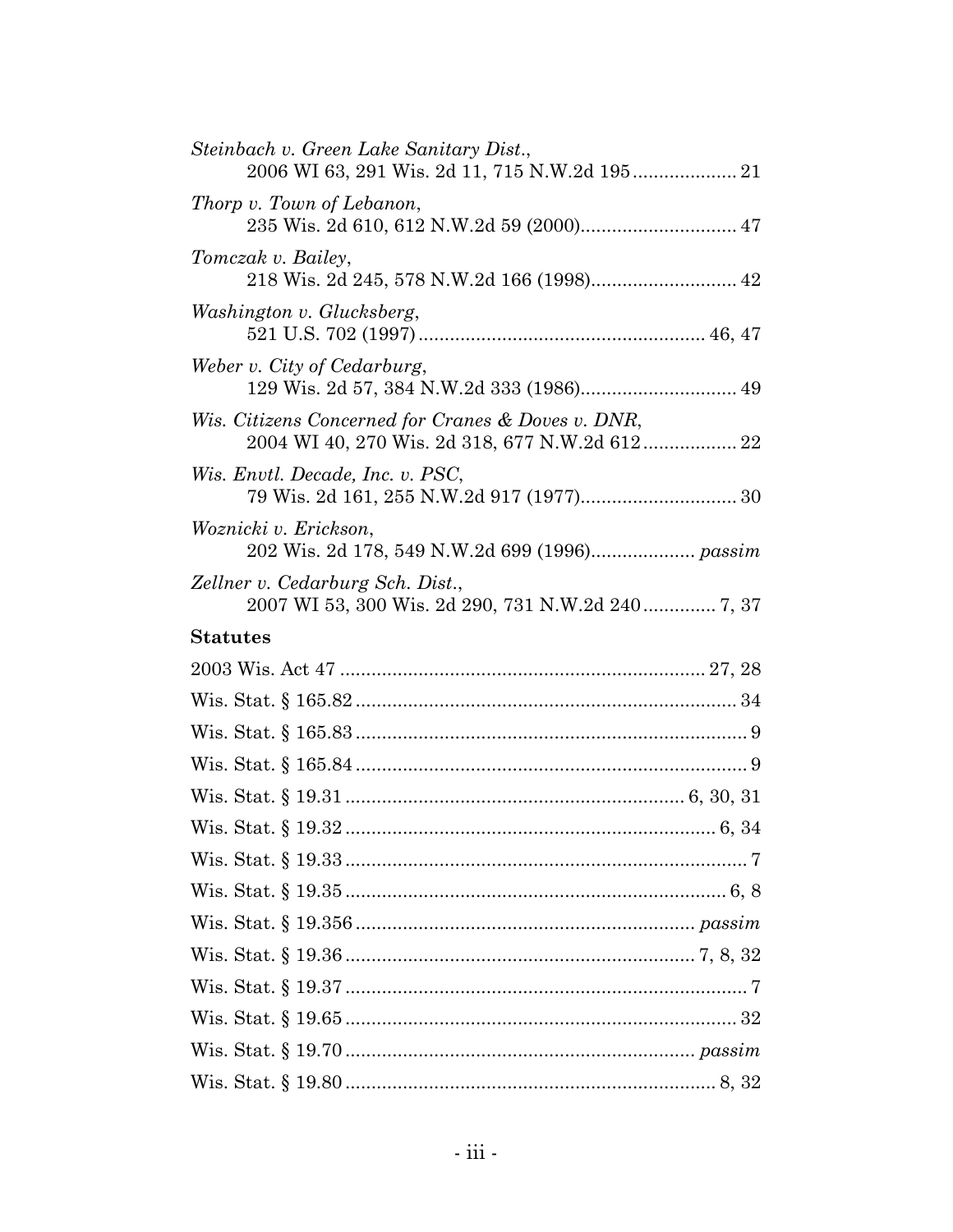| Regulations                      |  |
|----------------------------------|--|
|                                  |  |
| <b>Constitutional Provisions</b> |  |
|                                  |  |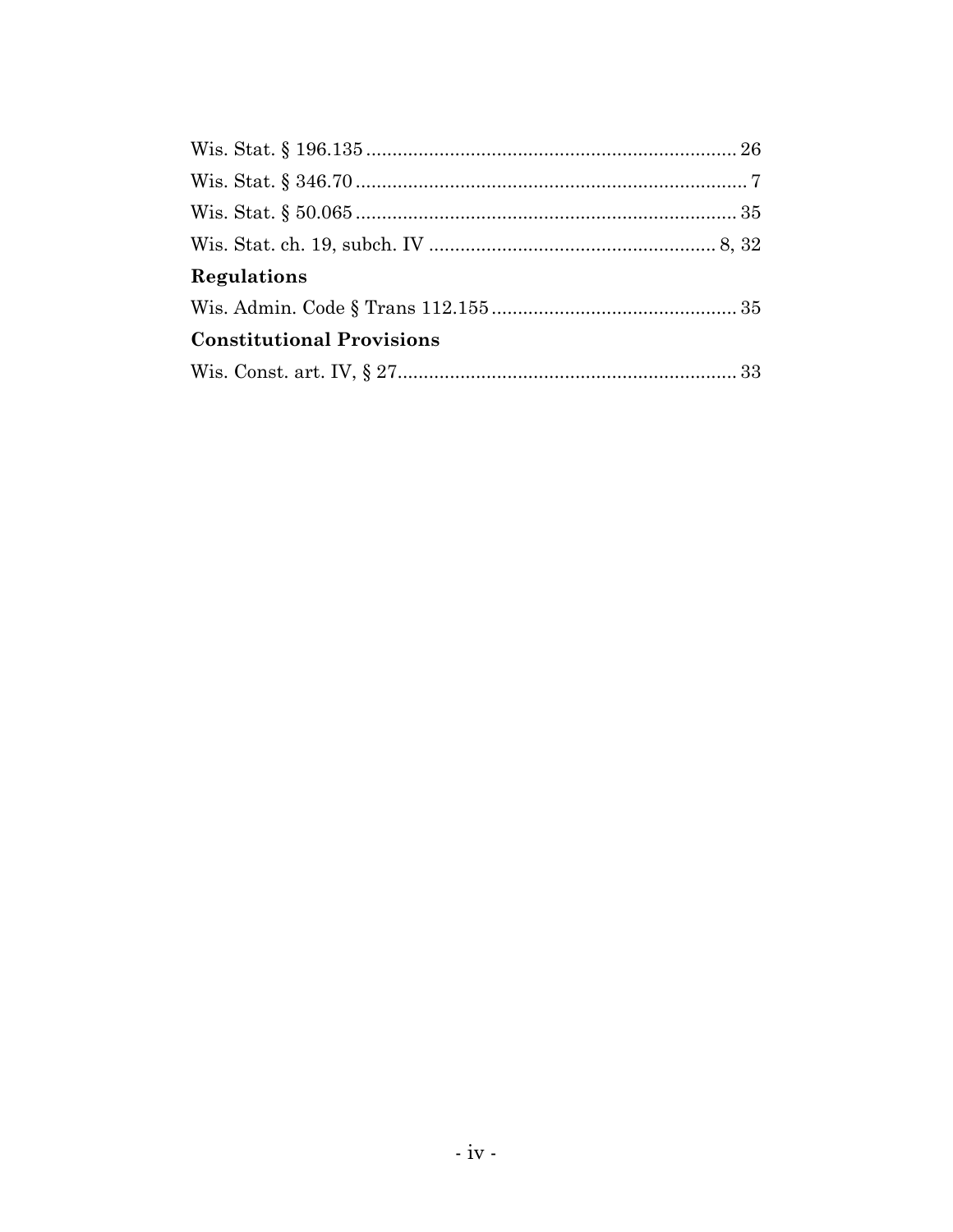#### **ISSUES PRESENTED**

1. May Teague obtain "judicial review," Wis. Stat. § 19.356(1), to prevent the release of public criminal history records when he does not fall into one of the three categories in Wis. Stat. § 19.356(2)(a)?

The circuit court did not answer this question, but the court of appeals answered "no."

2. Does the common-law balancing test prevent release of ATP's public criminal record in response to a name-based search for Teague, whose name is listed as an alias on ATP's record?

The circuit court answered "no," but the court of appeals did not answer this question.

3. Does Wis. Stat. § 19.70, which permits Teague only to "challenge the accuracy of a record" "pertaining to" him, require DOJ to return a "no criminal history" response whenever the name "Dennis Teague" is queried?

The circuit court answered "no," but the court of appeals rejected the argument as undeveloped.

4. Does DOJ violate the Equal Protection Clause by returning a criminal history record in response to a search request for a name that has been previously used as an alias by an individual with a criminal record?

The circuit court and court of appeals answered "no."

5. Does DOJ's practice of returning a criminal history record based on a search query of a name associated with a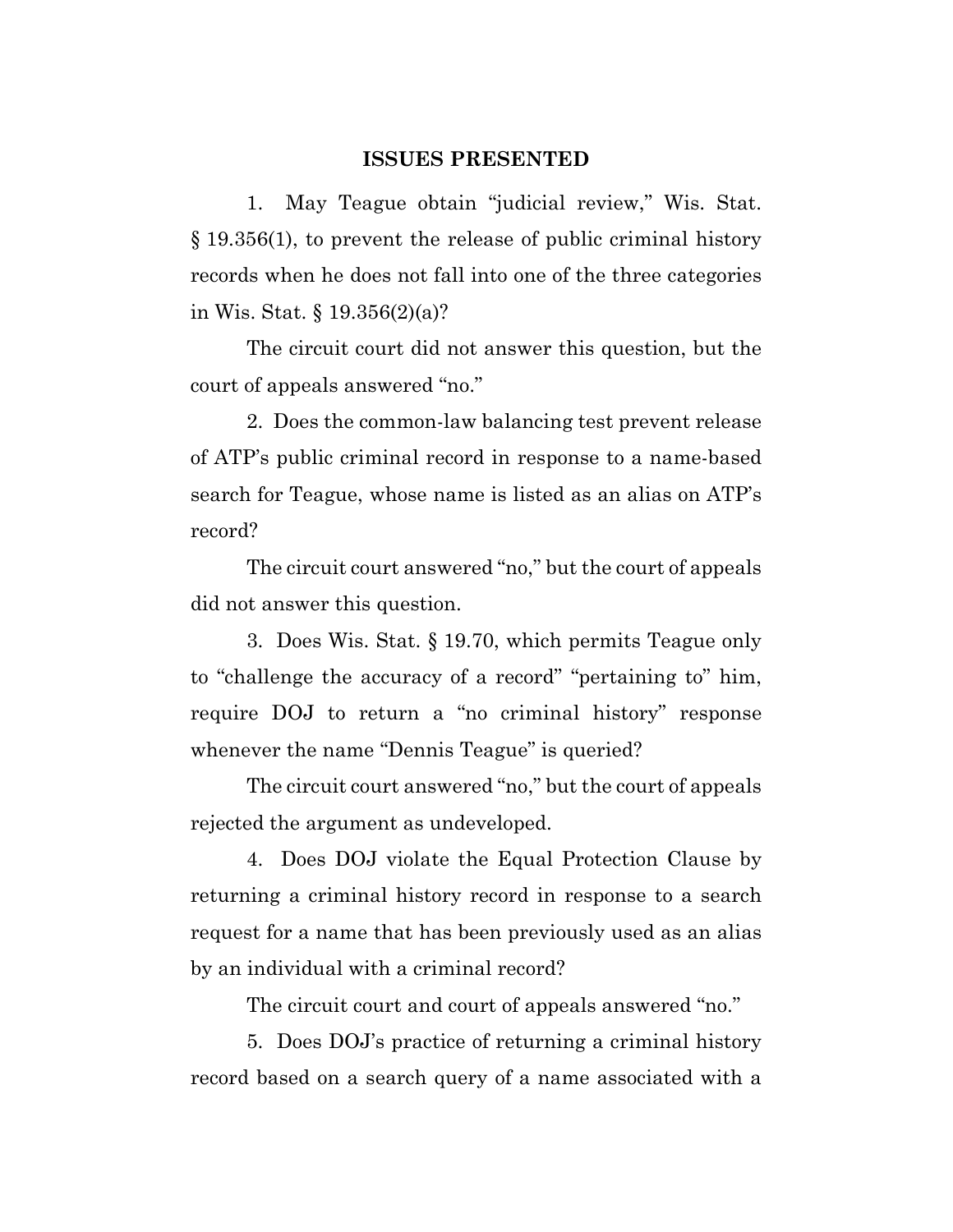particular criminal record violate Teague's fundamental rights as a matter of substantive due process?

The circuit court and court of appeals answered "no."

6. Does DOJ's practice of returning a criminal history record based on a search query of a name associated with a particular criminal record unconstitutionally stigmatize Teague as a matter of procedural due process?

The circuit court and court of appeals answered "no."

#### **ORAL ARGUMENT AND PUBLICATION**

This Court has scheduled oral argument in this case for November 9, 2016. By granting the petition in this case, this Court has indicated that this case presents issues of significant importance and therefore the opinion should be published.

#### **INTRODUCTION**

The Wisconsin Department of Justice's<sup>1</sup> record-check system allows members of the public to search for criminal history records through a web-based portal (or by mail). The search is name-based, meaning a requester may search the database with, at a minimum, a name and date of birth. Based on the search terms provided by the requester, DOJ's system runs those search terms against the 1.3 million

 <sup>1</sup> The Defendants-Respondents in this case are officials at the Department of Justice, sued in their official capacities. Therefore, this brief refers to them collectively as "DOJ."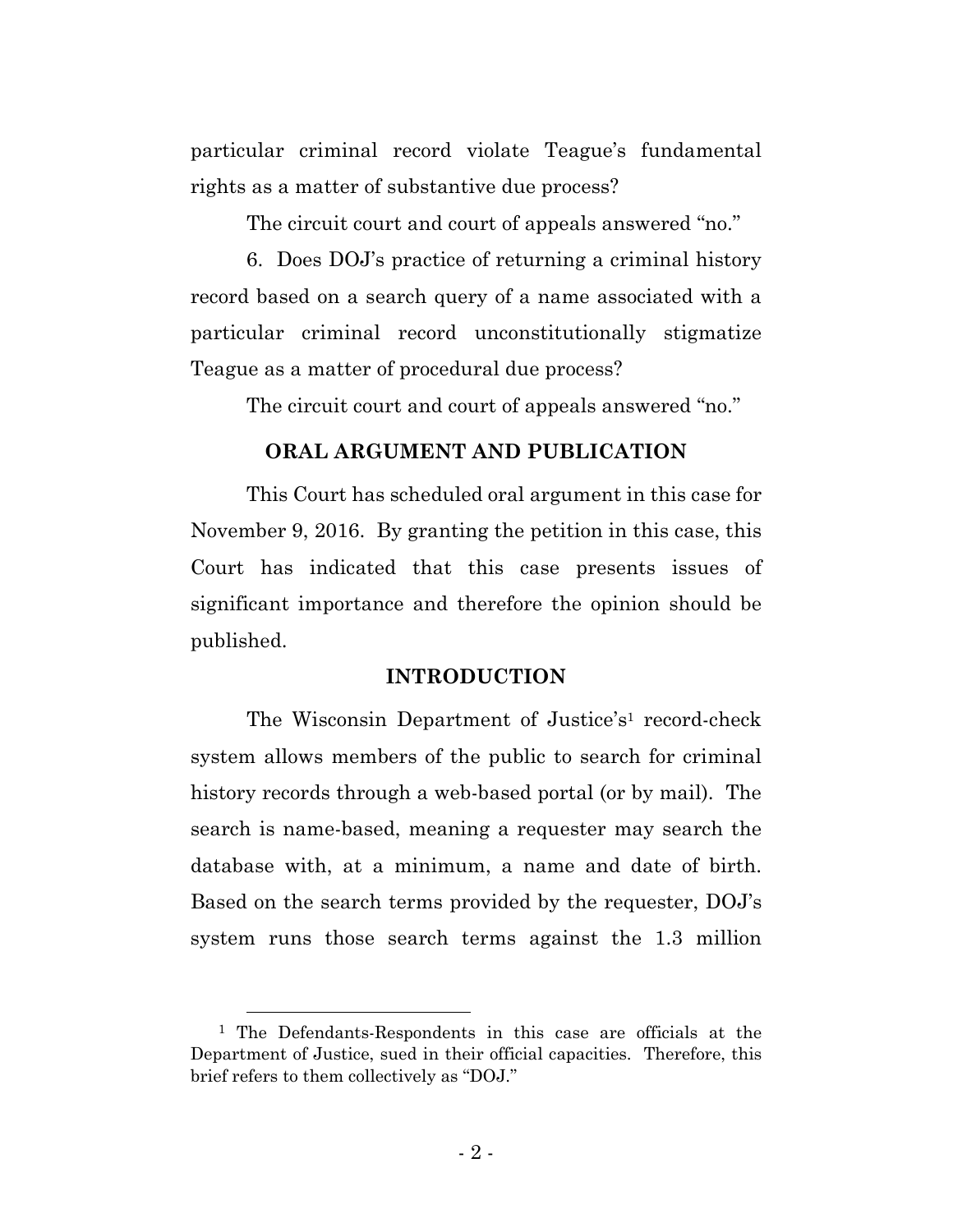criminal records in DOJ's criminal history database. If there is a sufficient match, then DOJ returns a criminal record. This system is used more than 800,000 times per year.<sup>2</sup>

DOJ repeatedly warns users (both before and after a search) of the inherent limitations of a name-based search: this type of search can return criminal records for individuals without a Wisconsin criminal history if the information provided sufficiently matches a name or alias of a person with a criminal record. DOJ also warns users that, because of "identity theft," "[i]t is not uncommon for criminal offenders to use alias or fraudulent names," and that the criminal history returned by the search might not "actually belong. I to the person whose name and other identifying information you submitted." App. 66.<sup>3</sup>

DOJ also tells requesters that its name-based search is not as reliable as a fingerprint-based search, which matches fingerprints submitted by a requester to fingerprints in the database. But a name-based search is "quicker, cheaper, and

 <sup>2</sup> The statistics in the record are from 2014. DOJ's current statistics reflect that there are now over 1.4 million criminal records in DOJ's criminal history database, and that in 2015, DOJ responded to over 900,000 public background check requests. *See* DOJ*, Background Check & Criminal History Information*, https://www.doj.state.wi.us/dles/ cib/background-check-criminal-history-information.

<sup>3</sup> Citations to the Petitioners' Appendix are "App. [page number]," while citations to the Respondents' Appendix are "Supp. App. [page number]." Citations to the record in this case are "R.[entry]: [page number]."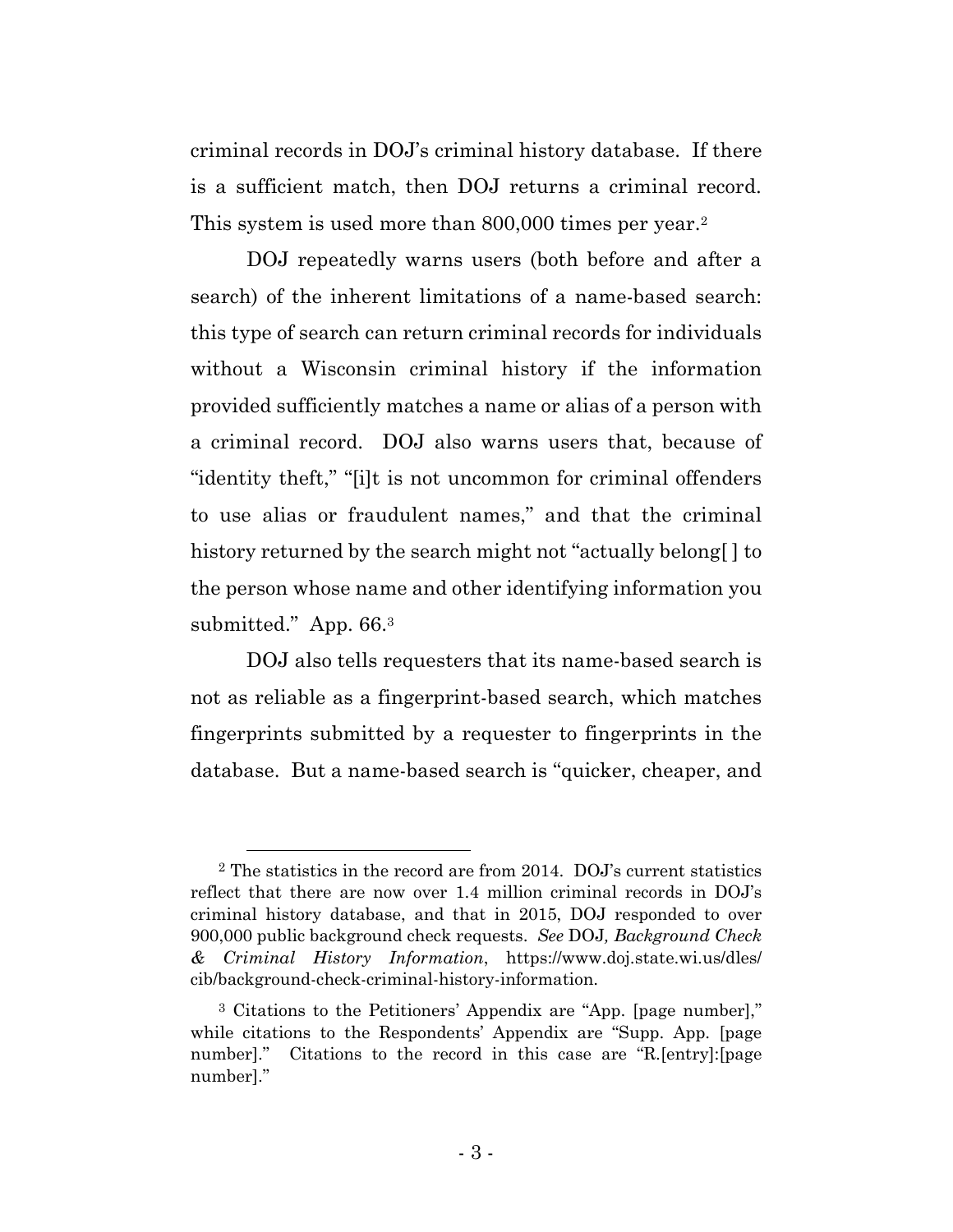easier" for the thousands of individuals, businesses, and other organizations that rely on DOJ's system.

Several years ago, Dennis Teague's cousin, ATP,4 stole Teague's identity.5 As a result of that crime, the name "Dennis Antonio Teague" is now listed as an alias in the public records of ATP's criminal convictions. So when a user of DOJ's system submits a name-based search for Teague, the system also returns ATP's criminal record, which shows that ATP has used the name "Dennis Antonio Teague" as an alias. But like any other criminal history record, DOJ thoroughly explains to users that ATP's record might not be associated with Teague himself because of identity theft. Users are told to carefully compare the information they have with the criminal record (which also contains a photo). DOJ has further provided Teague with an Identity Challenge Letter, informing anyone to whom Teague provides the letter that he does not, in fact, have a criminal history. And DOJ is further implementing adjustments to the system that will result in a "no criminal history" response if Teague's name is searched along with a unique personal identification number, or UPIN, that DOJ will provide to Teague and others in his situation.

 <sup>4</sup> This brief will continue the court of appeals' use of initials in referring to this individual.

<sup>&</sup>lt;sup>5</sup> As noted by the court of appeals, Teague is not the only plaintiff in this case, but the additional plaintiffs, Linda Colvin and Curtis Williams, do not present "any additional or different facts." App. 2. This brief will therefore refer just to Teague.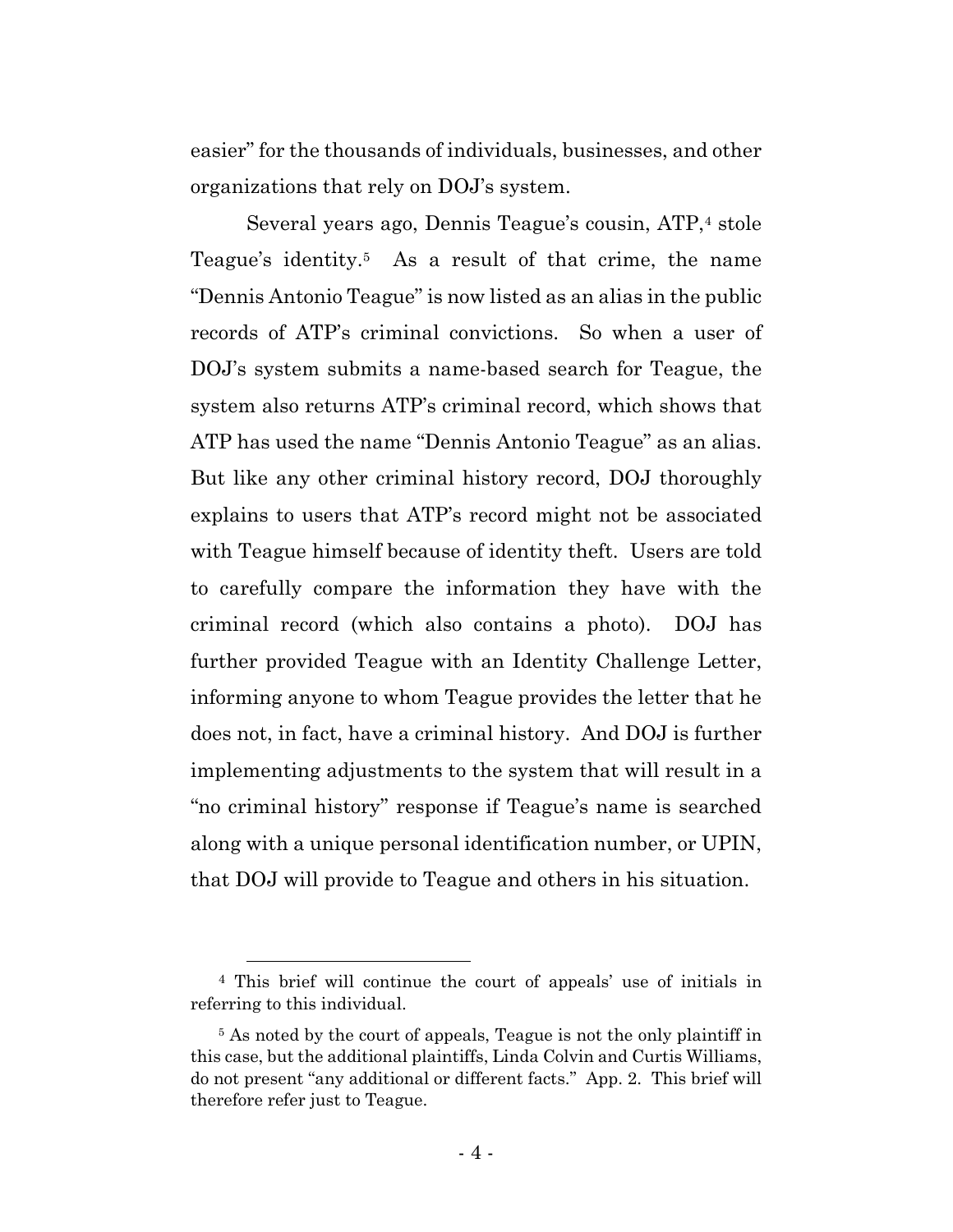Teague cannot prevail under any of his legal theories. His claim under the public-records law is barred by the law itself, which provides—with certain exceptions not applicable here—that "no person is entitled to judicial review of the decision of an authority to provide a requester with access to a record." Wis. Stat. § 19.356(1). And his other claims similarly fail, primarily because he is not actually challenging the accuracy of any record DOJ releases in response to a name-based search query. Moreover, Teague does not seriously contest the importance of allowing users to conduct a comprehensive name-based search of DOJ's criminal database, including names that criminals may have used as aliases.

Teague's case is based solely on the claim that he does not like that DOJ accurately informs requesters that his name has been used by ATP as an alias. This is not supported by any statute or constitutional right. His claims therefore fail and the judgment of the court of appeals should be affirmed.

#### **STATEMENT OF THE CASE**

#### **I. Wisconsin's Public Records Law**

A. Wisconsin's Public Records Law is a "fundamental" part of "our state's history of transparent government." *Journal Times v. Police & Fire Comm'rs Bd*., 2015 WI 56, ¶ 45, 362 Wis. 2d 577, 866 N.W.2d 563. The law "declare[s]" it to be "the public policy of this state that all persons are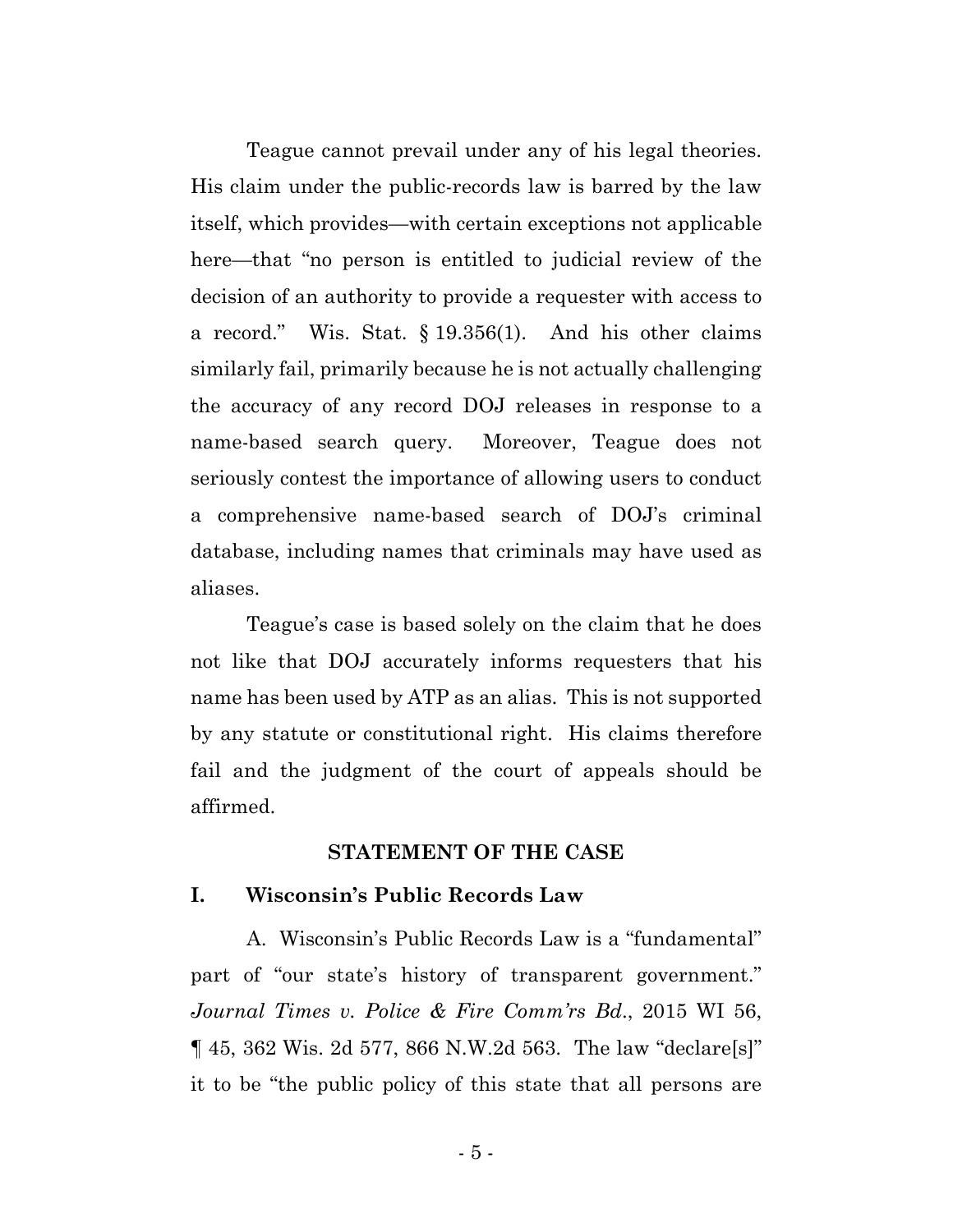entitled to the greatest possible information regarding the affairs of government and the official acts of those officers and employees who represent them." Wis. Stat. § 19.31.

The Public Records Law creates a "presumption of complete public access, consistent with the conduct of governmental business." Wis. Stat. § 19.31. "This presumption reflects the basic principle that the people must be informed about the workings of their government and that openness in government is essential to maintain the strength of our democratic society." *Linzmeyer v. Forcey*, 2002 WI 84, ¶ 15, 254 Wis. 2d 306, 646 N.W.2d 811. Denial of public access is limited only to "exceptional case[s]," since denial "generally is contrary to the public interest." Wis. Stat. § 19.31. For example, "when the release of a police record would interfere with an on-going prosecution or investigation, the general presumption of openness will likely be overcome." *Linzmeyer*, 254 Wis. 2d 306, ¶ 30.

As the Public Records Law explains, "[e]xcept as otherwise provided by law, any requester has a right to inspect any record." Wis. Stat. § 19.35. Records, in turn, are defined broadly as "any material on which written . . . or electronically generated or stored data is recorded or preserved . . . that has been created or is being kept by an authority." Wis. Stat. § 19.32(2). Records are held by an "authority," (for the most part, any part of state or local government), Wis. Stat. § 19.32(1), and "records custodians" are individuals vested with the authority's power to make a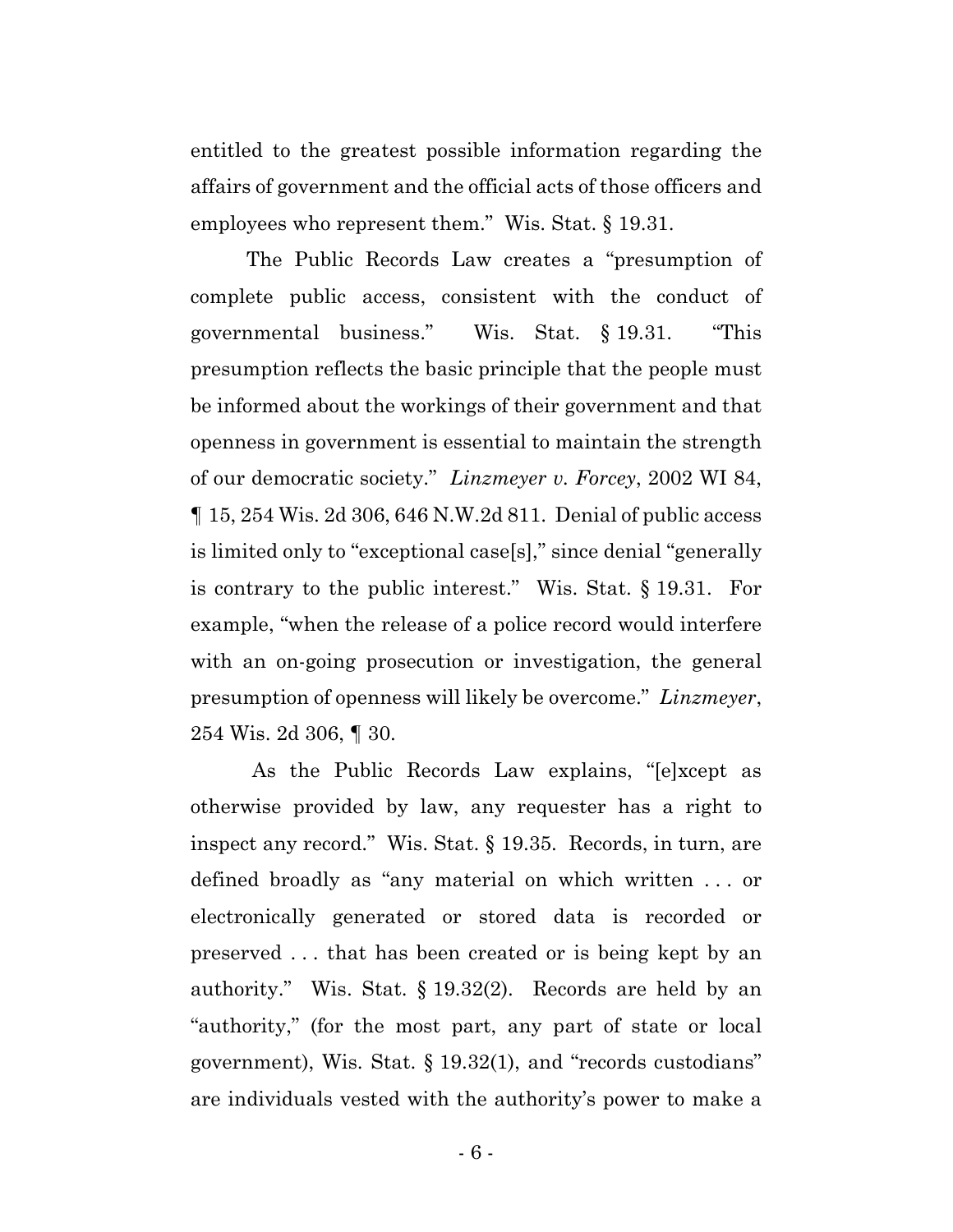decision concerning a record under the Public Records Law, *see* Wis. Stat. § 19.33.

When presented with a request for a public record, a records custodian must first consider whether a statute or the common law prohibits or requires disclosure. *See, e.g.*, Wis. Stat. § 19.36(2)–(13) (exempting certain information from disclosure and prohibiting the release of certain information); Wis. Stat. § 346.70(4)(f) (requiring release of traffic reports). If neither a statute nor the common law creates a blanket rule, then "the custodian must decide whether the strong presumption favoring access and disclosure is overcome by some even stronger public policy favoring limited access or nondisclosure." *Hempel v. City of Baraboo*, 2005 WI 120, ¶ 28, 284 Wis. 2d 162, 699 N.W.2d 551. This test is generally referred to as the "common-law balancing test." *Zellner v. Cedarburg Sch. Dist*., 2007 WI 53, ¶ 5, 300 Wis. 2d 290, 731 N.W.2d 240.

B. While the Public Records Law provides relatively broad judicial remedies to require the "release of [a] record," Wis. Stat. § 19.37(1)(a), in keeping with the presumption of openness, the Public Records Law specifically limits how an individual may prevent the release of a public record. Section 19.356 provides that, "[e]xcept as authorized in this section or as otherwise provided by statute, . . . no person is entitled to judicial review of the decision of an authority to provide a requester with access to a record." Wis. Stat. § 19.356(1). There are only "three narrow exceptions" to this "general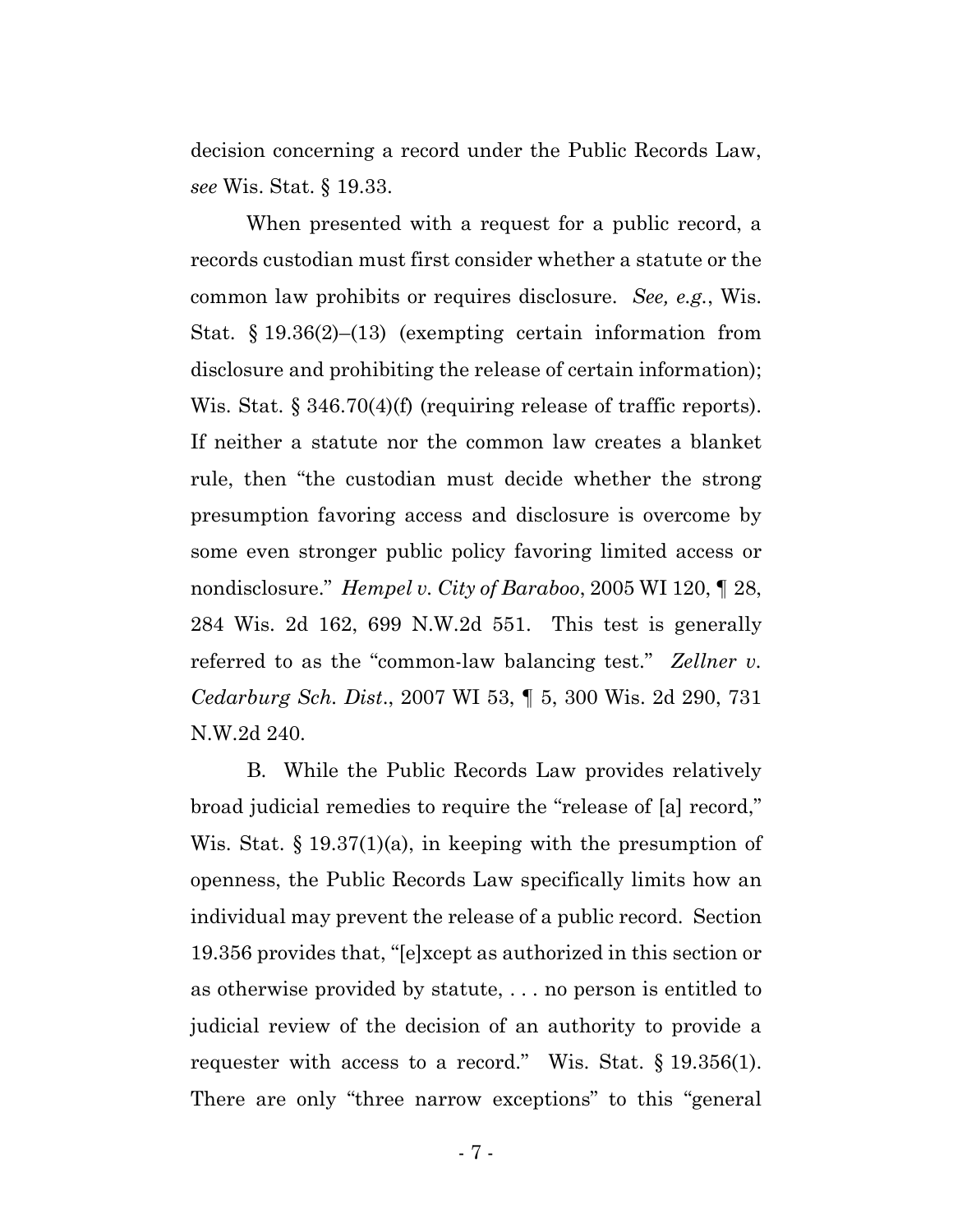rule." *Moustakis v. DOJ*, 2016 WI 42, ¶ 24, 368 Wis. 2d 677, 800 N.W.2d 142. These "three narrow exceptions" are, generally speaking, (1) records involving an employee disciplinary matter, (2) records obtained through a subpoena or search warrant, and (3) records prepared by "an employer other than an authority," relating to an employee of that employer. Wis. Stat. § 19.356(2)(a)1.–3.

Although judicial remedies are limited to prevent release of records, the Public Records Law provides certain protections for personal information. For example, a requester has a greater right of access than the general public to "any personally identifiable information pertaining to the [requester] in a record containing personally identifiable information that is maintained by an authority." Wis. Stat. § 19.35(1)(am); *Hempel*, 284 Wis. 2d 162, ¶ 34. Moreover, under certain statutes or the balancing test, an authority can redact names, addresses, Social Security numbers, and other sensitive personally identifiable information in certain circumstances. *See, e.g.*, Wis. Stat. § 19.36(10)(a) (employee information). Although these statutes do not allow prerelease judicial review of these determinations, the Legislature has provided for certain penalties for individuals who mishandle personal information. *See, e.g.*, Wis. Stat. § 19.80.

C. Wisconsin's Personal Information Practices Law imposes additional duties upon authorities in their handling of public records. *See* Wis. Stat. ch. 19, subch. IV. As relevant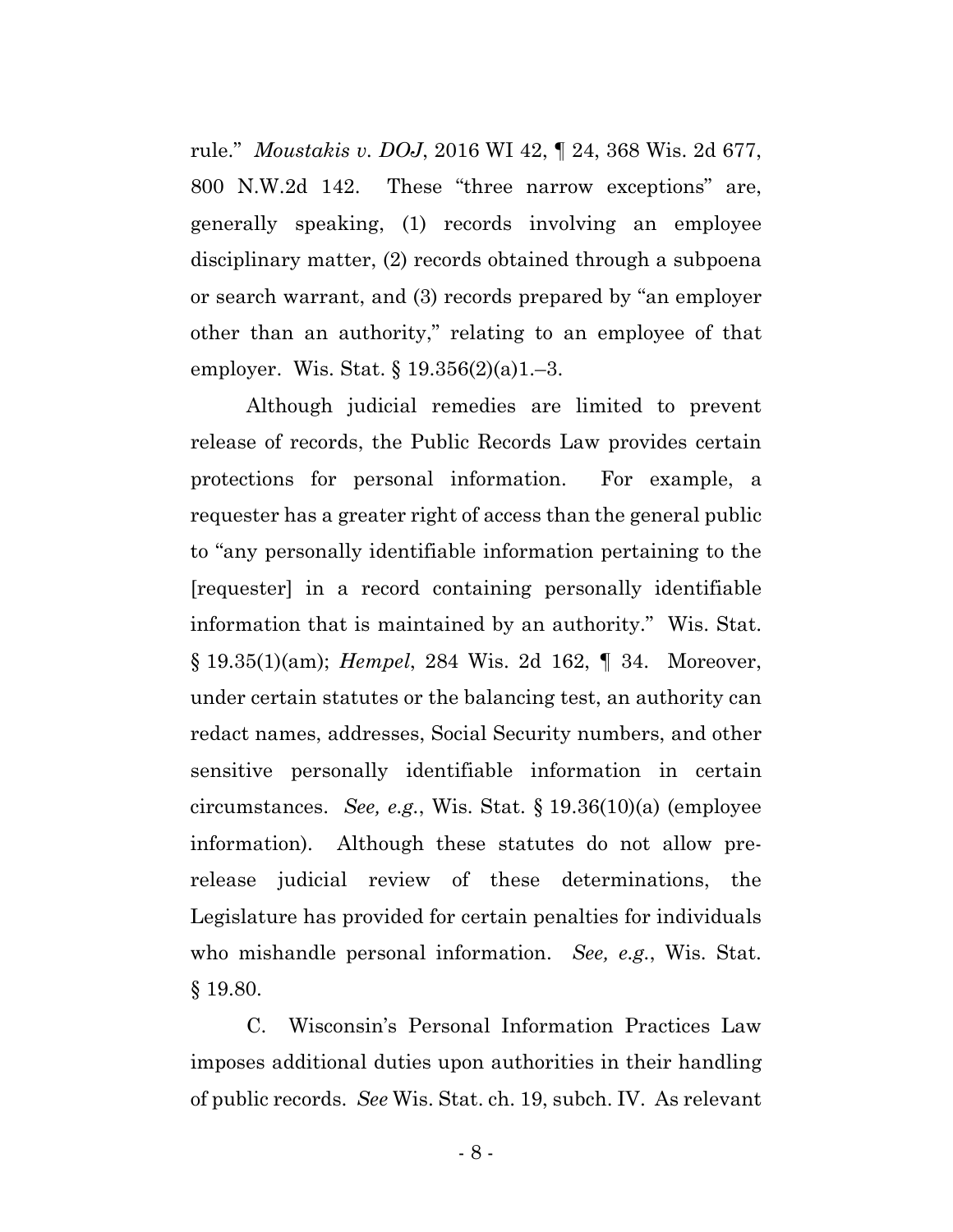here, Section 19.70 grants an individual the right to "challenge the accuracy of a record containing personally identifiable information pertaining to the individual that is maintained by an authority." Wis. Stat. § 19.70(1). After receiving a "notice" "in writing," the authority must either "[c]oncur with the challenge and correct the information" or "[d]eny the challenge." Wis. Stat.  $\S 19.70(1)(a)$ -(b). If a challenge is denied, then the authority must "allow the individual . . . to file a concise statement setting forth the reasons for the individual's disagreement with the disputed portion of the record." Wis. Stat.  $\S 19.70(1)(b)$ .

# **II. Wisconsin's Criminal History Record Check System**

A. DOJ operates and maintains Wisconsin's criminal history database. App. 3–4; *see* Wis. Stat. §§ 165.83–.84. The database, which contains the criminal records of approximately 1.3 million individuals, App. 4, is based on records DOJ collects from law enforcement agencies, the Department of Corrections, prosecutors, and courts. App. 4, 46. Each criminal record in the database corresponds to one person, identified by his or her fingerprints, and is associated with one primary, or "master" name. App. 4, 46.

Private citizens and organizations can search Wisconsin's criminal history database through DOJ's Online Record Check System. *See* DOJ, *Wis. Online Record Check Sys.,* https://recordcheck.doj.wi.gov/. The database is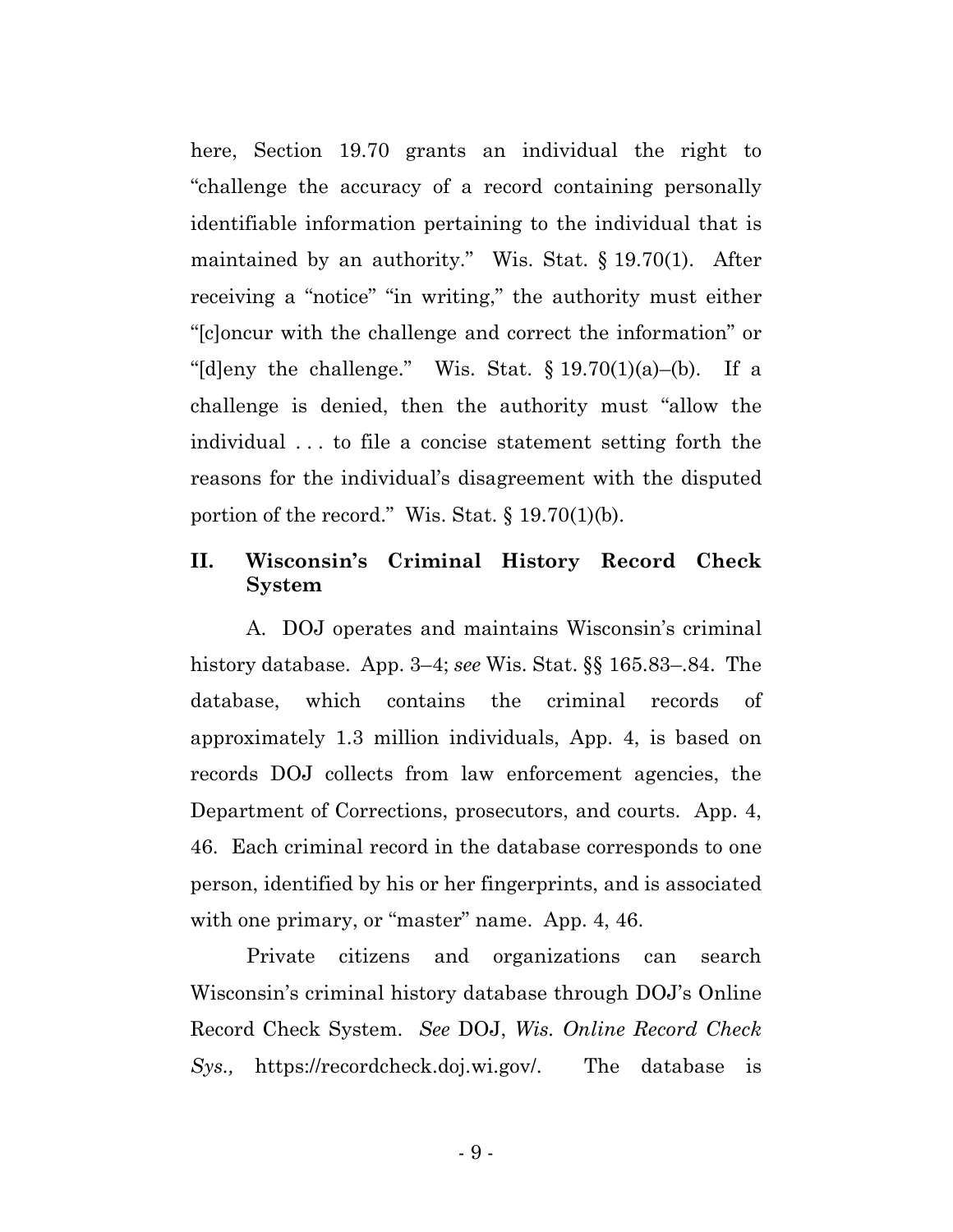searched over 800,000 times each year, with total searches exceeding 22,000 in some weeks. Supp. App. 18–19.

B. DOJ maintains a public-facing website explaining in detail how to search the criminal history database, its limitations, and what a requester can expect to receive as search results. Supp. App. 5–10.6As an initial matter, DOJ explains that its record-check search system is "name-based," meaning that a requester will submit a name and date of birth to search the system and *not* a set of fingerprints. Supp. App. 5. Although name-based searches are "quicker, cheaper, and easier" than fingerprint-based searches, "they are less reliable" because search results are based on "non-unique identifying data," such as name and date of birth. Critically for this case, the website explains as follows: "It is possible for multiple persons to share a name and date of birth. In some cases, a name-based check may pull up a criminal record that does not belong to the subject of the record." Supp. App. 5.

Requesters are then directed to three specific sections of DOJ's record-check website, which DOJ warns requesters should read "[*b*]*efore* requesting a criminal history check," Supp. App. 5 (emphasis added). These three sections are described below:

<sup>&</sup>lt;sup>6</sup> The current website is in substantially the same form as appears in the record. *See* DOJ, Background Check & Criminal History Information, https://www.doj.state.wi.us/dles/cib/background-check-crim inal-history-information.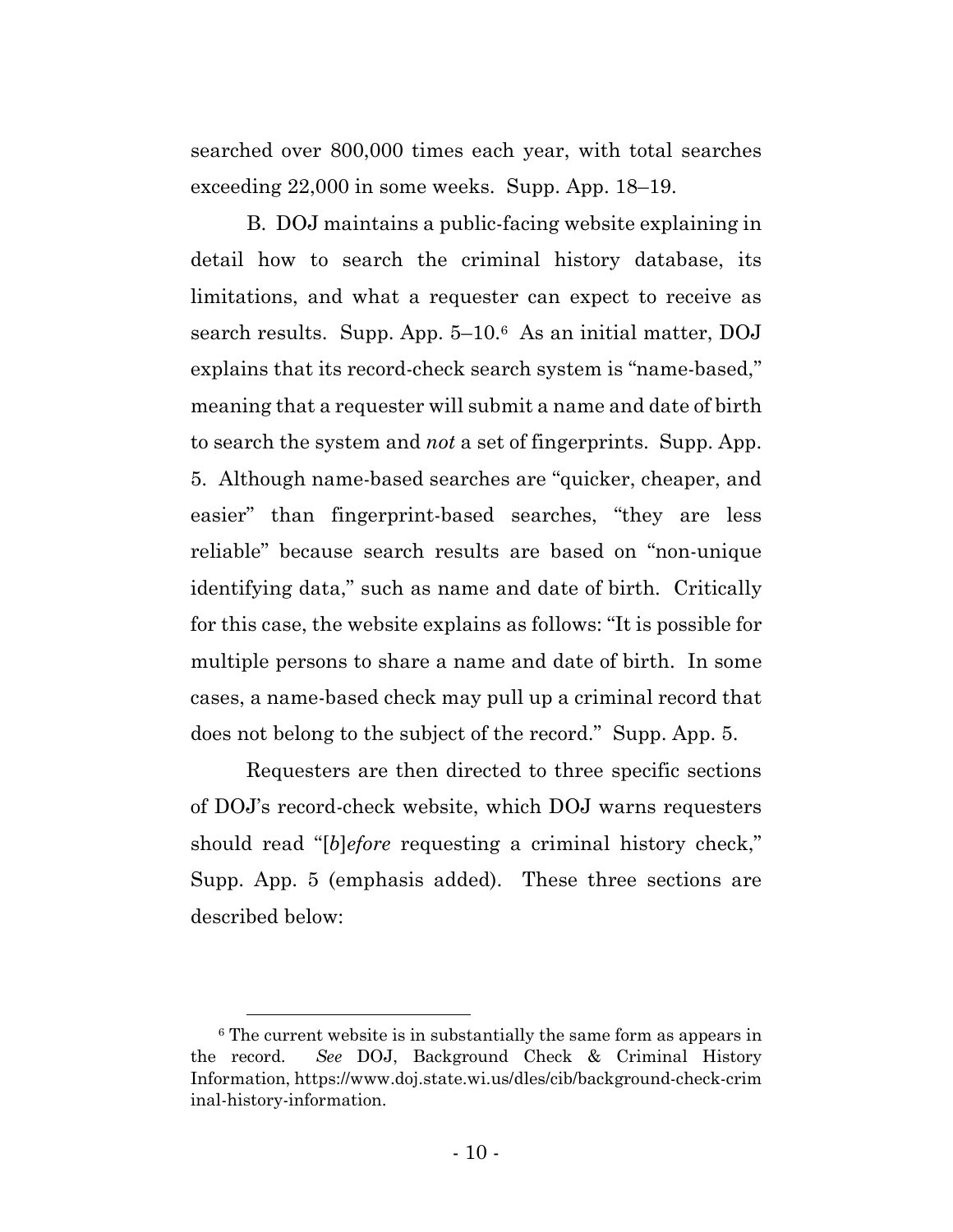*How To Read A Criminal Record*. In boldface type, DOJ warns requesters that if a criminal record is returned as a result of the search criteria, the requester should not "assume that a criminal history record pertains to the person whose identifying information was submitted to be searched." Supp. App. 6. Requesters should be careful to review the report's "Master Name," which may be the same or different from the name submitted in the search. Supp. App. 6–7*.*

If the name is different, then the record "may belong to someone other than the person whose name and other identifying data you submitted for searching." Supp. App. 6– 7*.* This difference may be because the name submitted for searching is listed as "an alias or fraudulent name." Supp. App. 6–7*.* 

If the name is the same*,* the record returned still may "belong to someone other than the person" searched (because of, for example, a shared name and birth date), and the requester should be careful to "compare the information reported on the response to the other information you have obtained about that person." Supp. App. 7.

Whatever the case, DOJ tells requesters that before making any "final decision adverse to a person based on a criminal history response," the requester should notify the person of his or her "right to challenge the accuracy and completeness of any information contained in a criminal history record" and the process for making such a challenge. Supp. App. 7*.*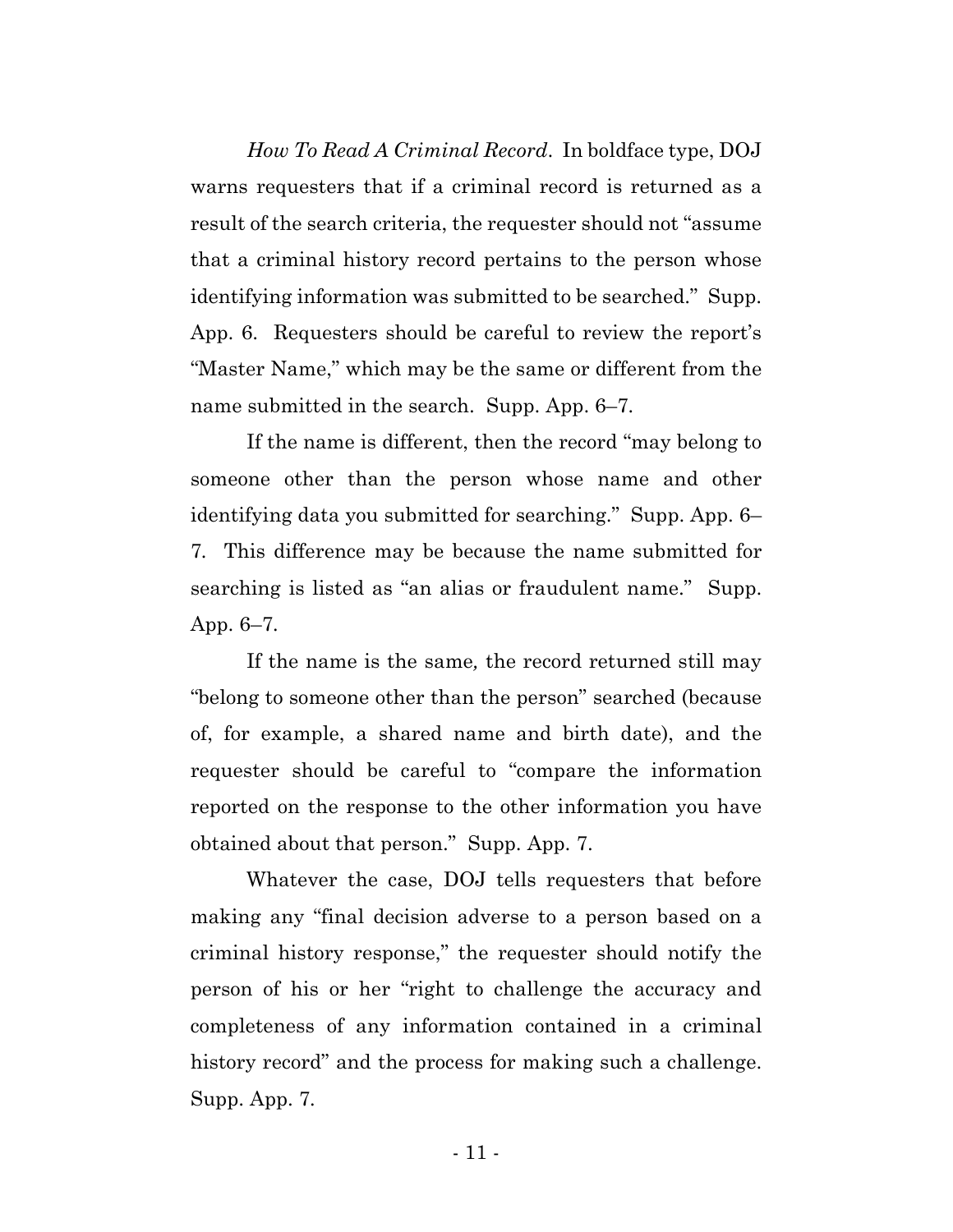*Mistaken Identity Or False Match*. DOJ's website also explains how the name of a person without a Wisconsin criminal history may show up on a criminal history report: "If someone uses a name similar to your name or gives it as an alias when arrested, that name will be entered in the Wisconsin criminal history database." Supp. App. 7. "You may have been a victim of identity theft or your name may be very similar to the name of a person who has a criminal record." Supp. App. 7*.* A name of a person without a Wisconsin criminal history may show up on a criminal history because "ALL names in the database, including aliases, are searched." Supp. App. 7*.*

*Challenging A Criminal History Record*. DOJ's website also lays out the process that individuals may use to challenge a criminal history (for example, because of mistaken identity). Supp. App. 9. After an individual fills out a "Wisconsin Criminal History Challenge Form," *see, e.g.*, App. 200, DOJ will then "compare your fingerprints with the fingerprints of the person who gave a name similar to your name." Supp. App. 9. If the fingerprints are different, then DOJ will issue an "Identity Challenge Letter." *See, e.g.*, App. 202. According to DOJ, "[y]ou can use this letter to prove to prospective employers or others that the criminal history . . . does not belong to you." Supp. App. 9.

DOJ's current record-check website also explains that DOJ will be implementing a Unique Personal Identification Number (UPIN) for each recipient of an Identity Challenge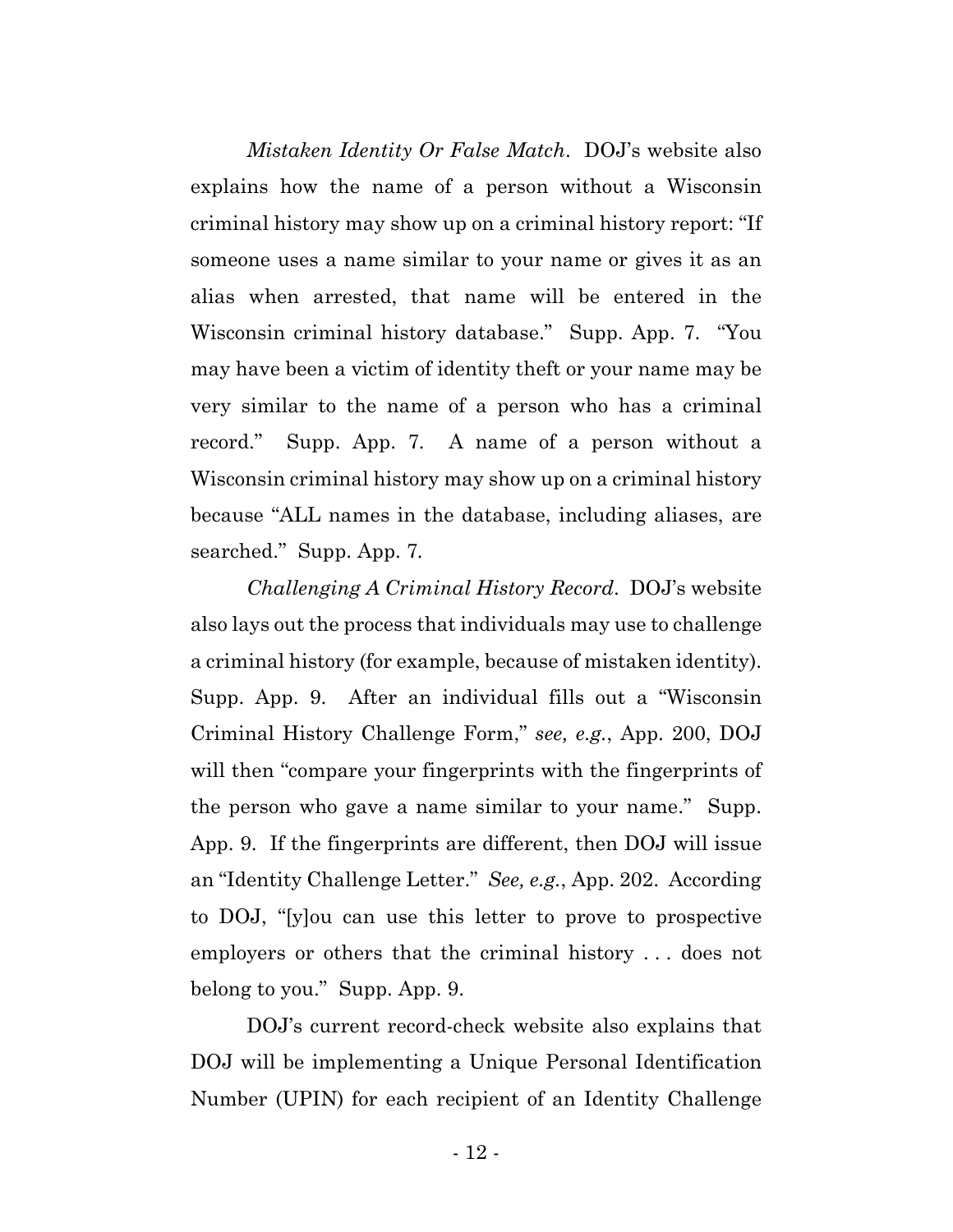Letter. DOJ, *Wis. Online Record Check Sys.,* https://record check.doj.wi.gov/; *see also* DOJ, *Background Check & Criminal History Information,* https://www.doj.state.wi.us/dl es/cib/background-check-criminal-history-information. When fully deployed, any individual who has received an Identity Challenge Letter will also be assigned a UPIN. When a requester provides the UPIN as part of the search process, "any arrest and/or conviction record successfully challenged would not be included in a public response." *Id.*

C. If a requester wishes to search the database, the requester may search for criminal history records at https://recordcheck.doj.wi.gov.7 To search the database, a requester must provide, at a minimum, a name and date of birth, but other information—such as a Social Security number, race, or a maiden name—may also be provided. App. 46. When fully implemented, a requester will also be allowed to insert a UPIN for individuals who, like Teague, have been given "Identity Challenge Letters," described *supra* p. 12. *See*  DOJ, *Wis. Online Record Check Sys.,* https://recordcheck. doj.wi.gov/.

Based on the information provided in the name-based search, a requester will receive one of three automatic

 <sup>7</sup> Before July 5, 2016, DOJ's record-check system was at a different URL and operated with a different software. *See* Supp. App. 1–4. This software upgrade does not impact the relevant facts in this case.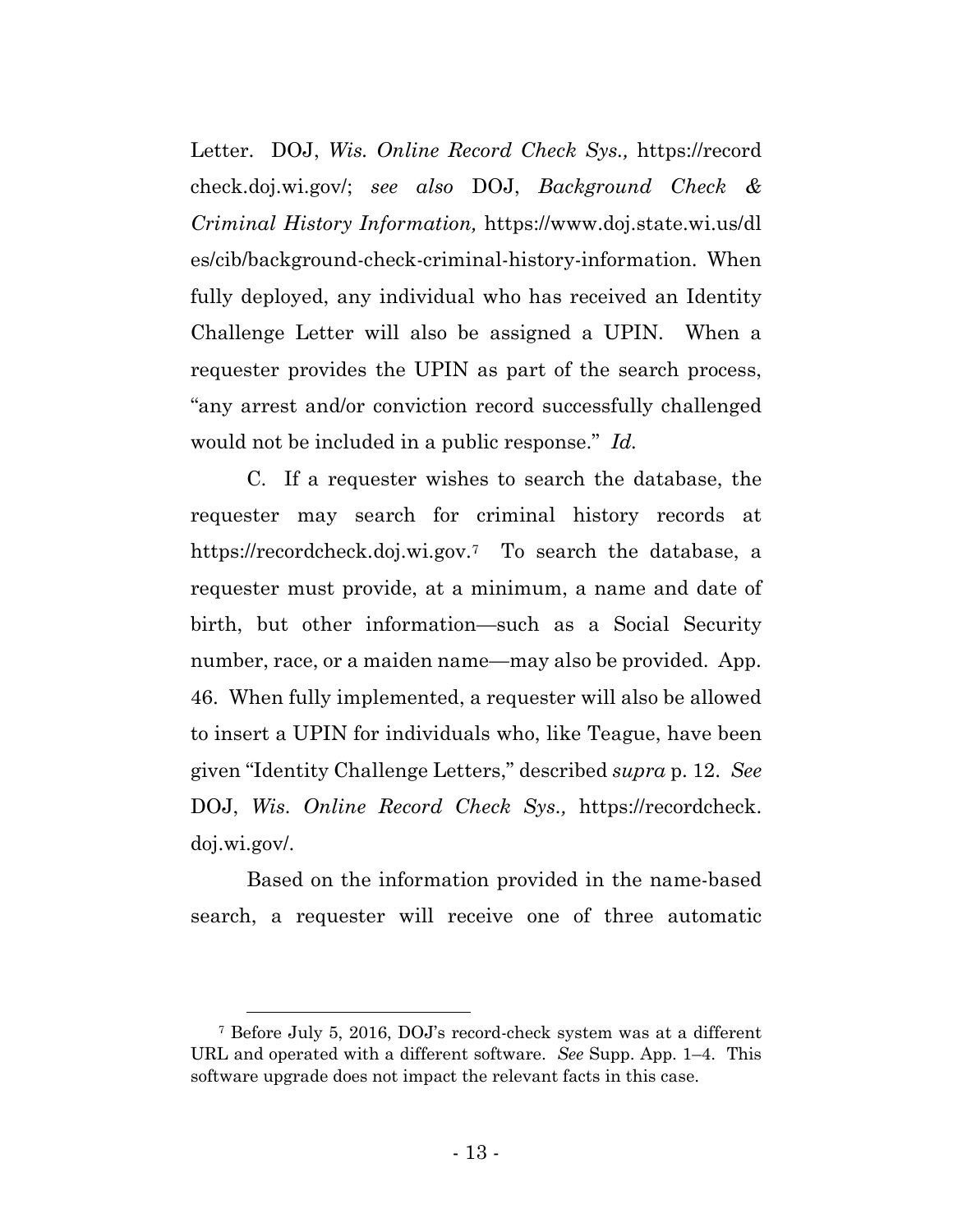responses relevant to this case.8 The result may say "No Criminal History." Supp. App. 12; *see, e.g.*, App. 192–93. This result means that the system did not find "any matches or near-matches" in the DOJ database, App. 5, and therefore "no criminal history [was] found." Supp. App. 12. The result could also say "Manual Intervention." This response means "based on the information entered, an exact determination cannot be immediately made" and DOJ will need to conduct a further review. *See* App. 46–47; Supp. App. 12. Finally*,* the result could say "Review CIB Record," Supp. App. 11, 12. This means that a criminal history record has been located based on a "match or near match" of the search terms. App. 5.

Importantly, all three responses explain that the result was "based on a search using the identification data supplied," and that "[s]earches based solely on name and nonunique identifiers are not fully reliable." *See, e.g.*, Supp. App. 11. The result states that DOJ "cannot guarantee that the information furnished pertains to the individual you are interested in." Supp. App. 11.

D. In the case of a response stating "Review CIB Record," a requester who clicks on the link will then view the criminal history report.9 Several complete criminal history

 <sup>8</sup> A requester may also receive a response concerning juvenile adjudication or a result related to caregiver/daycare licensing, but these responses are not relevant to this case. Supp. App. 12.

<sup>9</sup> Requesters who click on "No Criminal History" will simply be taken to a summary page restating the terms searched, the result, and an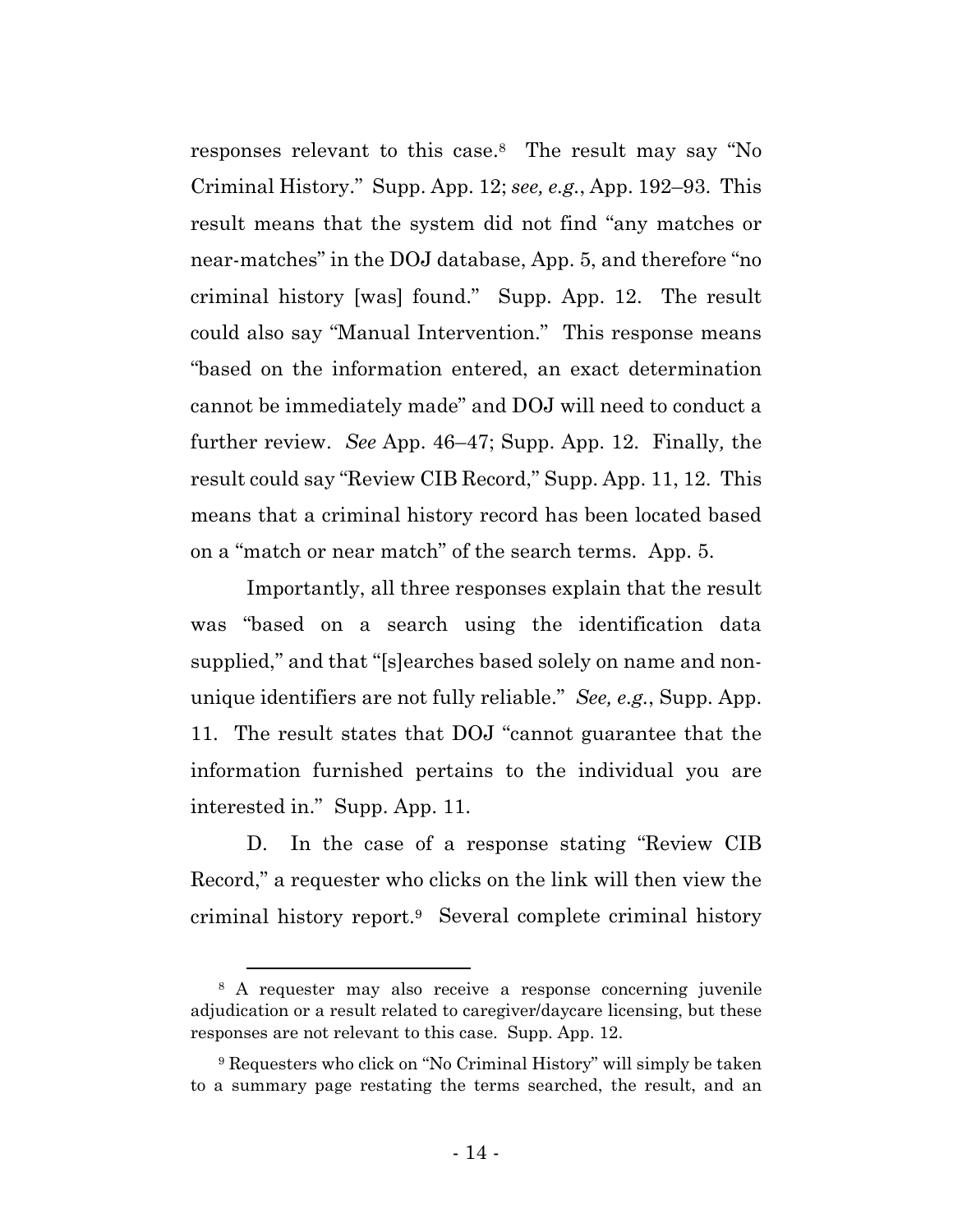reports are contained in the appendix. *See, e.g.*, App. 65, 76, 129, 167, 174. Given the importance of the criminal history report in this case, the following section will describe this report in detail.

At the top of a criminal history report, the search criteria are clearly laid out in the following manner:

This criminal background check was performed by searching the following data submitted to the Crime Information Bureau:

| Name          | <b>DENNIS A TEAGUE</b> |
|---------------|------------------------|
| Date of Birth | 10/4/1982              |
| <b>Sex</b>    | U[nknown]              |
| Race          | U[nknown]              |

App. 65.

l

After this identification of the search criteria, over two pages of disclaimers follow. App. 65–67. These pages, for the most part, expand upon the disclaimers listed on DOJ's website and discussed *supra* pp. 10–12. The report indicates that there is a "possible match" based on the "identifying data you provided." The criminal history, however, may include "records for multiple persons as potential matches" or "a criminal history record belonging to a person whose identifying information is similar in some way to the identifying data that was submitted to be searched, but is not

identical disclaimer stating the limitations of the search. *See, e.g*., App. 193.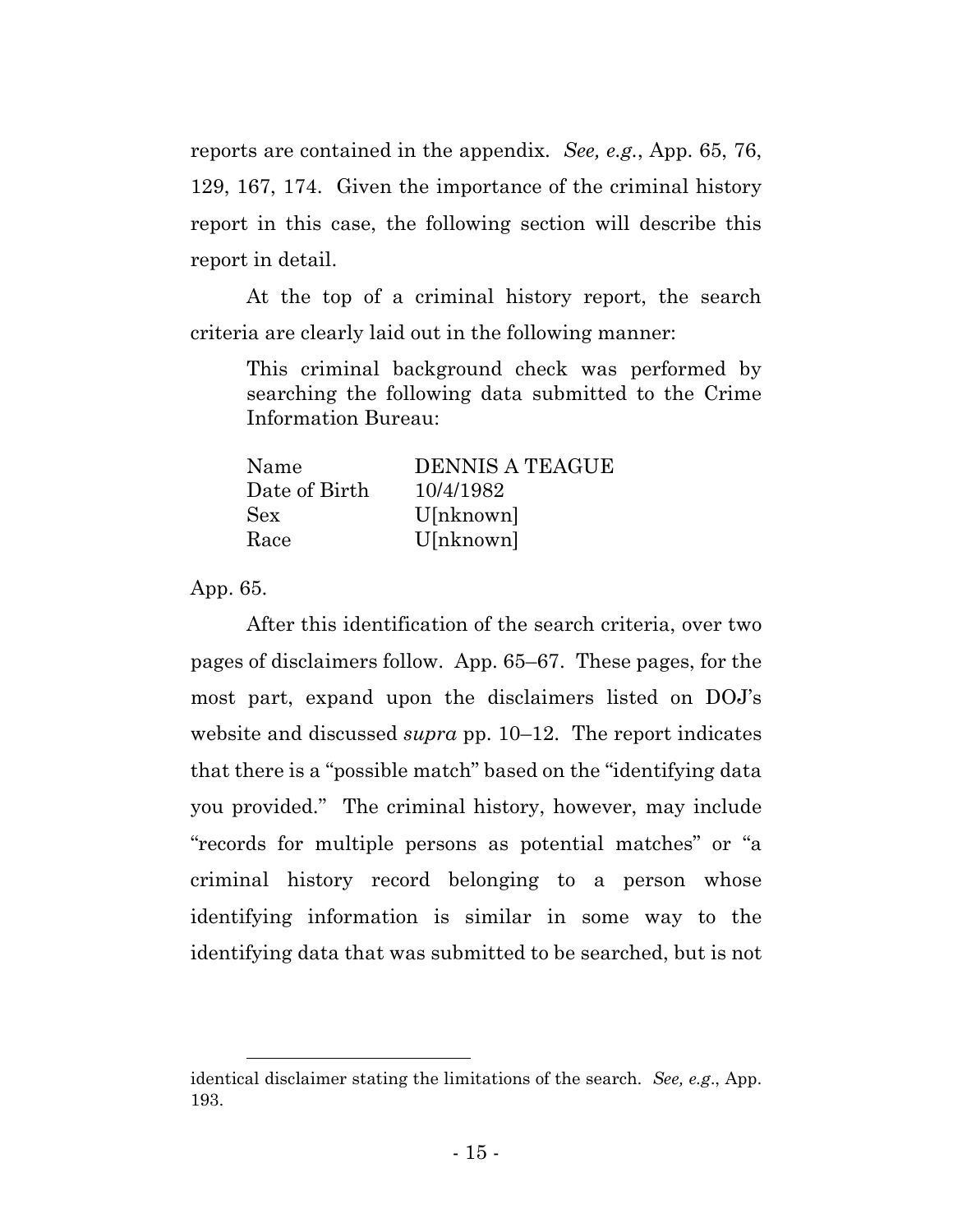the same person whose identifying data was submitted for searching." App. 65.

Then the criminal history report explains that DOJ "cannot guarantee that the criminal history record below pertains to the person in whom you are interested," and that a requester should "carefully read the entire" record and "not just assume that the criminal history record [ ] pertains to the person in whom you are interested." App. 65. The criminal history report likewise notes that "[i]t is not uncommon for criminal offenders to use alias or fraudulent names and false dates of birth, sometimes known as 'identity theft.'" App. 66.

Detailed instructions follow on "how to read" the report, including what to do if the "master name" on the report is "DIFFERENT from the 'Master Name' below," or "THE SAME as the 'Master Name' below." In either case, the instructions note that the report "may belong to someone other than the person whose name and other identifying data you submitted for searching." App. 66. The report tells requesters in either case to "compare the information reported [ ] to the other information you have obtained about that person." App. 66.

The report also admonishes requesters not to "make a final decision adverse to a person based on the following criminal history record" unless the requester notifies the subject of "[h]is or her right to challenge the accuracy and completeness of any information contained in a criminal history record" and the "process for submitting a challenge." App. 66.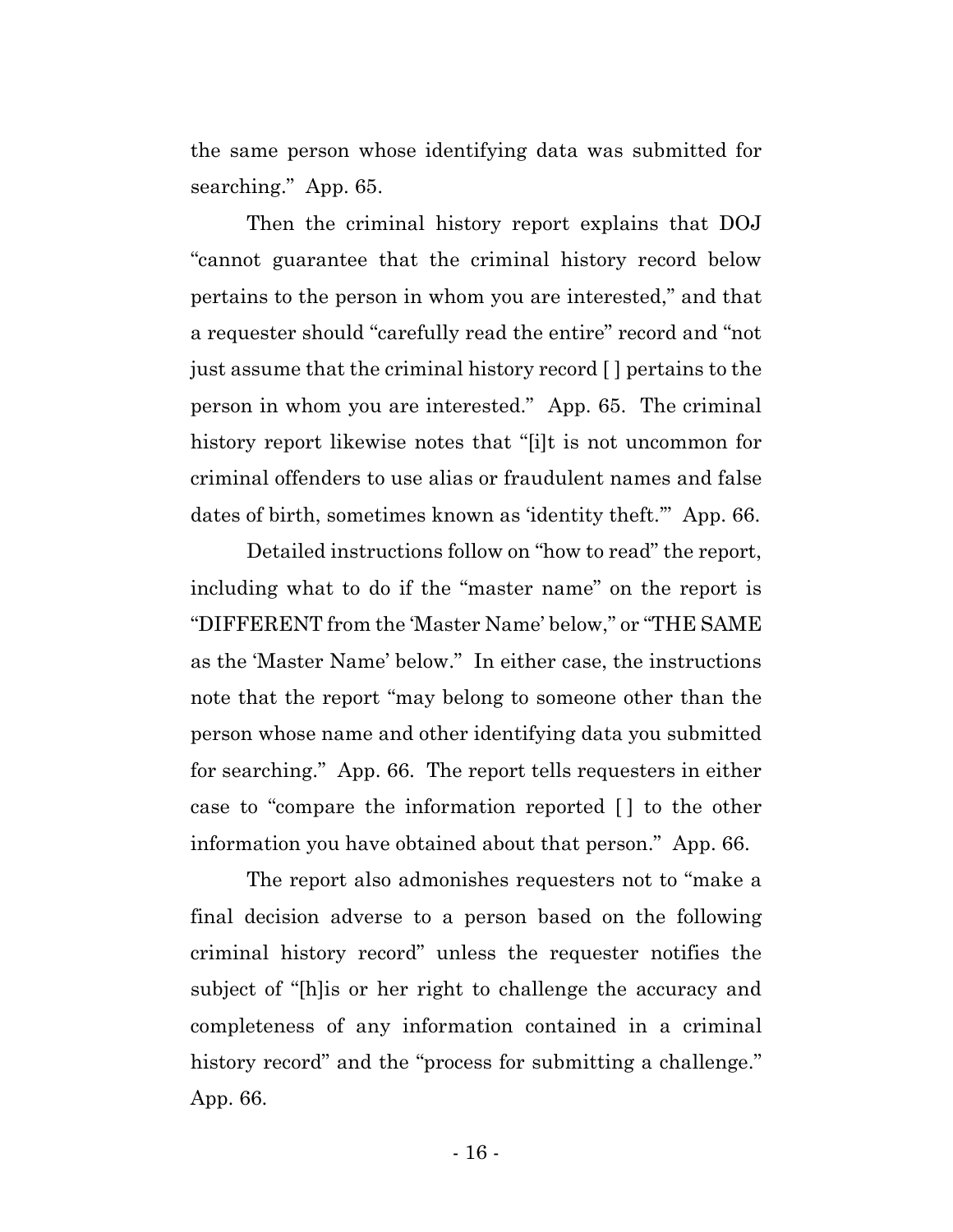Finally, after all the disclaimers, the report contains a heading of "Wisconsin Criminal History" followed by a bold line and then the record. For instance, in Teague's example, the name "ANTHONY TERRELL PARKER" is listed alongside a photograph of ATP. Under "alias names/ fraudulent data," the name "Dennis Antonio Teague" is listed. App. 67.

#### **III. Litigation History**

A. On April 29, 2010, Teague filed a complaint against DOJ in the Dane County Circuit Court. R.2:1–49. Teague alleged that he had been the victim of identity theft by his cousin, ATP, who had used Teague's name in the commission of several crimes. Teague's name, therefore, is listed as an alias in ATP's criminal history. "As a result, when the public requests a search of the state criminal history records using Teague's name and date of birth the response is a report of Parker's criminal history." App. 45. Teague sought "a declaratory judgment that the defendants have violated state statutes and his constitutional rights," App. 45, specifically under Wis. Stat. §§ 19.67, 19.365 (now 19.70), the commonlaw balancing test, the Fourteenth Amendment to the United States Constitution, and Article 1 § 1 of the Wisconsin Constitution. R.2:9–14.

On December 19, 2011, the circuit court granted summary judgment on four of Teague's claims. App. 57–58. The court decided that Teague could not prevail under Section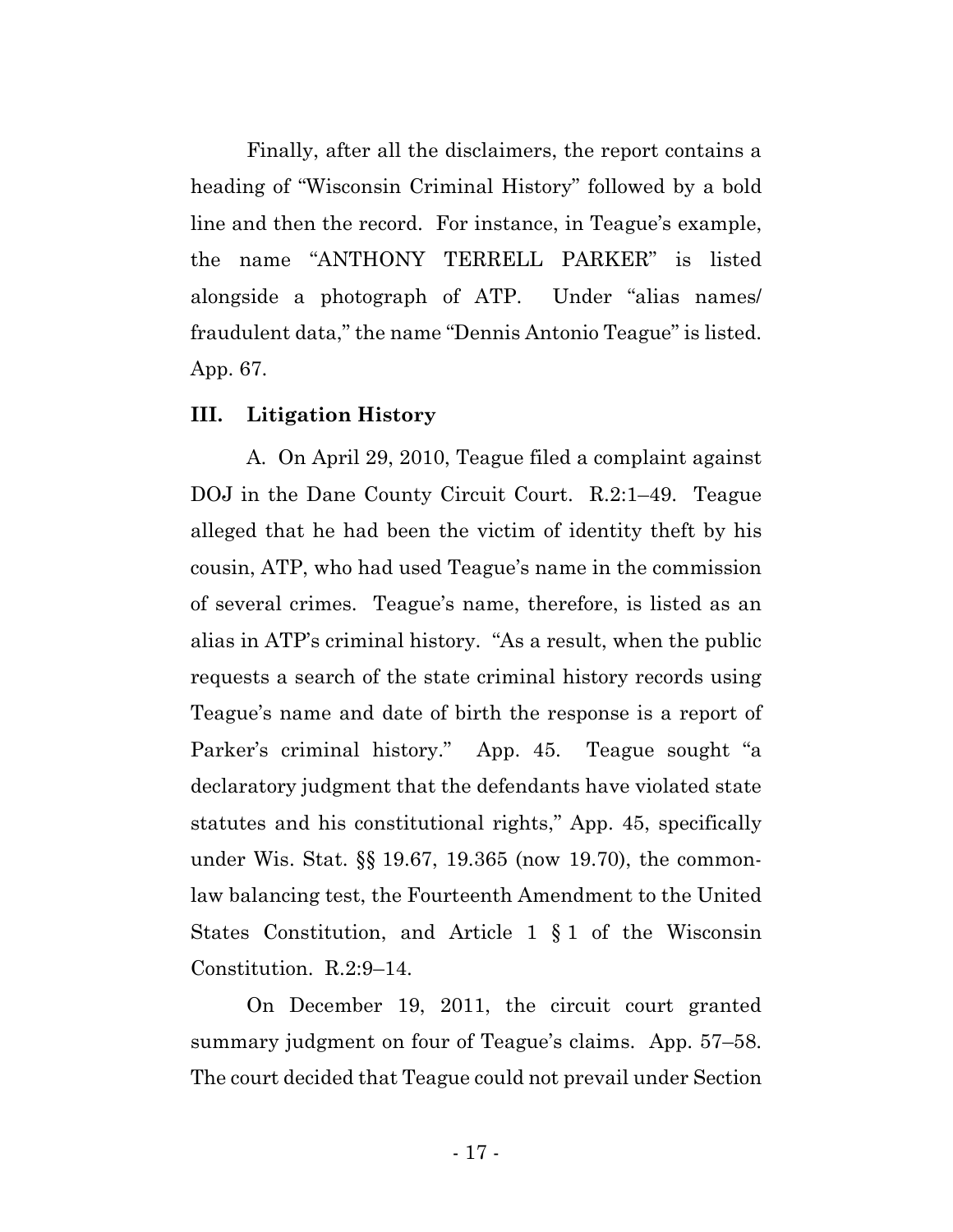19.67(1)'s requirements that authorities "to the greatest extent practicable" "[v]erify the information" they collect because that requirement merely "sets standards for care in the collection of information, not for the clarity or quality of responses to requests for that information." App. 48. Although the "report could be improved to reduce the likelihood of [an] incorrect inference," "that goes beyond what the statute requires." App. 48.

The court also found that DOJ did not misapply the Public Records Law's common-law balancing test. App. 49– 50. The record released was "not false; it accurately records that a man named [ATP], who has a criminal history record, once used Teague's name during a contact with police." App. 49. Teague did not "identify public interests harmed by disclosure," and therefore the balancing test weighed in favor of disclosure. App. 50.

The court then rejected Teague's claim under Wis. Stat. § 19.70 (formerly Wis. Stat. § 19.365), explaining that there is no "record" Teague can challenge, since a new report is generated each time a search request is made and DOJ does not keep any responses to a search request. There is "consequently not a record that Teague can challenge or with which his challenge can be filed." App. 51.

Finally, the court denied Teague's equal-protection claim, finding that there was a rational basis "in alerting record requesters that a person may have a criminal history record because the name they are using in their application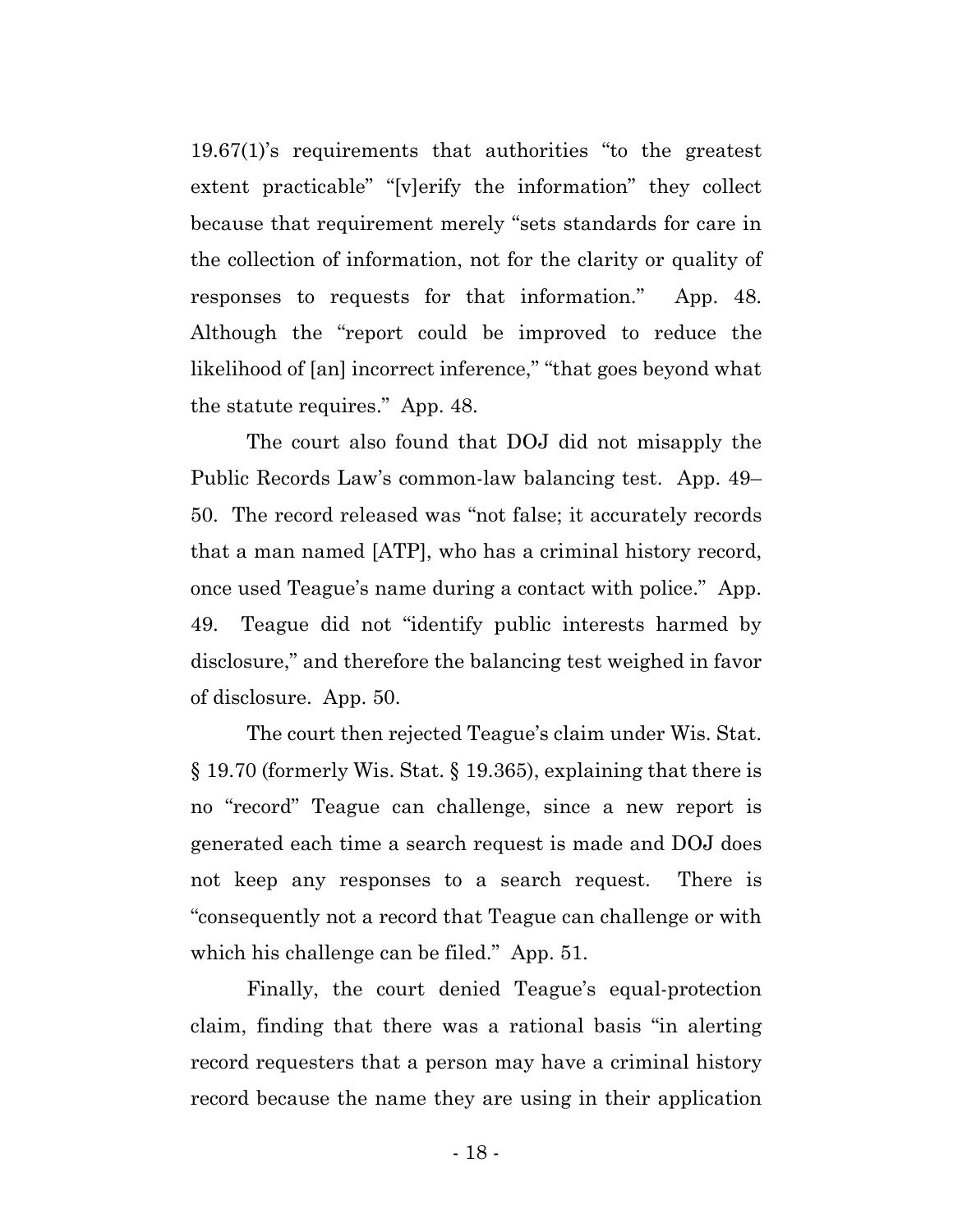for employment or licensing has been used by someone with a criminal history record." App. 54. Furthermore, the "requester can then take steps to verify whether the applicant is actually the person with that criminal history record." App. 54.

After summary judgment, Teague filed an amended complaint adding two plaintiffs, Linda Colvin and Curtis Williams, and asserting the same statutory and constitutional claims. R.57:1–165. After a trial on the remaining dueprocess claims, the court dismissed the complaint with prejudice and entered judgment in DOJ's favor. The court found that the criminal history responses "do not convey a false and defamatory meaning" and do not "alter[ ] a legal status for any of the plaintiffs or prevent[ ] their employment or deprive[ ] them of any other right or privilege." App. 43. The court also found that DOJ's had not intentionally violated the plaintiffs' rights or been deliberately indifferent to "plaintiffs' interest in their reputation." App. 44. Finally, "though imperfect[ ]," the court recognized that DOJ's response to name-based queries "is rationally related to legitimate government interests in responding to public requests for information." App. 44.

B. On appeal, the Court of Appeals affirmed. The court unanimously decided that Section 19.356 "unambiguously precludes judicial review" of Teague's claims under the Public Records Law. App. 20. The court relied upon the plain language of that statute, which provides that "no person is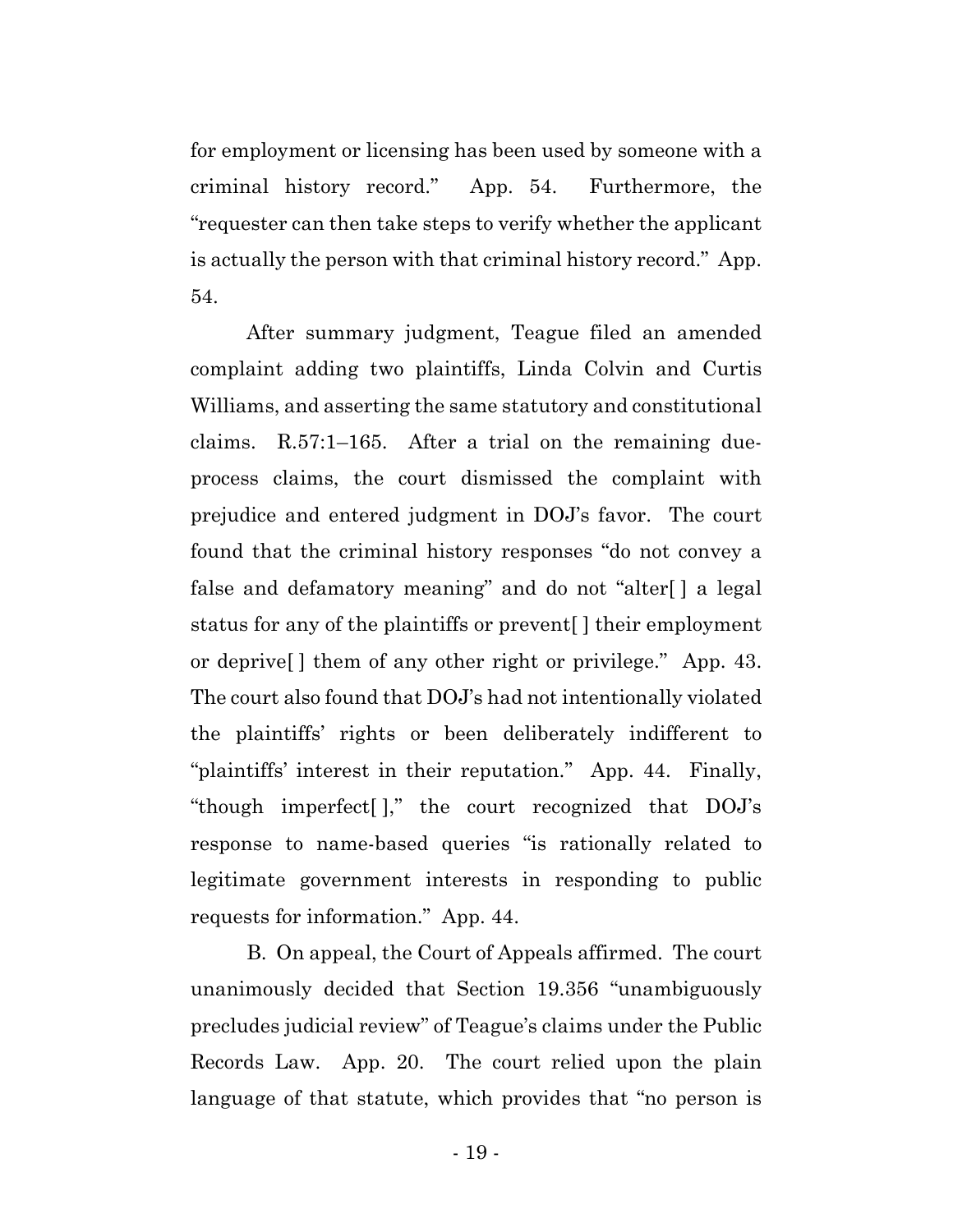entitled to judicial review of the decision of an authority to provide a requester with access to a record." Wis. Stat.  $§$  19.356(1).

Next, the court decided that Teague's claims under Wis. Stat. § 19.70 were "not fully developed" and should therefore "be rejected." App. 35–36. Although this decision appears in Judge Higginbotham's concurring opinion, Judge Sherman joined, making it "the majority opinion on the issue regarding Wis. Stat. § 19.70." App. 38. Judge Blanchard would have rejected Teague's claim on the merits because "Teague does not contend that it is not factually accurate to say that Teague's name has been used as an alias by ATP, nor that it is inaccurate to say that ATP has the criminal history reflected in the database." App. 25.

Finally, the court of appeals rejected Teague's constitutional claims. DOJ's process of providing ATP's criminal history in response to a name-based query for Teague bears "at least a rational relationship to a legitimate government interest in providing accurate information that may assist requesters." App. 29. The court noted that "at least sometimes" a requester may be submitting information provided by "an individual who is pretending to be someone else." App. 29. Therefore, the Equal Protection Clause is not violated.

Teague's due-process claims similarly failed because he first failed to develop a legal argument as to a substantive due-process claim, and then failed to allege any tangible harm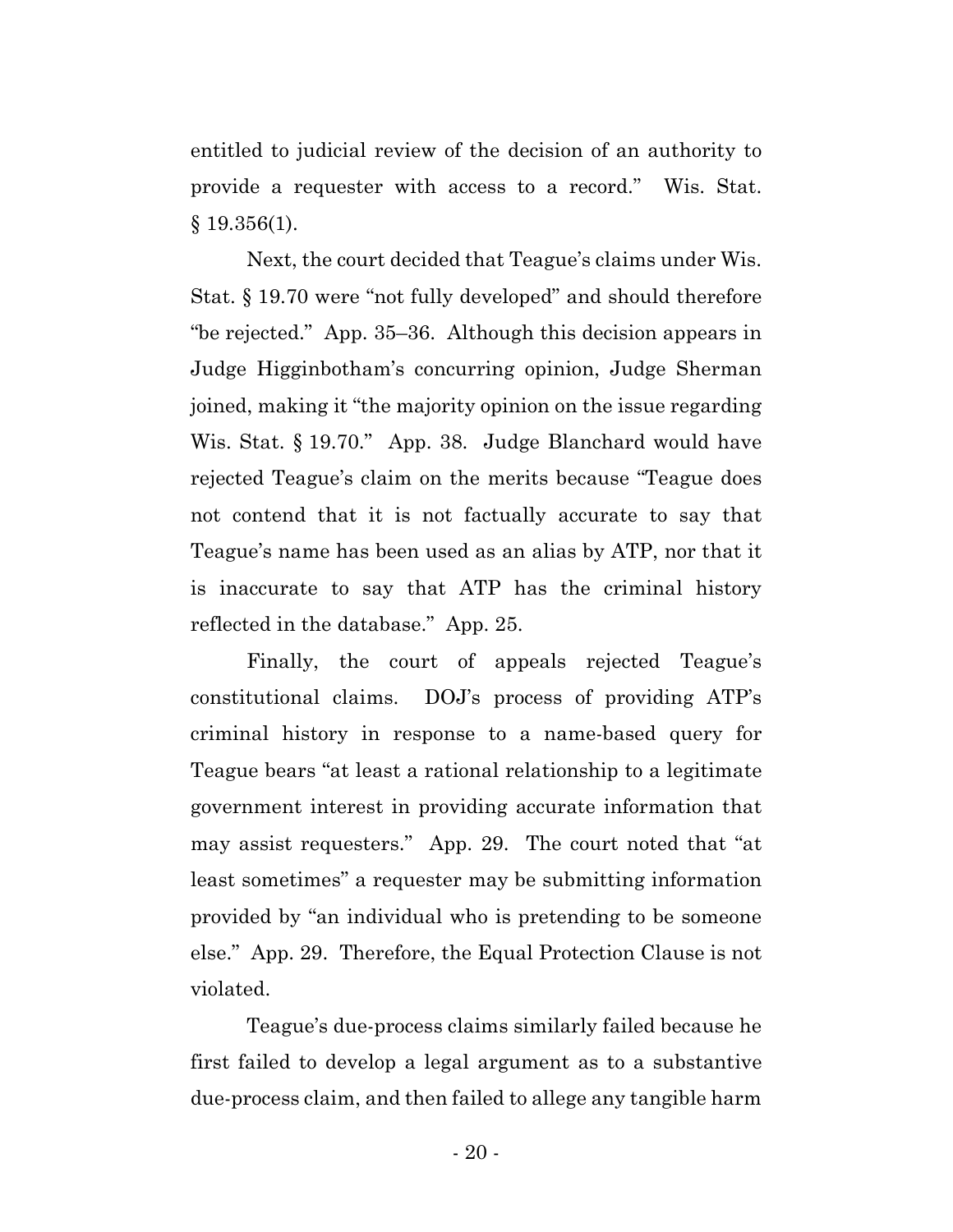that is required for a procedural due-process claim. App. 30– 33.

Concurring in the decision, Judge Sherman expressed frustration with DOJ's process, believing that, although it is not required to, DOJ should provide copies of Identity Challenge Letters whenever Teague's name is searched. He wrote that it would be "inexpensive" to routinely check for Identity Challenge Letters, and that such a process could be incorporated into every record check. Judge Sherman believed that if an individual has an Identity Challenge Letter and that individual is searched, that fact should somehow be incorporated into the response. App. 38–40.

C. Teague filed a petition for review, which this Court granted on June 15, 2016.

#### **STANDARD OF REVIEW**

This Court will uphold a circuit court's findings of fact unless they are clearly erroneous. *Steinbach v. Green Lake Sanitary Dist*., 2006 WI 63, ¶ 10, 291 Wis. 2d 11, 715 N.W.2d 195. Questions of law are reviewed de novo, while "valuing the previous courts' analyses." *Linden v. Cascade Stone Co*., *Inc.*, 2005 WI 113, ¶ 5, 283 Wis. 2d 606, 699 N.W.2d 189.

"The constitutionality of a statute is a question of law that [this Court] review[s] *de novo*." *Aicher ex rel. LaBarge v. Wis. Patients Comp. Fund*, 2000 WI 98, ¶ 18, 237 Wis. 2d 99, 613 N.W.2d 849. When a statute is challenged, the challenger bears the burden of proving the statute unconstitutional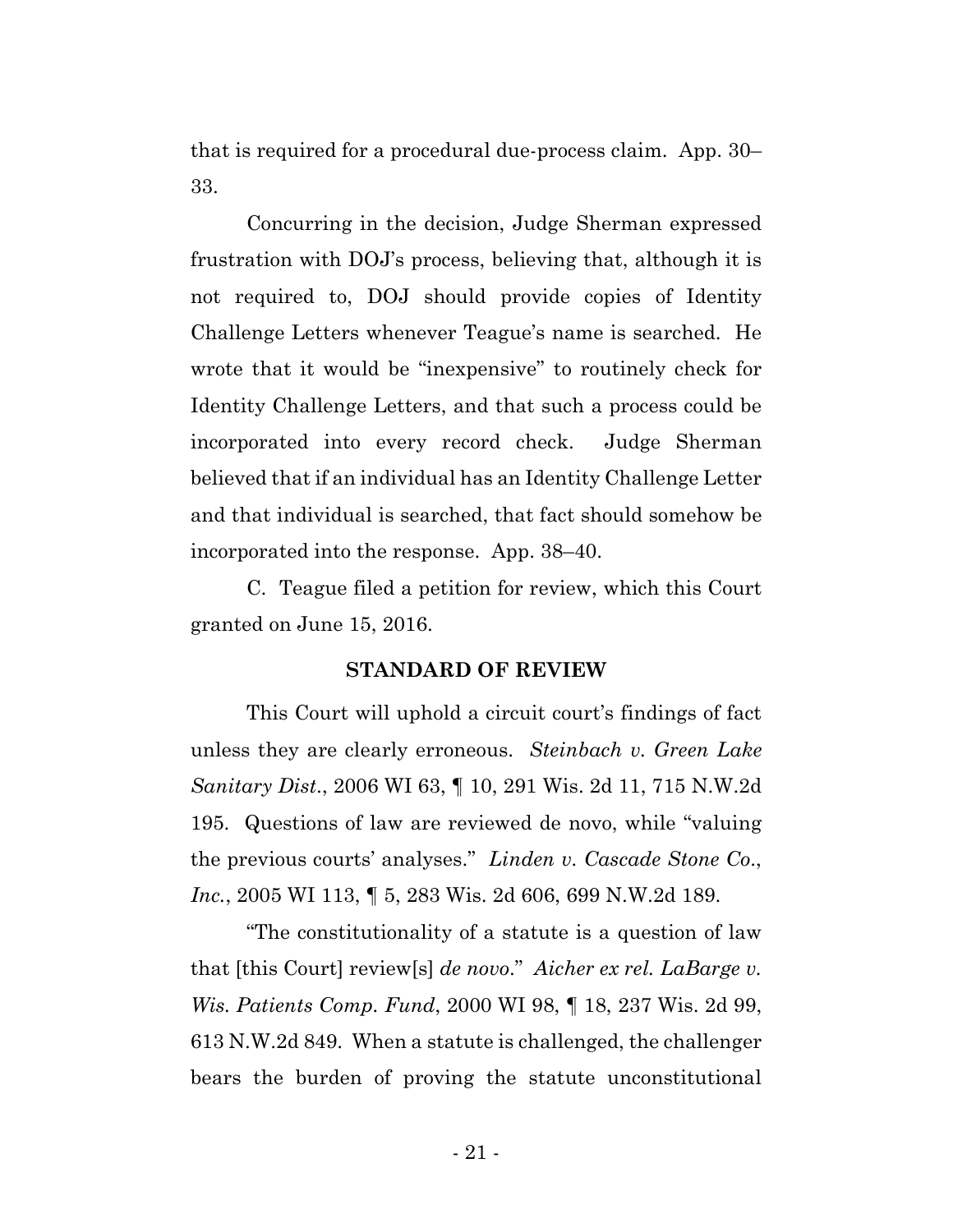beyond a reasonable doubt. *Id*. ¶ 19. The same is true for administrative regulations. *Wis. Citizens Concerned for Cranes & Doves v. DNR*, 2004 WI 40, ¶ 10 n.6, 270 Wis. 2d 318, 677 N.W.2d 612.

#### **SUMMARY OF ARGUMENT**

I. Section 19.356 bars Teague's attempt to prevent DOJ's release of a public criminal history record in response to a matching name-based search. The Public Records Law specifically prevents judicial review of DOJ's decision to release the records here: "*no person* is entitled to judicial review of the decision of an authority to provide a requester with access to a record." Wis. Stat. § 19.356(1) (emphasis added). Teague seeks to avoid this statutory bar by arguing that what he is seeking here—review of DOJ's name-based search process resulting in the release of a public record—is not really "judicial review" as contemplated by Section 19.356. Teague seems to claim that "judicial review" can only mean administrative-review lawsuits under Chapter 227. But Teague's attempt to limit the meaning of the phrase "judicial review" is unavailing; Teague is asking for the same review as the plaintiff in *Woznicki v. Erickson*, 202 Wis. 2d 178, 549 N.W.2d 699 (1996), which is exactly what the Legislature reacted to in passing Section 19.356.

II. Even if Teague could seek judicial review of DOJ's decision to release public criminal history records in response to a name-based search query, DOJ's process complies with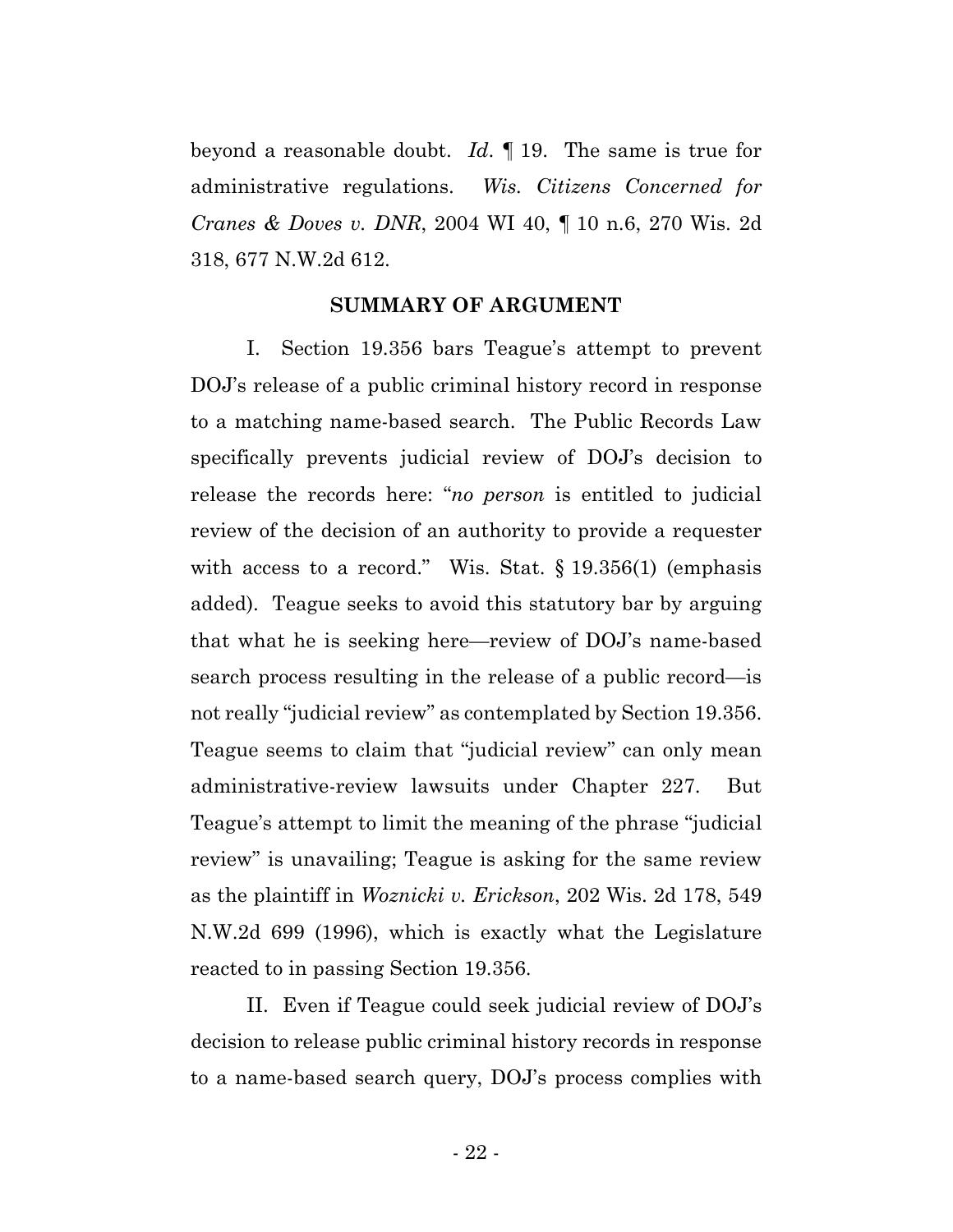the common-law balancing test. DOJ has chosen a namebased search system as its model. When a user provides certain information—at least a name and date of birth—a search algorithm seeks matching records in DOJ's criminal history database. Although this system has its downsides, the system is quicker, cheaper, and easier than a potentially more accurate fingerprint-based system. The public interest in providing access to this name-based system outweighs any public interest in not providing the system. Any concerns Teague highlights regarding the potentially misleading nature of the records are mitigated by the numerous disclosures and caveats DOJ employs both on its website and the record itself.

III. Teague has no claim for relief under Section 19.70. That statute provides that if a record contains "personally identifiable information pertaining to [an] individual," then that individual "may challenge the accuracy of [the] record." Wis. Stat. § 19.70(1). Teague's claim ultimately fails because he does not "challenge the accuracy of [the] record." The criminal history is accurate on its face: it relays to the public the information DOJ has on the name "Dennis Antonio Teague," which is, that it has been used as an alias by ATP. DOJ's disclaimers specifically warn system users of identity theft and that they should not "assume that a criminal history record pertains to the person whose identifying information was submitted to be searched." Supp. App. 6.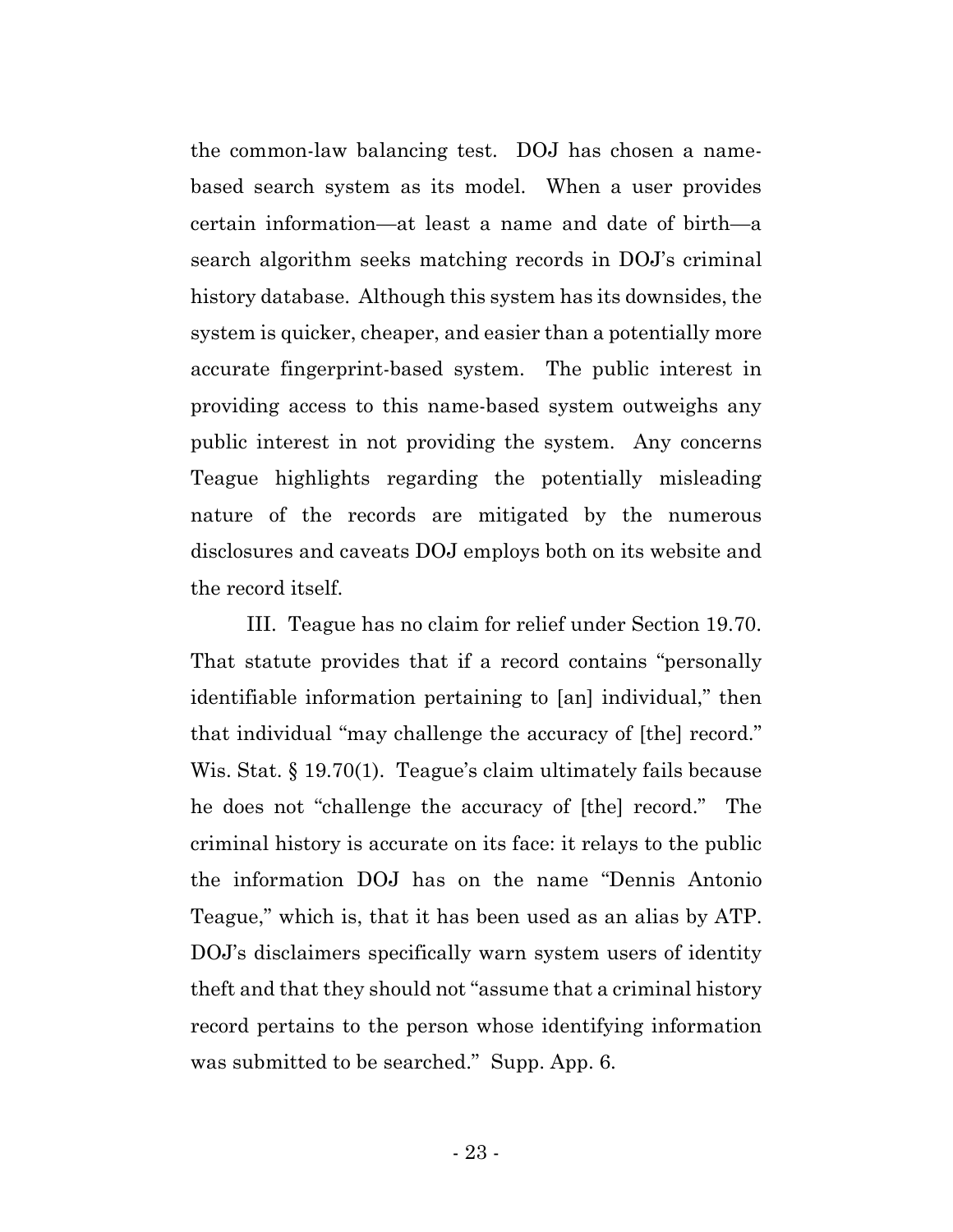IV. Finally, Teague's constitutional claims are meritless. His equal-protection claim fails because DOJ has identified a rational basis for its policy: an alias may be given to a DOJ criminal-history search user, like an employer, by someone with a criminal record, and that user may unwittingly enter such a name in the search system. DOJ users are entitled to accurate results, and when they enter a name-based query, it is rational for DOJ to search all names in the database, even aliases.

Teague's due-process claims similarly fail. There is no fundamental right of Teague's implicated by DOJ's namebased search process, so the process must only pass the rational-basis test. Criminal history records—including records mentioning Teague—are public records, and the public has the right to know the results of a name-based search, so DOJ's name-based search process is rational. Therefore there is no violation of substantive due process. Moreover, Teague's claim does not implicate any notions of procedural due process because he suffers no harm from DOJ's name-based search process, which conveys truthful and accurate results of records contained in the criminal history database.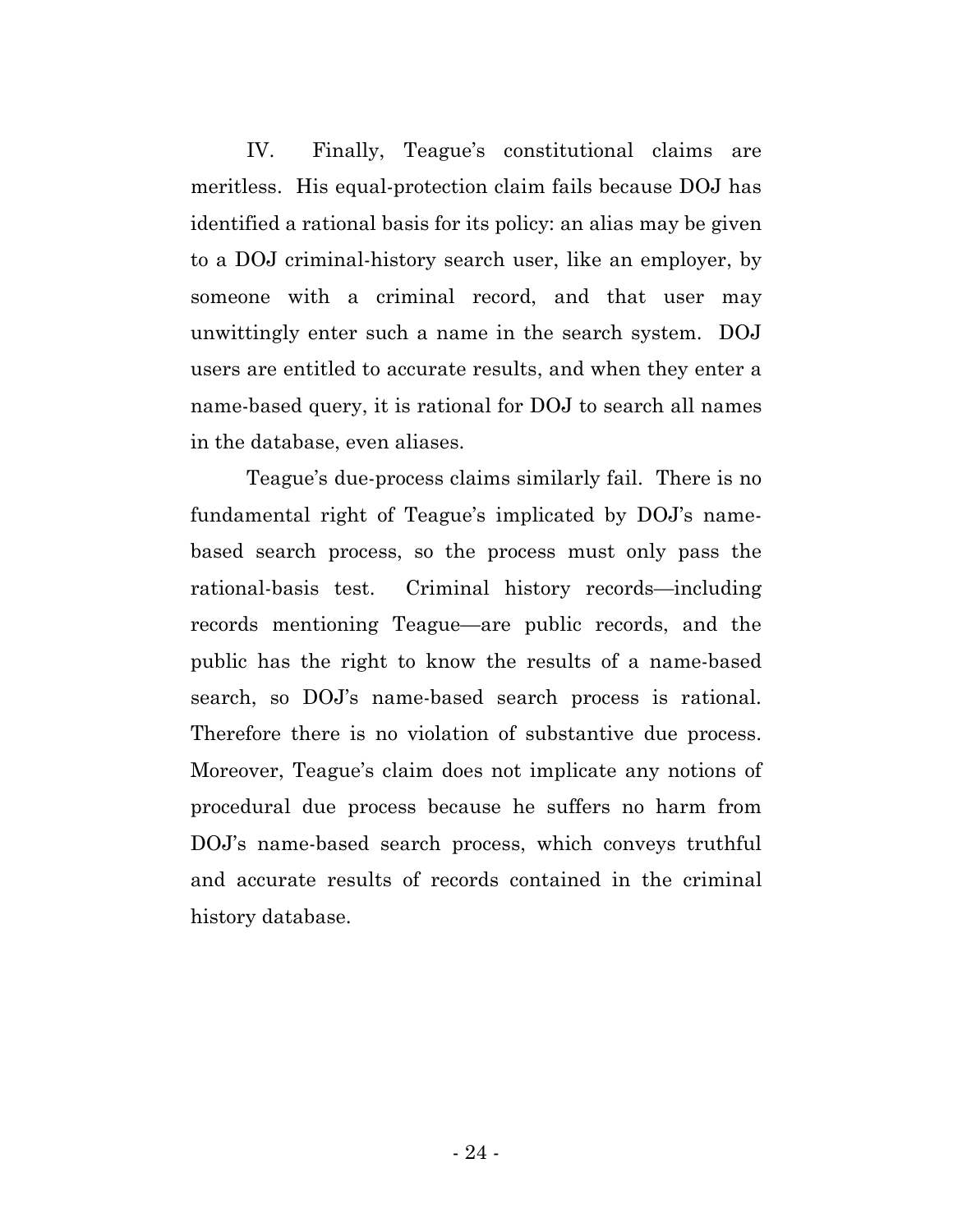#### **ARGUMENT**

#### **I. Teague's Public Records Law Claim Fails**

#### **A. Section 19.356 Bars Teague's Claim**

1. Section 19.356 provides that, "[e]xcept as authorized in this section or as otherwise provided by statute, no authority is required to notify a record subject prior to providing to a requester access to a record containing information pertaining to that record subject, and no person is entitled to judicial review of the decision of an authority to provide a requester with access to a record." Wis. Stat. § 19.356(1). The statute then carves out three specific exceptions to this general rule. Before release of a record, an authority must notify any individual who is the record subject of (1) employee-discipline records, (2) records obtained through subpoena or search warrant, or (3) records "prepared by an employer other than an authority." *See* Wis. Stat.  $§ 19.356(2)(a)1.-3.$  After sending a notice, the authority may not release the record for 12 days, Wis. Stat. § 19.356(5), which gives the record subject time to "commence an action seeking a court order to restrain the authority from providing access to the requested record." Wis. Stat. § 19.356(4).

Interpreting this text in *Moustakis,* this Court explained "the general rule [is] that a 'record subject' is *not entitled* to notice or pre-release judicial review of the decision of an authority to provide access to records pertaining to that record subject." 368 Wis. 2d at 681 (emphasis added). This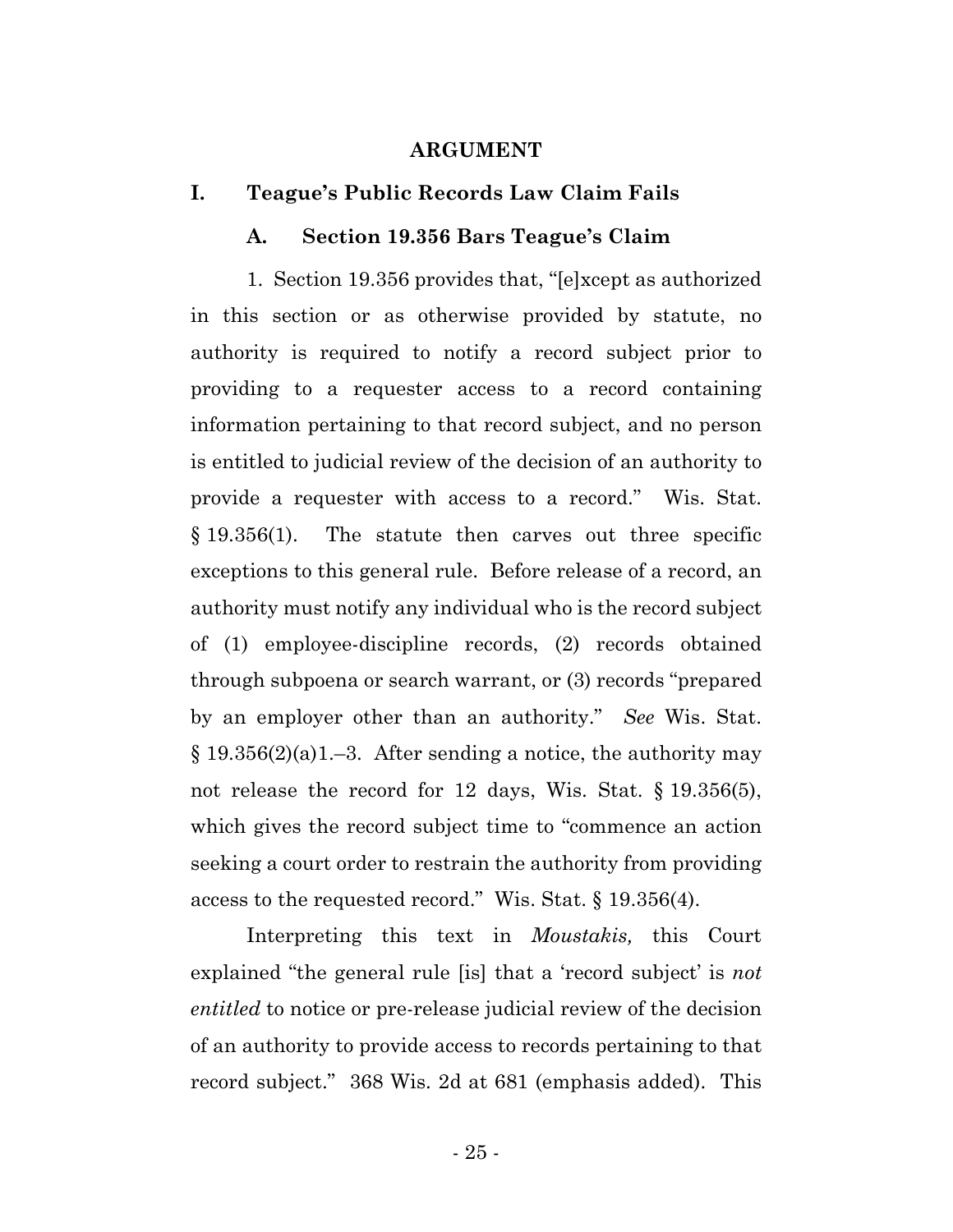"general rule" is "general" because it is subject to the three exceptions in Wis. Stat.  $\S 19.356(2)(a)1.-3$ ., which have never been invoked by Teague in this case.10

This statutory text generally bars pre-release litigation, except for the three categories of record subjects who are given pre-release notice of a record and an opportunity to sue under specific timeframes.

2. Section 19.356 has its genesis in this Court's nowabrogated (in relevant part) decision in *Woznicki v. Erickson*, 202 Wis. 2d 178, 549 N.W.2d 699 (1996). In that case, this Court took up the question of whether, before a public record is released, a circuit court may review whether, "in deciding that the records were to be released, [the authority] conducted the appropriate balancing test in reaching that decision." 202 Wis. 2d at 195.

After reviewing the statutes and case law applicable to Public Records Law, this Court determined that "a remedy for an individual" "seeking to deny access to his or her records" is "implicit in our law," and "that [ ] remedy [is] de novo review by the circuit court" before a record is released. *Id.* at 184– 85. That decision, "for the first time . . . subject[ed] a custodian's decision to release [public] records to judicial review." 202 Wis. 2d at 200 (Abrahamson, J., concurring in part, dissenting in part). While *Woznicki* was arguably

<sup>&</sup>lt;sup>10</sup> The rule is also subject to an exception in Wis. Stat. § 196.135(4), related to confidential records filed with the Public Service Commission, which is inapplicable here.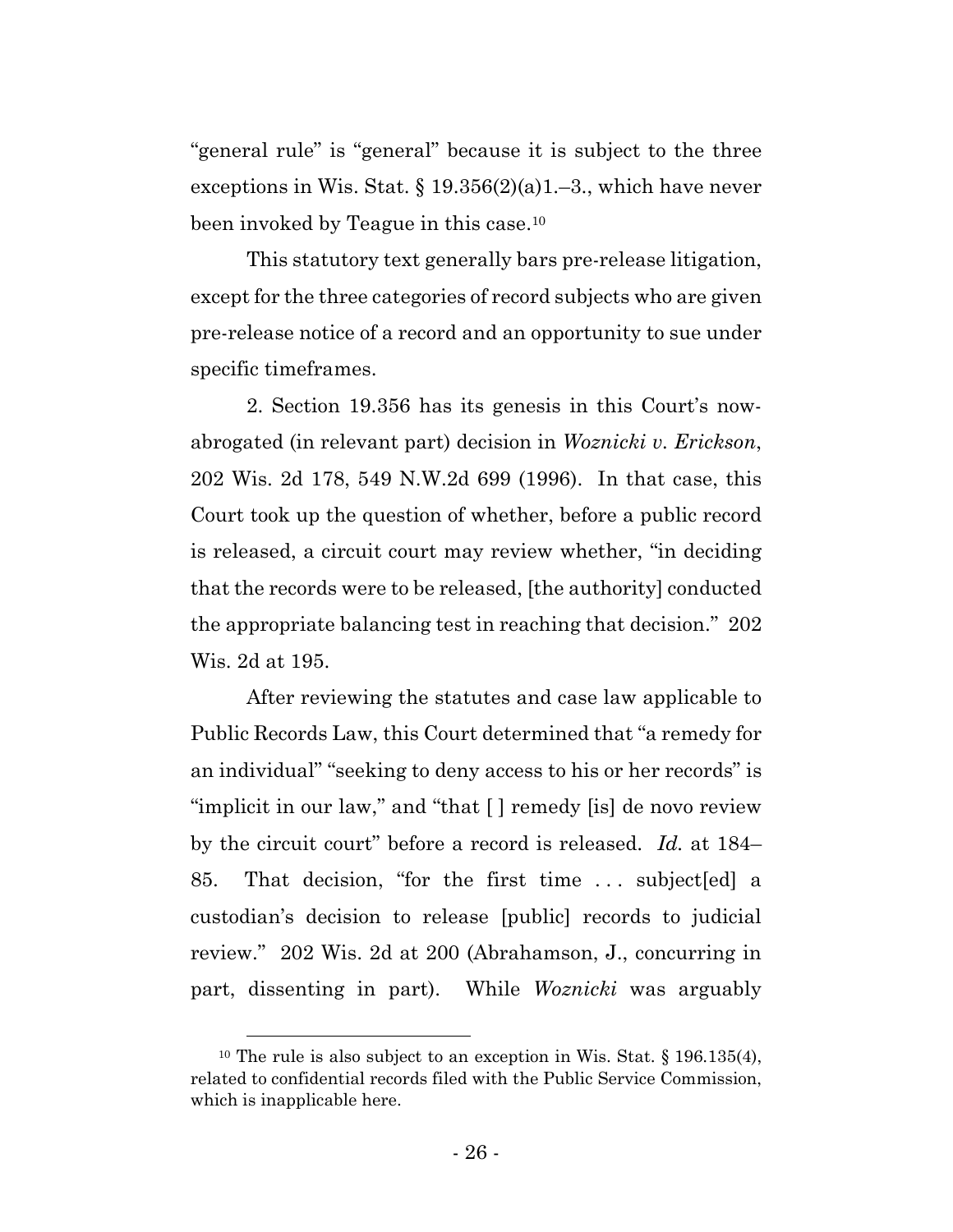limited to district attorneys, three years later, the Court removed any doubt and applied the decision to all authorities. *See Milwaukee Teachers' Educ. Ass'n v. Milwaukee Bd. of Sch. Dirs.*, 227 Wis. 2d 779, 596 N.W.2d 403 (1999).

In dissent, two Justices explained that the "determination of whether a public record should be closed rests with the legal custodian of the record rather than with the general public or any individual." *Woznicki*, 202 Wis. 2d at 203 (Abrahamson, J., concurring in part, dissenting in part). If a custodian decides to release a record, then the statutes provide no cause of action to challenge that decision. *Id.* This is in keeping with the Public Records Law's "presumption of complete public access." *Id*. (citation omitted). While the Public Records Law provides a right to compel disclosure in Section 19.37, "[t]here is no comparable statute—and no comparable case law—authorizing an action by a person seeking to prevent rather than compel disclosure." *Id*. at 210 (Abrahamson, J., concurring in part, dissenting in part).

The Legislature responded to these decisions by enacting 2003 Wis. Act 47. The Legislature directed the Special Committee on Review of the Open Records Law to recommend legislation to "implement[ ]," "amend[ ]" or "overturn[ ] the opinions" in *Woznicki* and *Milwaukee Teachers'. See* 2003 Wis. Act 47, Prefatory Note. The Committee and the Legislature ultimately decided to "partially codif[y] *Woznicki* and *Milwaukee Teachers'*," and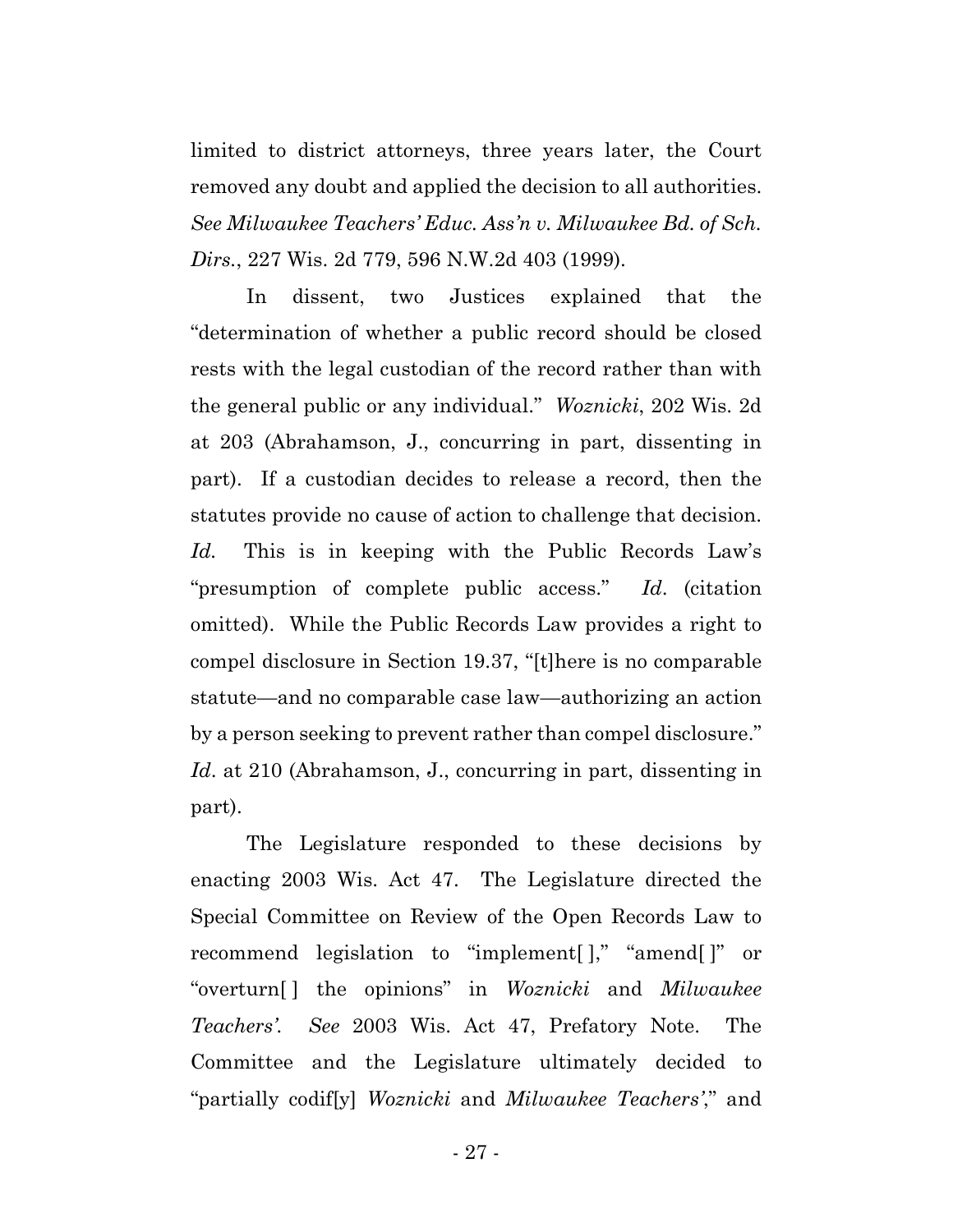"appl[y] the rights afforded by [those cases] *only* to a defined set of records." *Id.* (emphasis added.) In contrast to *Woznicki,* the general rule (subject to certain exceptions that do not apply in this case) is now that "no person is entitled to judicial review of the decision of an authority to provide a requester with access to a record." Wis. Stat.  $\S 19.356(1)$ .

3. Teague—just like the plaintiff in *Woznicki*—seeks review, in his complaint, of whether an authority has properly "appl[ied] the common law balancing test." R.57:15. For relief, Teague asks for a declaration that DOJ "continue[s] to violate" the Public Records Law by failing to properly "perform the common law balancing test." R.57:20. Teague seeks an injunction against DOJ to prevent the release of "public criminal record histories" under circumstances that he finds objectionable. R.57:21.

Teague's lawsuit falls directly within the statutory prohibition in Section 19.356. He seeks "judicial review of the decision of an authority to provide a requester with a public record," Wis. Stat. § 19.356(1), but he is not one of the three types of record subjects who are given pre-release notice and a 12-day period in which to file a lawsuit seeking to prevent the release of a record. *See* Wis. Stat. § 19.356(5). The records at issue here are not employee records or records obtained through subpoena or search warrant. *See* Wis. Stat.  $§$  19.356(2)(a)1–3. Teague has never argued that they are. And this lawsuit is not "authorized in this section or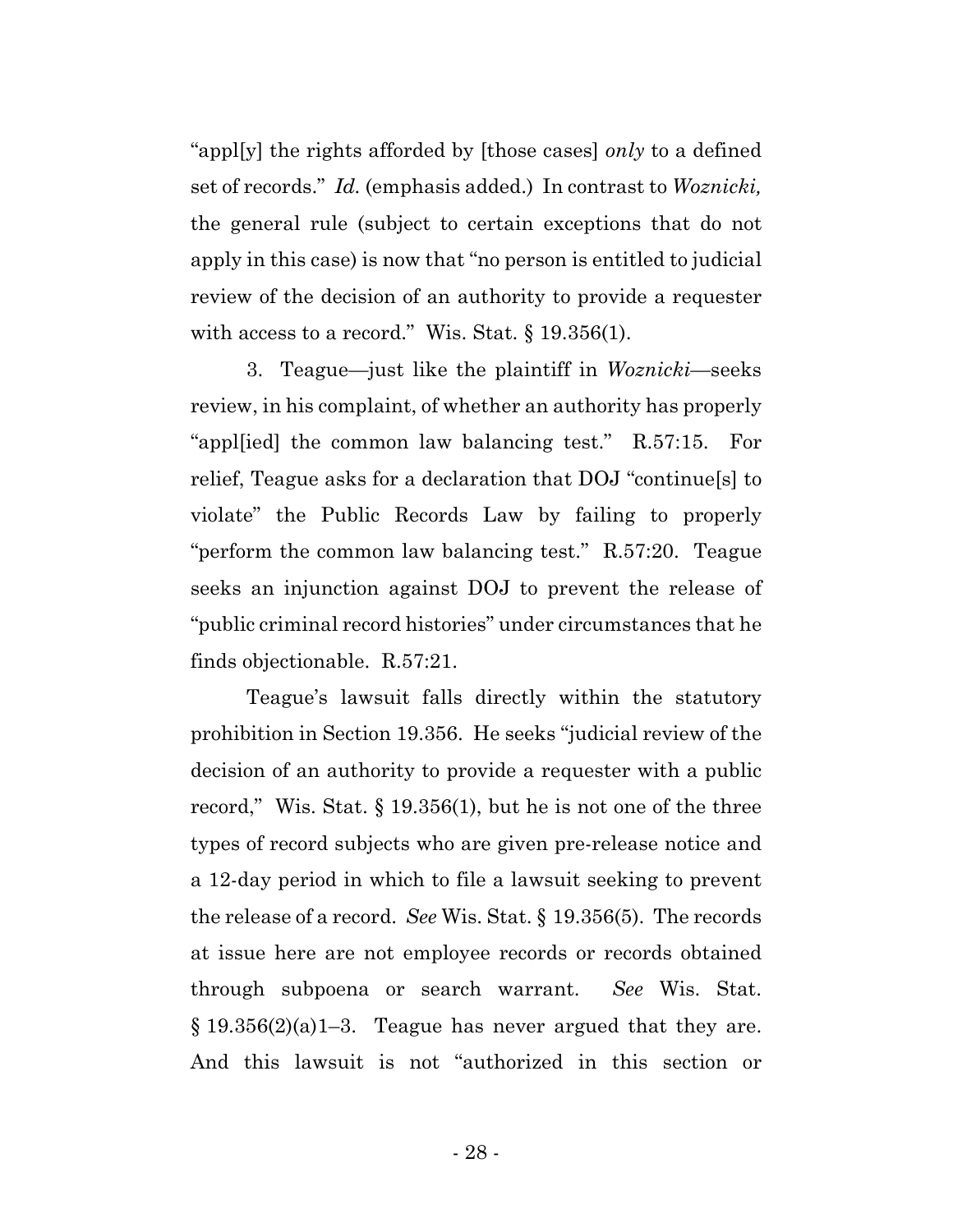[ ][ ]otherwise provided by statute." *See* Wis. Stat.  $§$  19.356(1).

4. Teague makes two arguments as to why Section 19.356 does not bar his attempt to prevent DOJ from releasing public records in response to a name-based search query of its record-check system. Neither argument is correct.

*First*, Teague claims this lawsuit does not seek "judicial review," *see* Teague Br. 11–15, and therefore does not fall within the prohibition that "no person is entitled to *judicial review* of the decision of an authority to provide a requester with access to a record," Wis. Stat. § 19.356 (emphasis added). Teague claims that "judicial review" is a "subset of the more general taxonomy of litigation" and is a mere "technical term." Teague Br. 11.

Teague points to nothing in the text of Section 19.356 suggesting that a judge reviewing whether DOJ can release a public record is *not* "judicial review." He seems to argue that the "judicial review" bar in Subsection (1) only extends to "other person[s]" (not the record subject) who may want to stop the release of documents in the three narrow categories. Teague Br. 14. But the plain language of the statute applies to *all persons* seeking to stop the release of a record, *except* for those in three narrowly defined categories: "*no person* is entitled to judicial review of the decision of an authority to provide a requester with access to *a record.*" Wis. Stat. § 19.356(1) (emphasis added). Furthermore, Teague does not claim that he is entitled to notice and a 12-day automatic stay,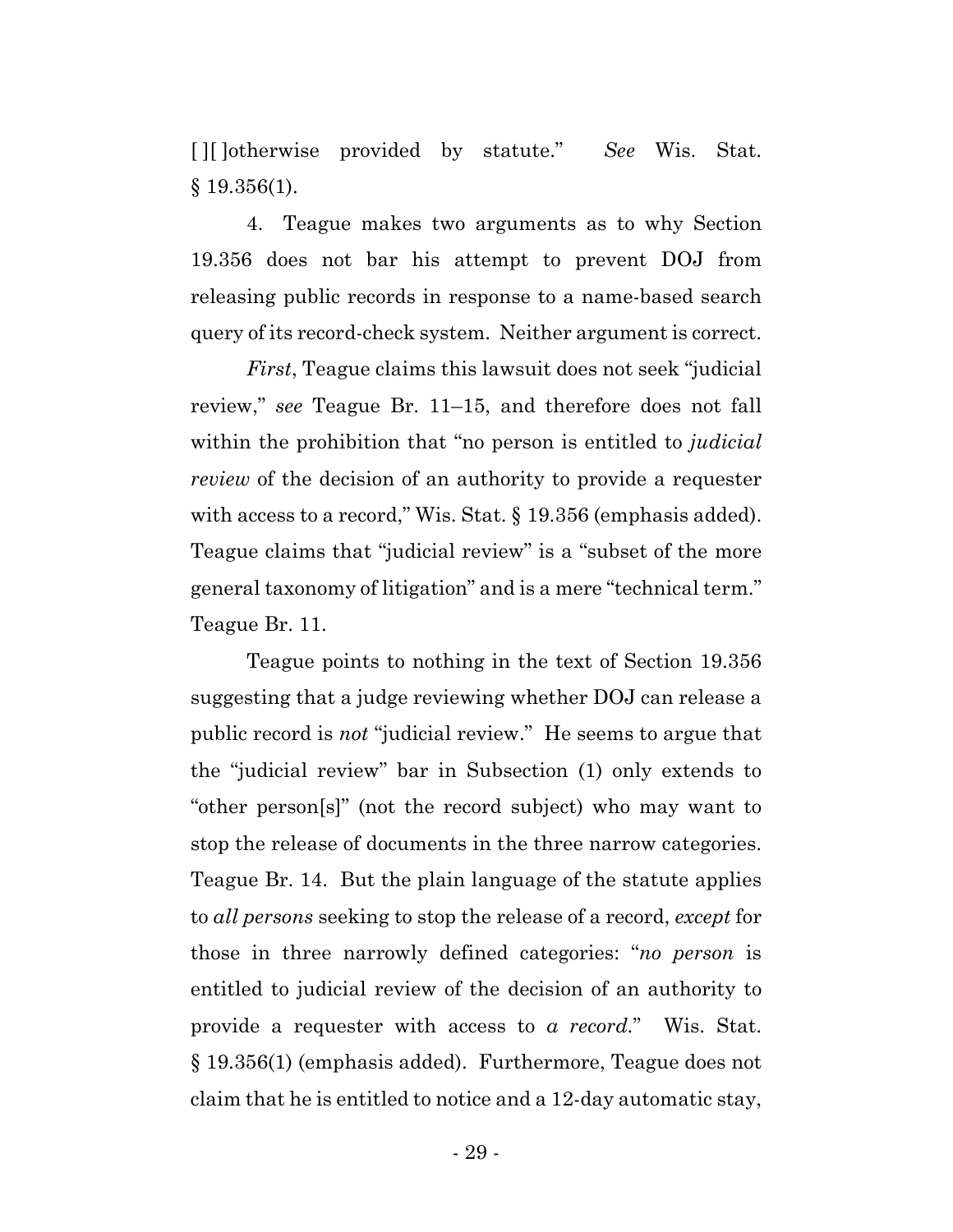which appears in Section 19.356(5). This automatic stay textually links the opportunity to sue with those individuals entitled to notice. Since Teague is not entitled to notice, he is also not entitled to sue.

Instead, Teague apparently believes that the phrase "a record" can be interpreted as limited by the three categories in Section 19.356(2)(a)1.–3. Such a creative construction runs afoul of the Legislature's direction that the language of the Public Records Law should be "construed *in every instance* with a presumption of complete public access." Wis. Stat. § 19.31 (emphasis added). When the Legislature chose to bar challenges to the release of "a record," the clear interpretation that would promote "complete public access" is that "no person" can challenge the release of *any* record unless specifically provided for by statute.

The cases that Teague relies upon do not support his claim that "judicial review" is a mere "technical term." This Court has distinguished between the type of judicial review available under Chapter 227 and a *de novo* trial on the merits, *see, e.g., Wis. Envtl. Decade, Inc. v. PSC*, 79 Wis. 2d 161, 170, 255 N.W.2d 917 (1977), or an action for damages, *Harvot v. Solo Cup Co.*, 2009 WI 85, ¶ 41, 320 Wis. 2d 1, 768 N.W.2d 717, or an injunction, *PRN Assocs. v. DOA*, 2009 WI 53, ¶¶ 47–49, 317 Wis. 2d 656, 766 N.W.2d 559. But this Court has never held that when a statute uses the phrase "judicial review," the Legislature only means actions under Chapter 227. "Judicial review" means exactly what Teague attempts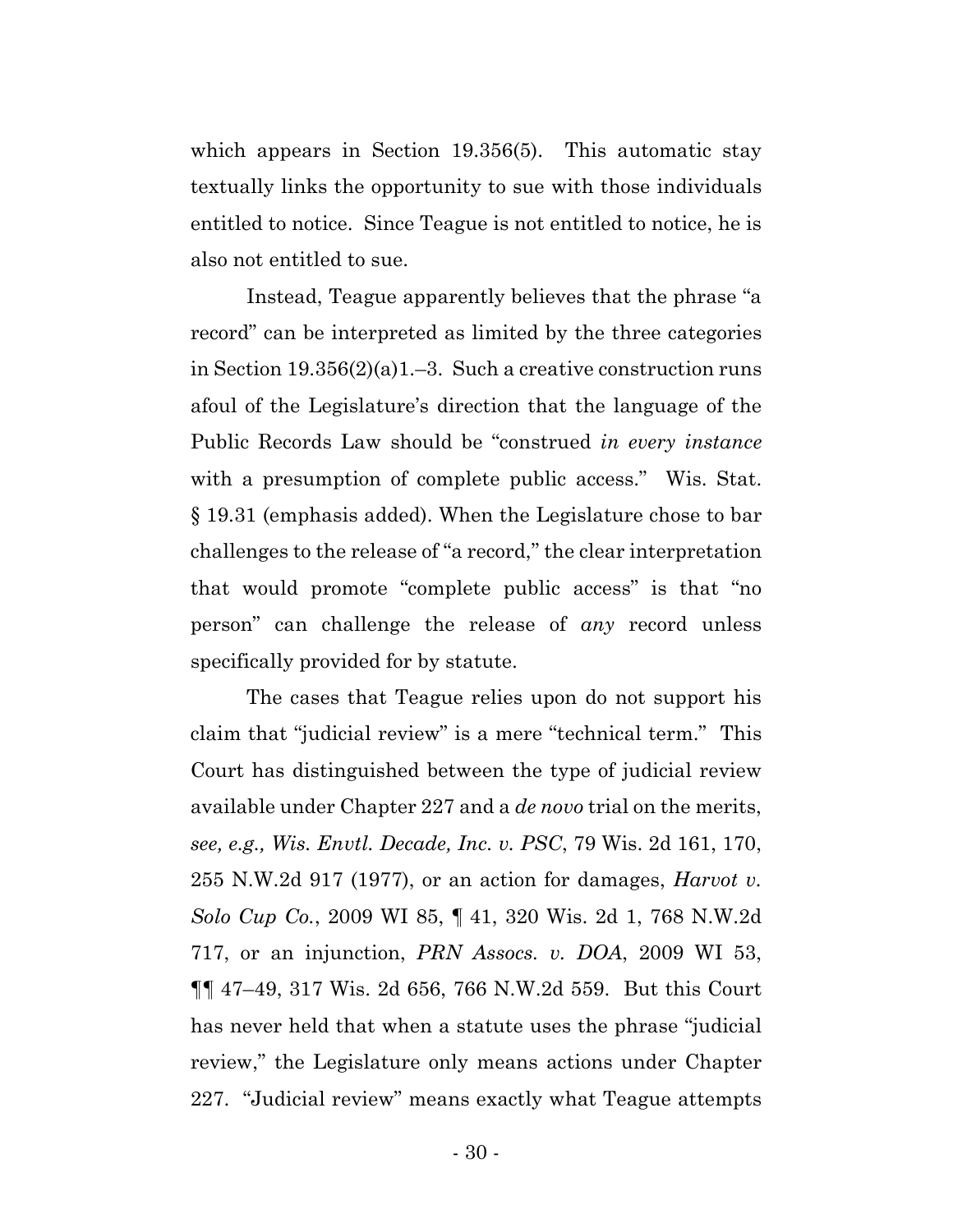to do in this case. This Court has explained that "judicial review entails a court's review of a lower court's or an administrative body's factual or legal findings," which is exactly what Teague hopes to have happen here. *Nankin v. Vill. of Shorewood*, 2001 WI 92, ¶ 24, 245 Wis. 2d 86, 630 N.W.2d 141 (citation omitted).

*Second,* Teague claims that interpreting "judicial review" to cover what he is seeking in this case would lead to "absurd results." Teague Br. 15–17.

As an initial matter, the "absurd results" cited by Teague are, in every instance, about the *release of a public record*, which is the primary purpose of the Public Records Law. *See* Wis. Stat. § 19.31. It is certainly not absurd that a public record may be released to the public.

Moreover, Section 19.356 is simply a return of the law to its pre-*Woznicki* status, except with regard to the specifically enumerated categories for which the Legislature decided notice is required and judicial review is permissible. Before this Court's decision in *Woznicki*, pre-release judicial review was not permitted under the Public Records Law. As the dissent in *Woznicki* noted, "[t]oday *for the first time* the court's ruling subjects a custodian's decision to release [public] records to judicial review." 202 Wis. 2d at 200 (Abrahamson, J., concurring in part, dissenting in part) (emphasis added). This is in part because "the general presumption of [Wisconsin] law is that public records shall be open to the public" and "the right to close a record is vested in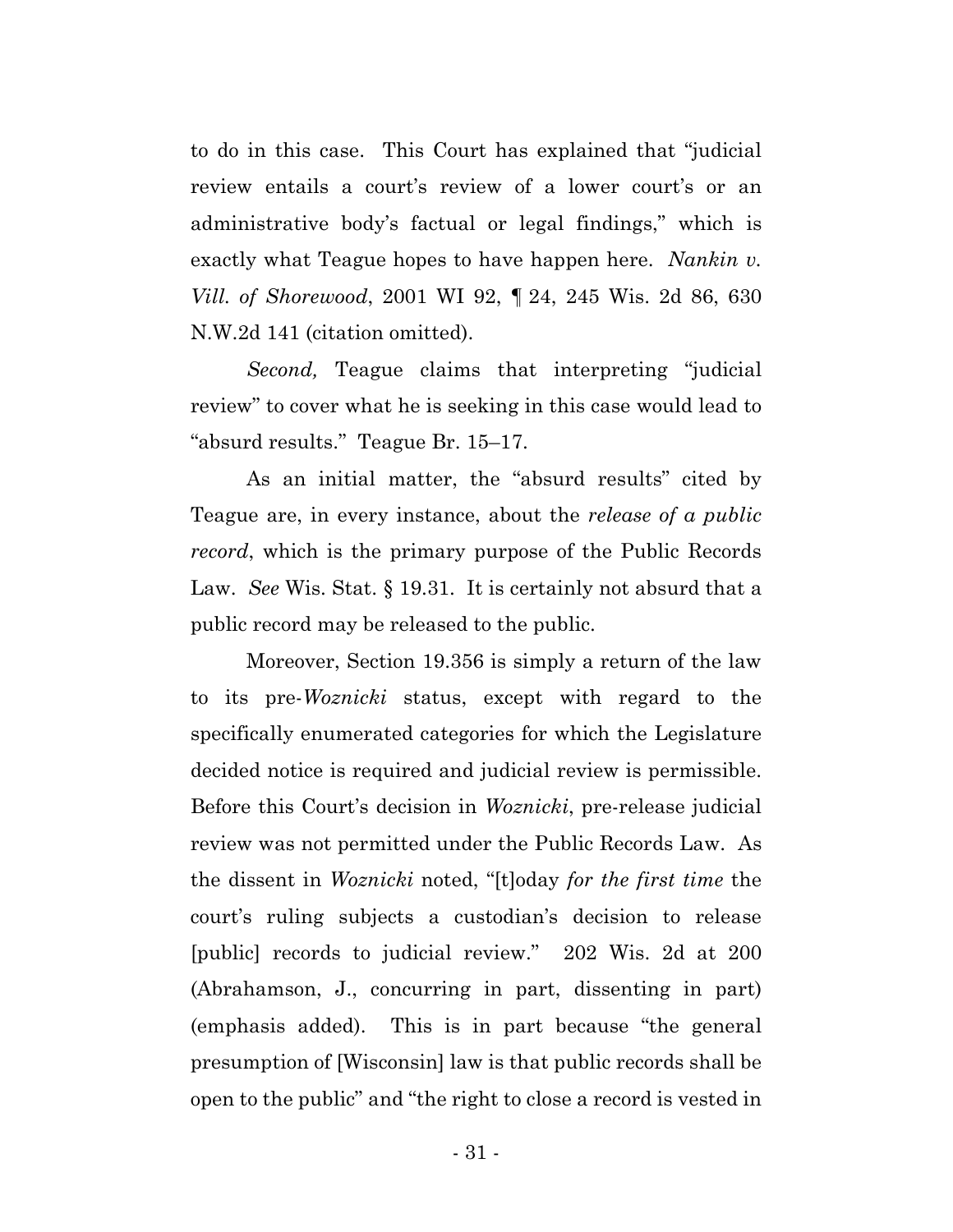the custodian rather than the subject of that record." *Id.* at 203 (Abrahamson, J., concurring in part, dissenting in part) (citation omitted).

Teague also argues that Section 19.356's ban on judicial review is absurd because a public employee would be left with no remedy if an authority decided to recklessly release Social Security numbers, home addresses, telephone numbers, and email addresses in violation of Section 19.36(10)–(12). Teague Br. 16–17. This is simply not the case. State law explicitly protects personal information in its subchapter on Personal Information Practices. *See* Wis. Stat. ch. 19, subch. IV. Under this state law, *all authorities* in Wisconsin must develop rules concerning appropriate collection, use, and access to personally identifiable information, which is the very type of information Teague claims will be left unguarded. Wis. Stat. § 19.65. This subchapter further provides that employees who violate the laws on personal information may be discharged or suspended without pay, and anyone who "willfully collects, discloses or maintains personally identifiable information in violation of federal or state law" is subject to forfeiture penalties. *See* Wis. Stat. § 19.80(3). And while the Legislature chose to limit the pre-release judicial review in Wis. Stat. § 19.356(1), that chapter provides no limit on post-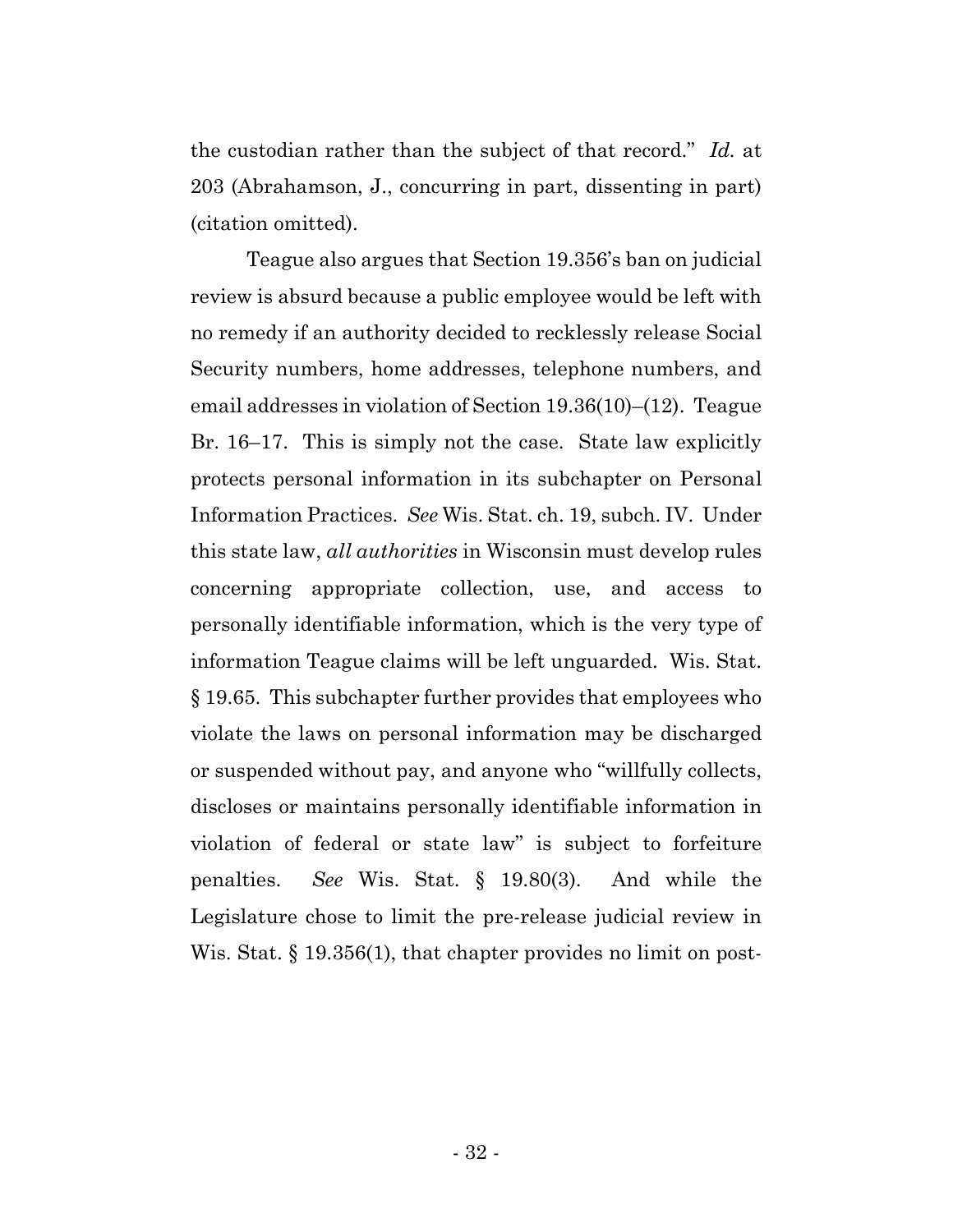release lawsuits to recover damages or other remedies as provided by law.11

# **B. DOJ Properly Released The Record Under The Public Interest Balancing Test**

1. Even if Teague could seek pre-release judicial review of DOJ's decision to release certain criminal history records in response to a name-based query, DOJ's decision should be upheld. When a records custodian receives a request to inspect a record under the Public Records Law, "the records custodian, keeping in mind the strong legislative presumption favoring disclosure, must determine whether the requested records are subject to an exception that may or will prevent disclosure." *Hempel v. City of Baraboo*, 2005 WI 120, ¶ 28, 284 Wis. 2d 162, 699 N.W.2d 551. If there is no blanket exception to disclosure from either statutory or common law, then "the custodian must decide whether the strong presumption favoring access and disclosure is overcome by some even stronger public policy favoring limited access or nondisclosure." *Id*.

In performing this balancing test, the custodian may take into account only the public interest; private or personal

<sup>&</sup>lt;sup>11</sup> Teague's argument seems to suggest that it is "absurd" that he cannot sue the State in this case as a pre-release remedy for alleged Public Records Law violation. Yet the "legislature shall direct by law in what manner and in what courts suits may be brought against the state." Wis. Const. art. IV, § 27. The Legislature has chosen Sections 19.37 and 19.356 as the "manner" of suing the State to remedy alleged publicrecords violations.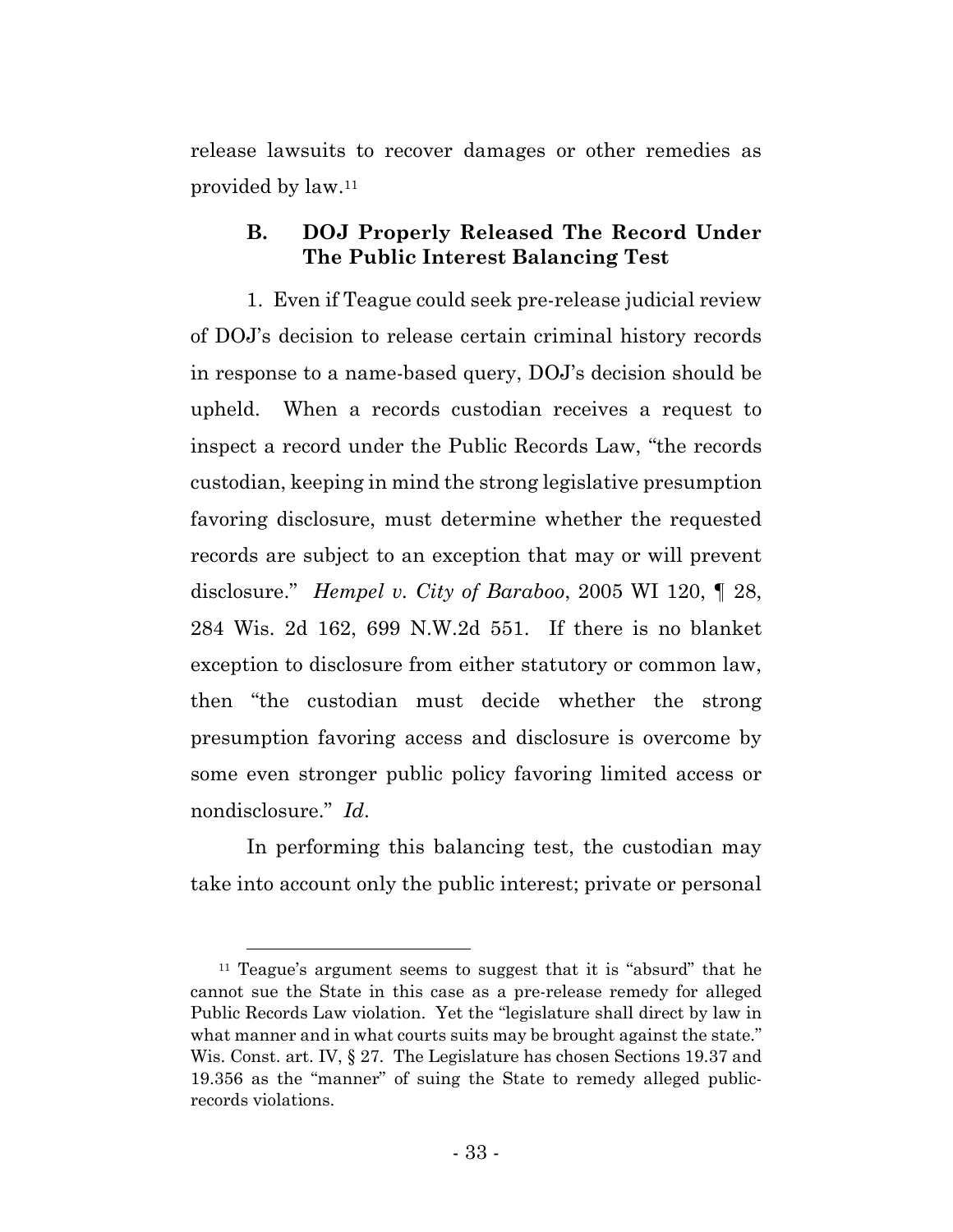interests of a particular record subject are not relevant. *See Linzmeyer*, 254 Wis. 2d 306, ¶ 31. The "public interest in protecting the reputation and privacy of citizens . . . is *not* the equivalent to an individual's personal interest in protecting his or her own character and reputation." *Id*.

2. DOJ's criminal history reports are not limited by statute or common law. Just the opposite: state law authorizes DOJ to release the "results of a criminal history search," provided that the requester pays the appropriate fee. *See* Wis. Stat. § 165.82(1m). Moreover, documents "created or . . . kept by an authority," Wis. Stat. § 19.32(2), reflecting arrests, *Newspapers, Inc. v. Breier*, 89 Wis. 2d 417, 435–36, 279 N.W.2d 179 (1979), and conviction records, *Dumas v. Koebel*, 2013 WI App 152, ¶ 20, 352 Wis. 2d 13, 841 N.W.2d 319, are undoubtedly public records.12

Under the balancing test, the public has a strong interest in knowing when someone is arrested or convicted. In fact, "[t]he public interest is particularly significant where arrest records are concerned." *Breier*, 89 Wis. 2d at 4366. The Legislature has recognized this "particularly significant" public interest by allowing DOJ to provide access to criminal history reports. *See* Wis. Stat. § 165.82. The public, including private employers and volunteer organizations who use DOJ's

<sup>&</sup>lt;sup>12</sup> This Court releases records reflecting charges and convictions on CCAP, and the site refers to such documents as "public records." *See* Wisconsin Court System, Circuit Court Access, *Access To The Public Records Of The Wisconsin Circuit Courts*, https://wcca.wicourts.gov/.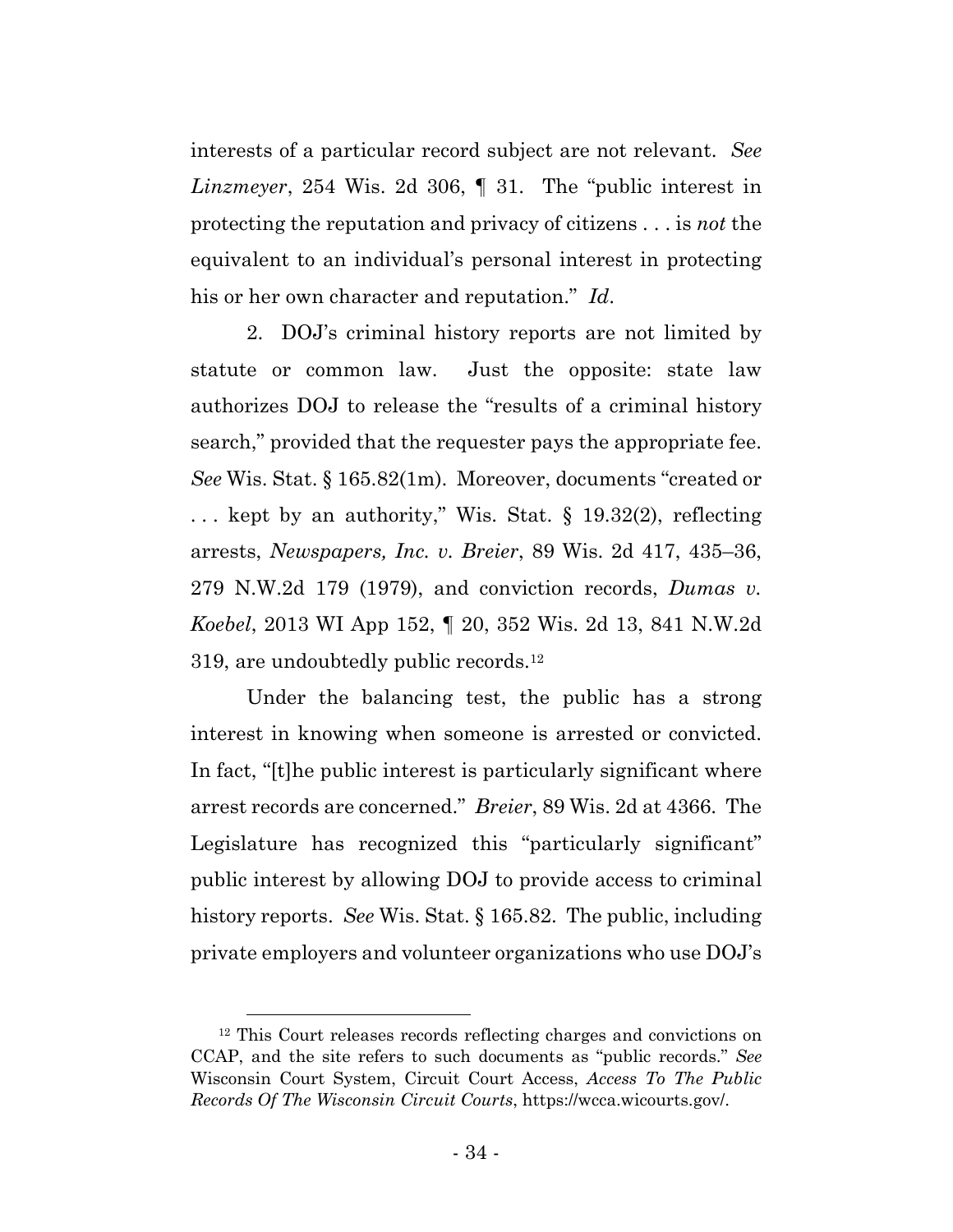record-check system, have a strong interest in knowing who has been convicted or arrested. Moreover, some employers are *required* to run a background check. *See, e.g.,* Wis. Stat. § 50.065(2)(b)1. (healthcare workers); Wis. Admin. Code § Trans 112.155(2) (bus drivers). And requesters also benefit from a system that is quick, easy to use, and inexpensive.

On the other side of the balance, the public has an interest in the government releasing accurate criminal history information. If the government released false or misleading information, then the public interest would be harmed.

In this case, the balance weighs in favor of disclosure for the results of the name-based search. DOJ provides an expedient name-based search to members of the public who need to determine whether an individual has a criminal record. Although sometimes less reliable, the name-based method of search is "quicker, cheaper, and easier" than a fingerprint based system.

Moreover, DOJ's system returns accurate information, once the specifically enumerated caveats are properly taken into account: if a requester submits a name and date of birth, then DOJ will return all the information it has, including whether that particular name has been used as an alias for a convicted criminal. Although there could be a risk that such information is misleading, DOJ mitigates this risk by fully (and repeatedly) explaining its system to all users. DOJ explains that because its system relies on non-unique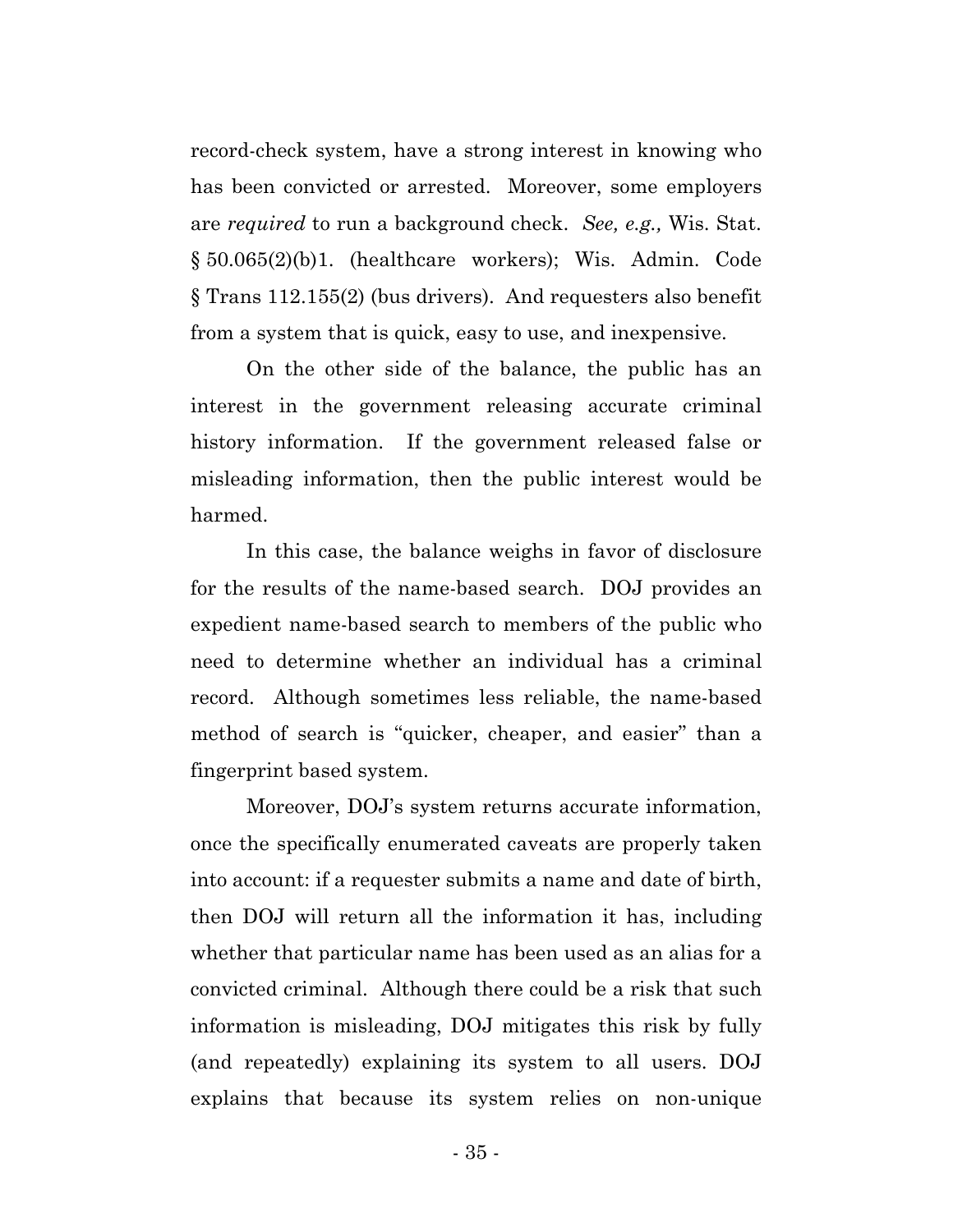identifying information (i.e. name and date of birth), it is "possible for multiple persons to share a name and date of birth. In some cases, a name-based check may pull up a criminal record that does not belong to the subject of the record." Supp. App. 5. Moreover, because of the risk of identity theft, the name of a person without a Wisconsin criminal history may appear as an alias on a criminal record. Supp. App. 6. DOJ warns requesters to carefully "compare the information reported on the response to the other information you have obtained about that person," and before making any "final decision adverse to a person based on a criminal history response," notify the person of his or her "right to challenge the accuracy and completeness of any information contained in a criminal history" and the process for making such a challenge. Supp. App. 7.

To further mitigate these risks of misleading information, DOJ provides Identity Challenge Letters to those individuals without a Wisconsin criminal history who have a name that appears on a criminal history report. App. 6. These letters may be provided directly to employers or other requesters to prove that the individual had no criminal history as of the date of the letter. App. 6–7. Furthermore, DOJ is implementing a UPIN process, which, once deployed, will unequivocally provide a "no criminal history" response to those individuals with a UPIN submitted as part of the search request and who otherwise have no Wisconsin criminal history. *See supra* pp. 12–13.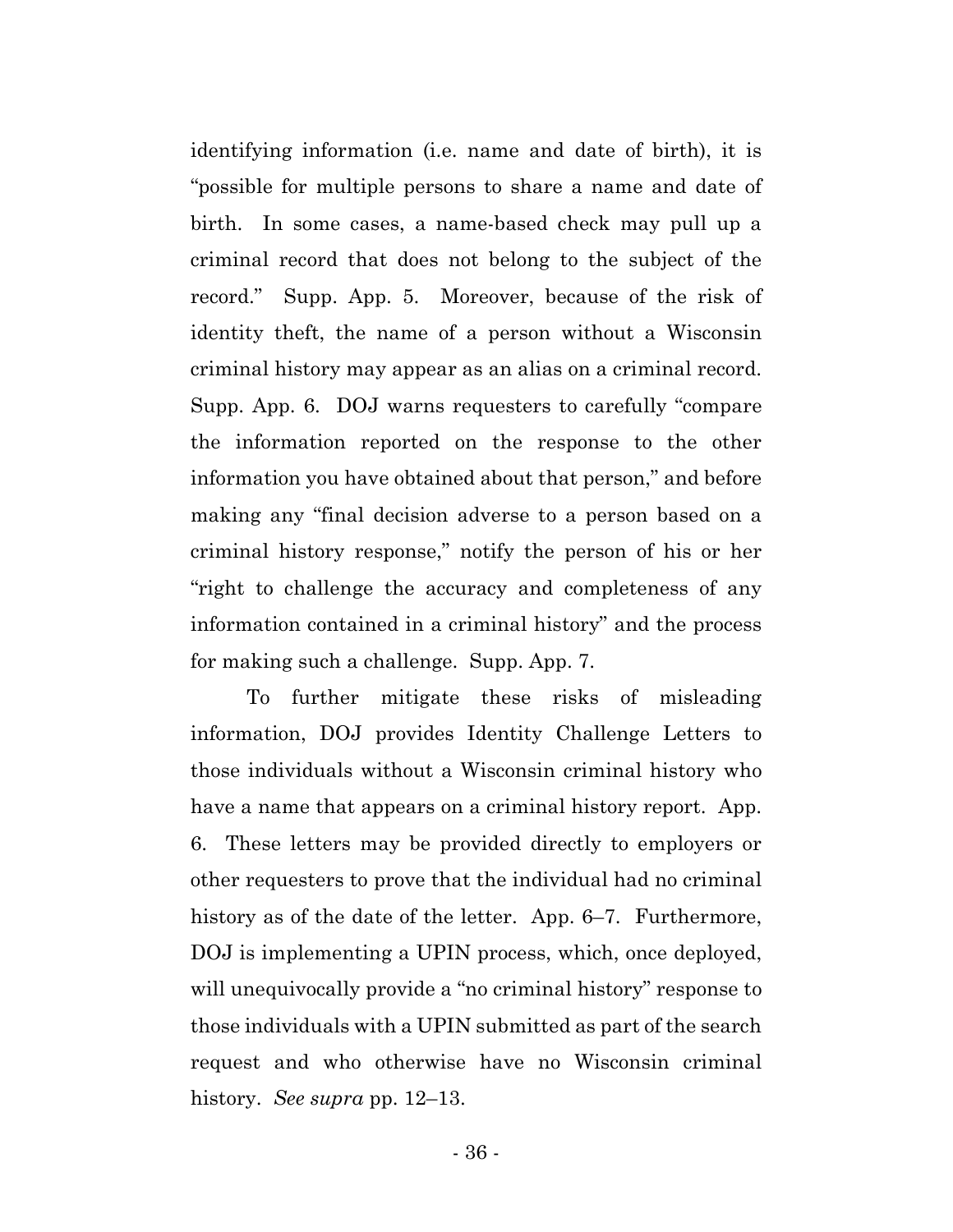3. Teague does not argue that the public does not have a "particularly significant" interest in criminal records, *Breier*, 89 Wis. 2d at 436, or even that such an interest outweighs the risk of disclosing potentially misleading information. Instead, Teague argues that DOJ is prohibited from engaging in a "global" balancing test, and instead must decide in each and every case whether the public interest in disclosure is outweighed by some other public interest in nondisclosure. Teague Br. 10. Not only would this be utterly impractical (as the Department receives over 800,000 criminal history requests a year), but it is not required in this circumstance. Because all criminal history reports share the same essential characteristics, the balancing test will result in the same decision for all criminal history records. App. 50. Furthermore, requiring the DOJ to determine, on a case-bycase basis, whether to release a criminal history record for every record request received would undermine the purpose of the DOJ's criminal history database, which is to provide quick, cheap, and easy access to criminal histories.

Teague cites several cases establishing that, within the confines of the balancing test, an authority should consider the public interest in protecting reputations. *See, e.g.*, *Zellner v. Cedarburg Sch. Dist.,* 2007 WI 53, ¶ 50, 300 Wis. 2d 290, 731 N.W.2d 240. That is certainly true. But the public interest in avoiding the risk of harming an individual's reputation is outweighed greatly by the public's interest in DOJ's process of allowing name-based queries of its database,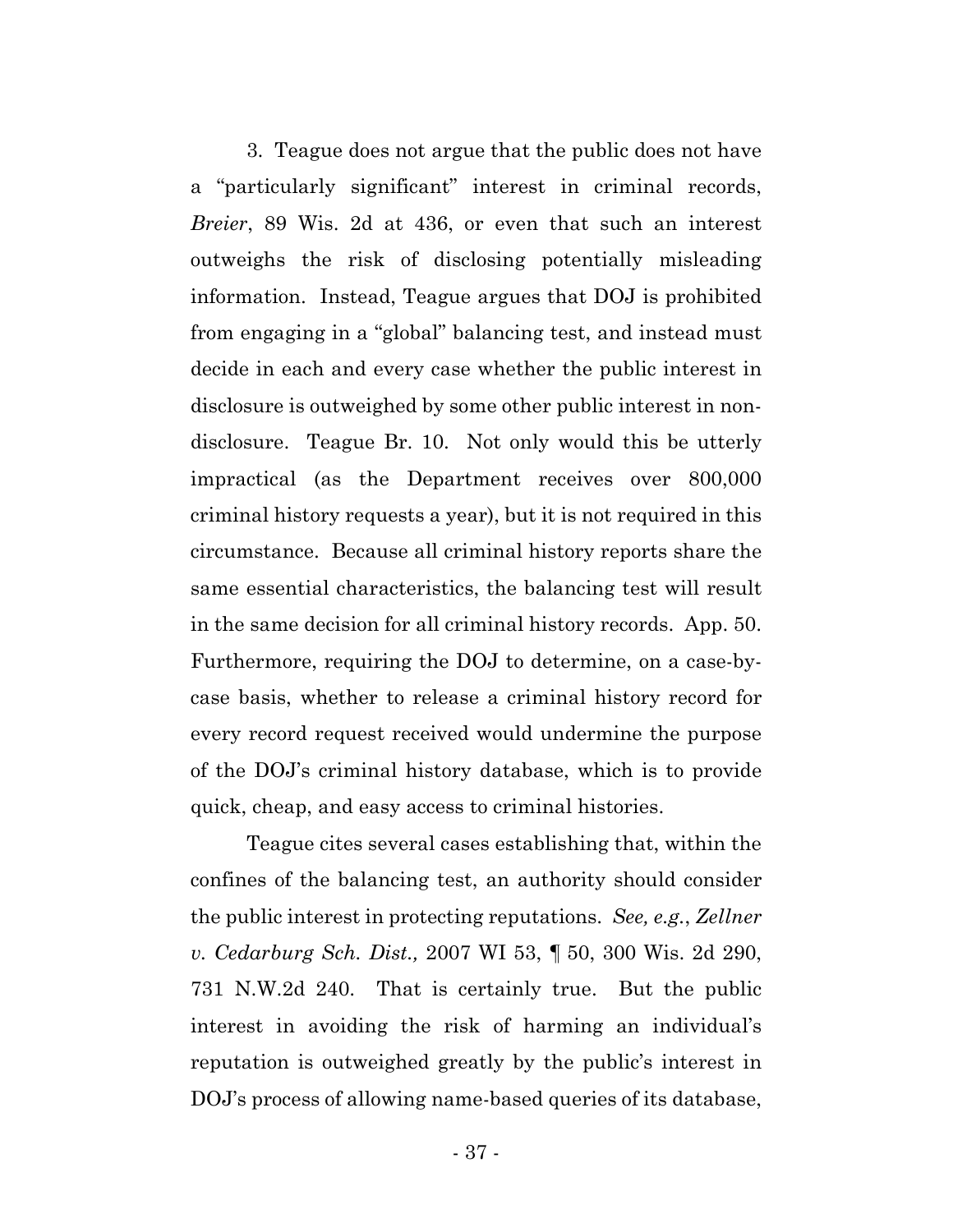especially in light of DOJ's repeated use of warnings and caveats. Name-based queries are "quicker, cheaper, and easier" than fingerprint-based searches. Supp. App. 5. And although name-based queries may be less reliable, DOJ properly determined that full disclosure to the public about the limitations of name-based queries mitigates any potential harm. Furthermore, DOJ provides a process allowing individuals without a Wisconsin criminal history who share a name with someone with a criminal record to receive an Identity Challenge Letter. DOJ's criminal history recordcheck system is currently undergoing reforms in order to allow an individual to receive a UPIN, and if that UPIN is provided in the search request, a "no criminal history" report. *See supra* pp. 12–13.

# **II. Section 19.70 Does Not Apply To Teague's Complaints About DOJ's Name-Based Criminal History Search Process**

A. Section 19.70 provides that if a record contains "personally identifiable information pertaining to [an] individual," then that individual "may challenge the accuracy of [the] record." Wis. Stat. § 19.70(1). The individual challenges the record by "notif[ying] the authority, in writing, of the challenge." *Id*. Upon receipt of the notice, the authority may "[c]oncur with the challenge and correct the information" or "[d]eny the challenge." Wis. Stat.  $\S$ [ 19.70(1)(a) & (b). If an authority denies a challenge, however, the authority must allow the individual "to file a concise statement setting forth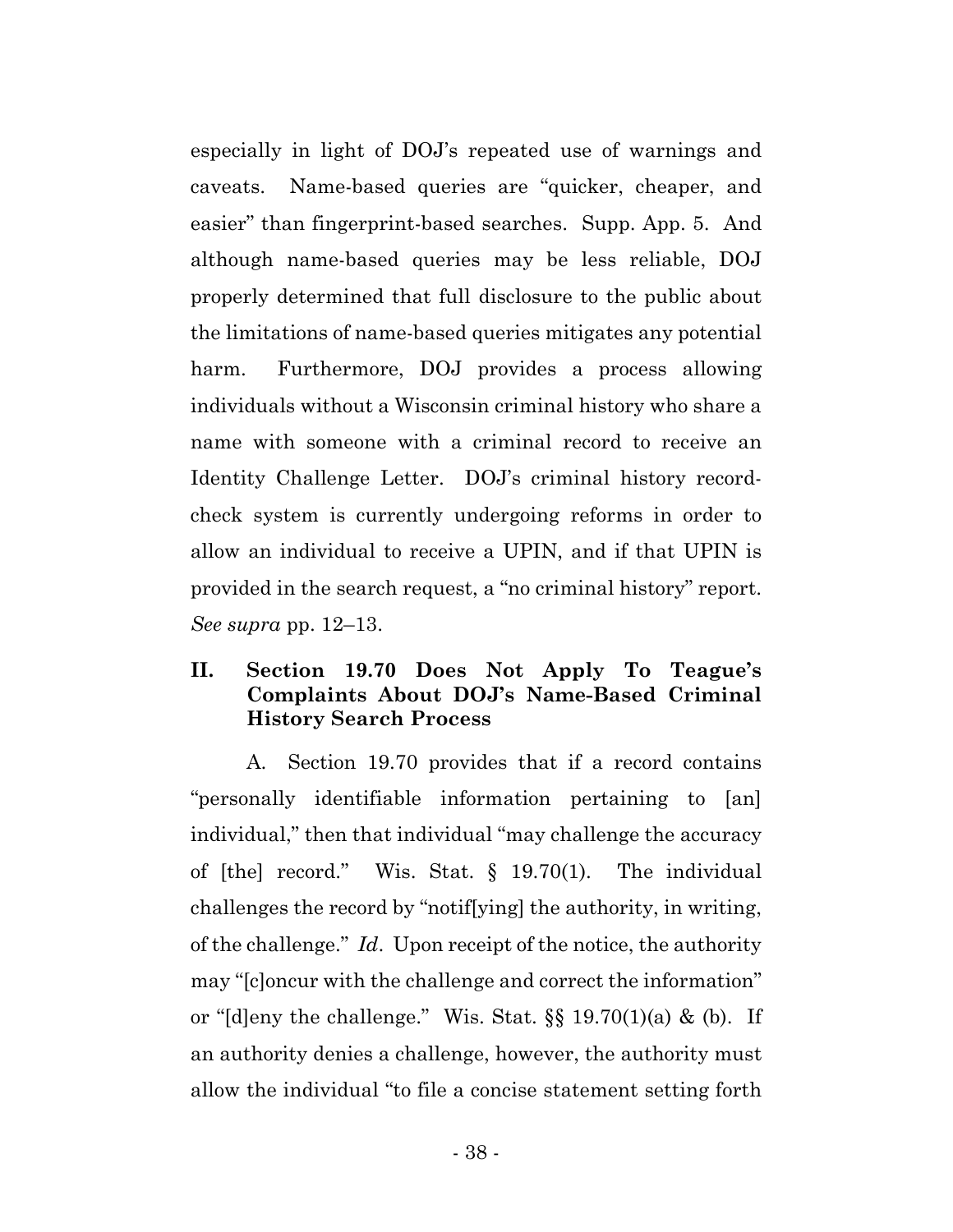the reasons for the individual's disagreement with the disputed portion of the record." Wis. Stat.  $\S 19.70(1)(b)$ .

B. This statute does not apply to Teague's challenge to DOJ's criminal history database.

Section 19.70 does not apply here because Teague is not "challeng[ing] the accuracy of [the] record." Wis. Stat. § 19.70(1). DOJ allows a name-based search query of its criminal history database. Requesters input, at a minimum, a name and date of birth. DOJ then returns any criminal record matching that information. The information returned is accurate: a search for the name of "Dennis Antonio Teague" along with a date of birth will accurately return a criminal record associated with that name.

To mitigate any chance that requesters may misunderstand the purpose of DOJ's database (which is to determine whether the information provided matches any criminal history records), DOJ's website repeatedly explains the limitations of a name-based search query. The requester should not "assume that a criminal history record pertains to the person whose identifying information was submitted to be searched." Supp. App. 6. Because of similar names in the database or identity theft, the resulting record "may belong to someone other than the person whose name and other identifying data you submitted for searching." Supp. App. 6– 7*.* A name of an individual without a Wisconsin criminal history may show up on a criminal history because "ALL names in the database, including aliases, are searched."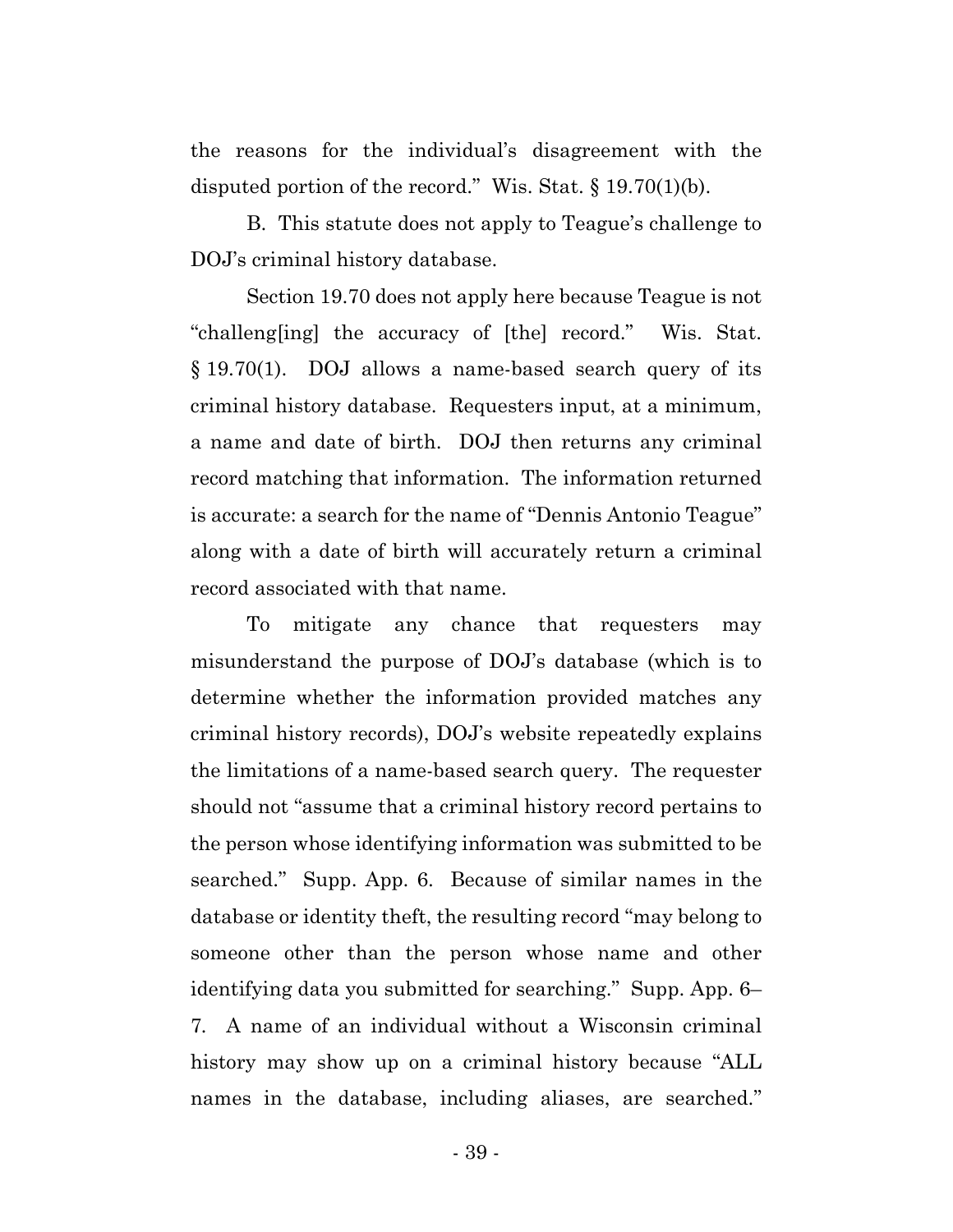Supp. App. 7. Requesters should carefully "compare the information reported on the response to the other information you have obtained about that person." Supp. App. 7.

Requesters are getting exactly what they search for: they are asking whether any criminal records match the information they have. DOJ's system generates a report based on that search query and gives users access to that report. Teague is not "challeng[ing] the accuracy of [the] record," Wis. Stat. § 19.70(1): the record is accurate in conveying that ATP used "Dennis Antonio Teague" as an alias at some point. As Judge Blanchard noted below, "[t]he database accurately reflects that ATP is a felon who has used Teague's name as an alias, does not state that Teague is a convicted felon, and does not identify a photograph of another person as being Teague." App. 26.

Below, Teague conceded that "the database is not inaccurate in listing Teague's name as an alias for the person whose fingerprints are linked to the record listing ATP as the master name." App. 23. So Judge Blanchard correctly noted that "Teague's claim is not that the alias information is inaccurate, but that it is capable of being misunderstood unless it is also presented with the substance of the innocence letter." App. 23.

For much the same reasons, the statute does not apply because Teague is not challenging a record with "personally identifiable information pertaining to [him]." Wis. Stat. § 19.70. The record DOJ returns in response to a search for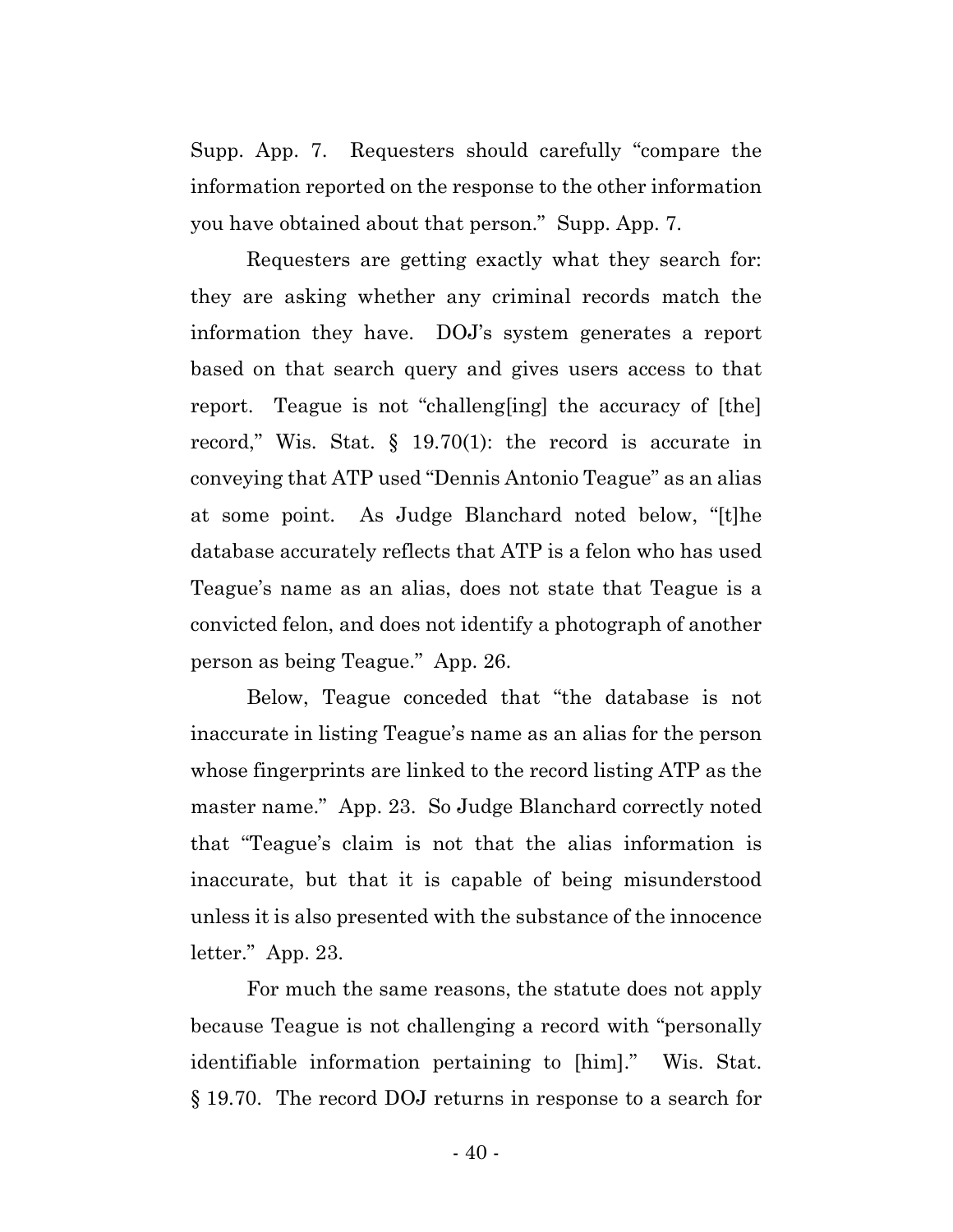"Dennis Teague" is a report that contains the name as an alias for ATP, but the record itself does not "pertain[ ]" to Teague.

C. Teague argues that the name-based criminal history report is not "correct" and contains "inaccurate information." *See* Teague Br. 19–21. But this is plainly not true. DOJ's system automatically generates an accurate report based on the information provided; Teague does not dispute this point. A requester submits a name-based query, and DOJ's search process determines whether that name matches. The name could be matched not only to a "master name," but also to a name listed as an alias. This is because "ALL names in the database, including aliases, are searched." Supp. App. 7. Requesters are informed, repeatedly, of the use of aliases in the commission of identity theft, *see* Supp. App. 6–7, App.66, how those names may show up on a criminal history report, *see* Supp. App. 6–7, App. 66, and that users should not "assume that a criminal history record pertains to the person whose identifying information was submitted to be searched." Supp. App. 6. DOJ's report is an accurate reflection of what information DOJ matched to the information provided by a requester. Section 19.70 therefore does not apply.

#### **III. Teague's Constitutional Claims Fail**

#### **A. Teague's Equal Protection Clause Claim**

The essence of an equal-protection claim is that the government has treated two groups differently without a sufficient reason. *See Aicher*, 237 Wis. 2d 99, ¶ 56. When this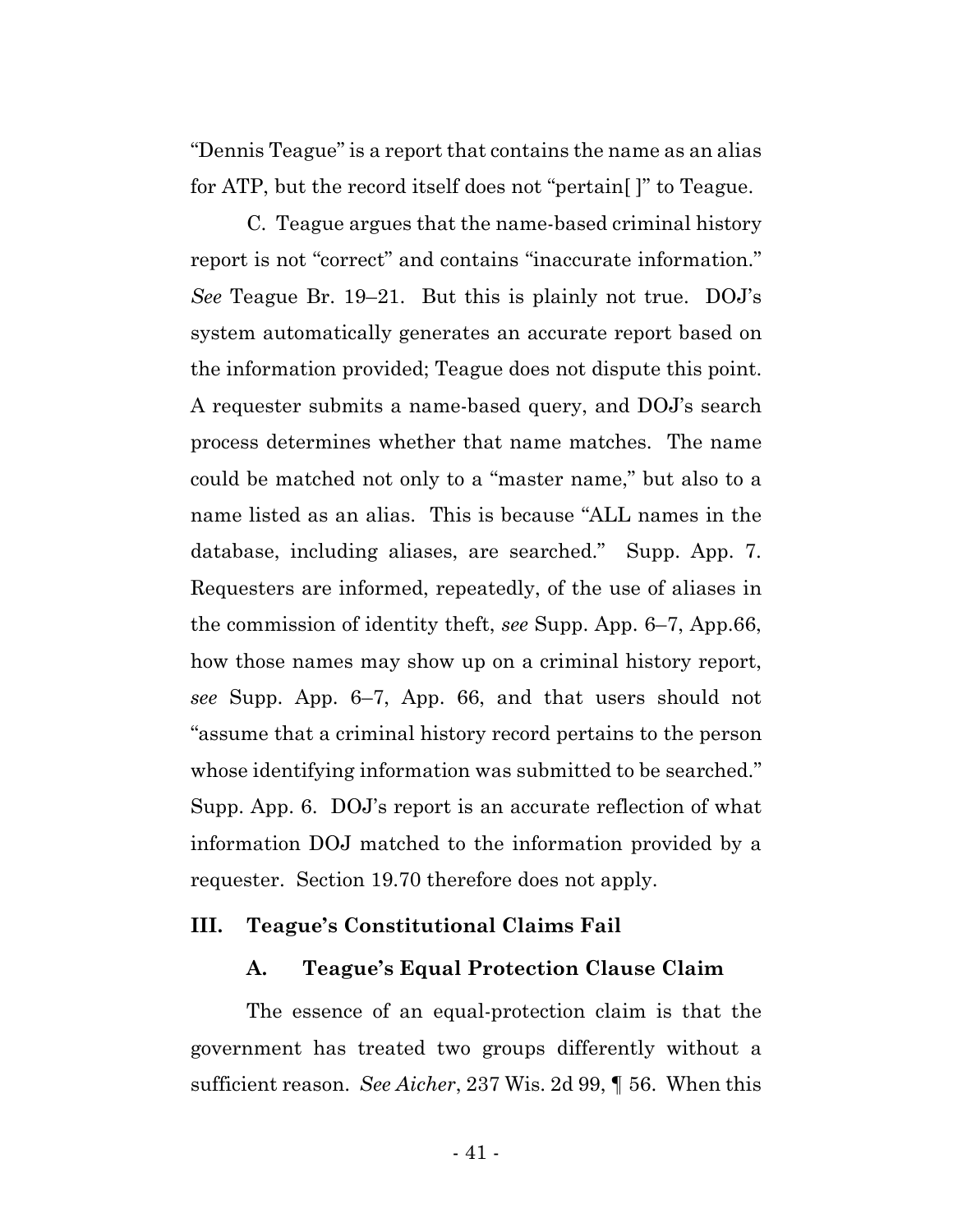differential treatment is not based on a suspect classification or does not implicate fundamental rights, the policy need only pass the rational-basis test. That is, "the legislative classification [must] rationally further[ ] a purpose identified by the legislature." *Tomczak v. Bailey*, 218 Wis. 2d 245, 262, 578 N.W.2d 166 (1998) (citation omitted). Under the rationalbasis test, legislative classifications need not be perfect, nor must they operate without "inequities." *Aicher*, 237 Wis. 2d 99, ¶ 57. Once the bare minimum of rationality is met, "[i]t is not [the Court's] role to determine the wisdom or rationale underpinning a particular legislative pronouncement." *Id.* 

This Court uses a five-criteria test to determine whether a legislative classification is rational: "(1) All classifications must be based upon substantial distinctions which make one class really different from another. (2) The classification adopted must be germane to the purpose of the law. (3) The classification must not be based upon existing circumstances only. It must not be so constituted as to preclude addition to the numbers included within a class. (4) To whatever class a law may apply, it must apply equally to each member thereof. (5) That the characteristics of each class should be so far different from those of other classes as to reasonably suggest at least the propriety, having regard to the public good, of substantially different legislation." *Aicher*, 237 Wis. 2d 99, ¶ 58 (citation omitted).

Teague has limited his challenge to the first and second criteria only. Teague Br. 25–27.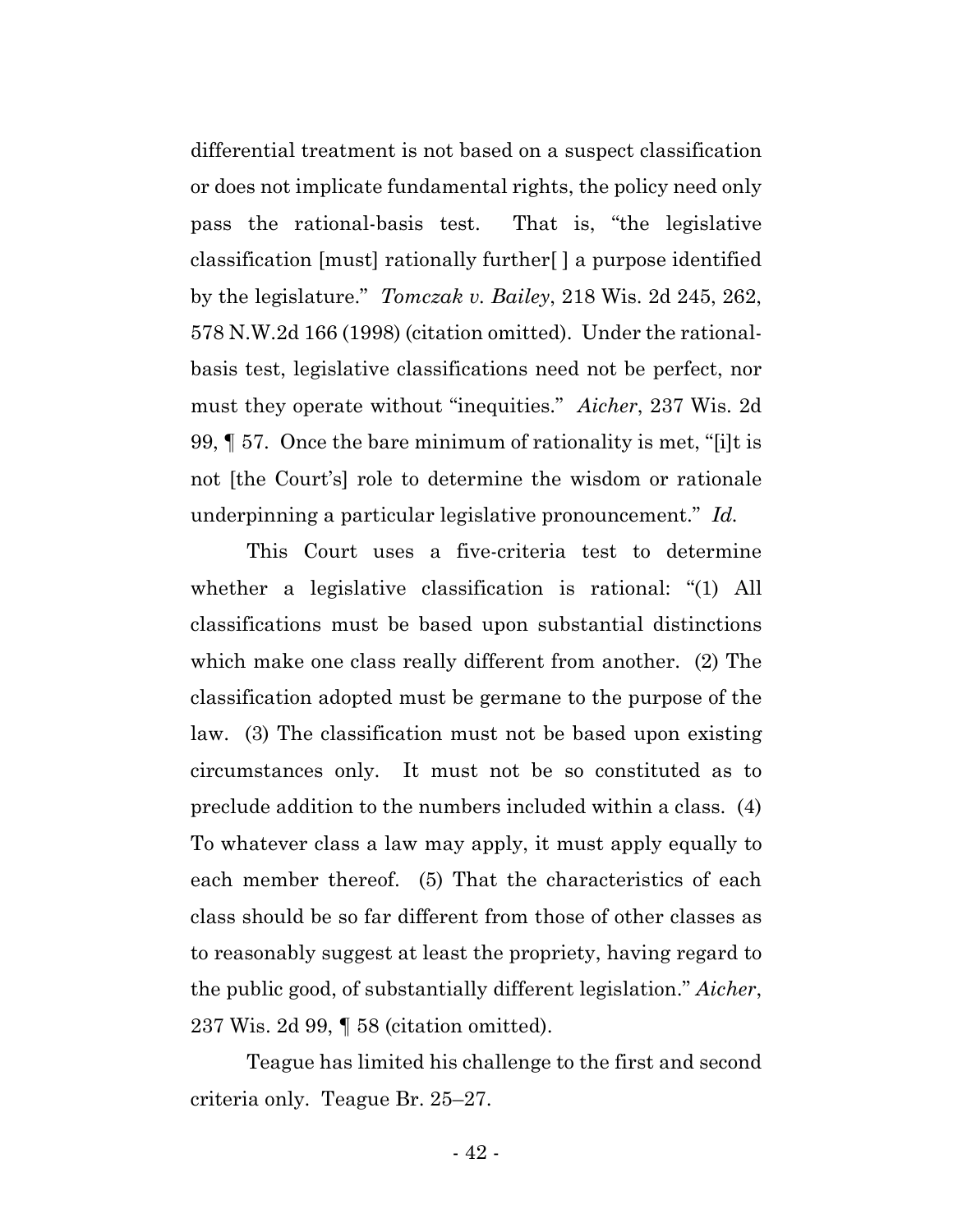*Criteria 1: Substantial Distinctions Exist Between the Two Classes.* The two classes Teague identifies here are (1) people without a criminal record who have had their identities stolen and (2) people without a criminal record who have *not*  had their identities stolen. Teague Br. 23–24. Teague claims that these two classes are treated differently because, when a requester inputs a name into DOJ's record-check system, and that name appears nowhere in the database, then a "No Criminal History Found" message is the result. But, when the name appears in the database, even if it is a name appearing only because of identity theft, then a criminal record is returned containing the name, along with appropriate disclaimers and caveats. *See supra* pp. 15–16.

There is a "substantial distinction" between the two groups Teague identifies: one group has a name that has been the subject of identity theft and is therefore listed as an alias on a criminal history. DOJ's record check takes a name submitted and searches its database. As DOJ tells all users, "ALL names in the database, including aliases, are searched." Supp. App. 7. If there is a match, it returns the criminal record associated with that name. For those individuals who, like Teague, have been the victim of identity theft, DOJ's record-check system generates a report indicating that the name has been used as an alias.

It is important and rational for DOJ's database to search aliases. Employers and other organizations that search the database want to know if the individual that they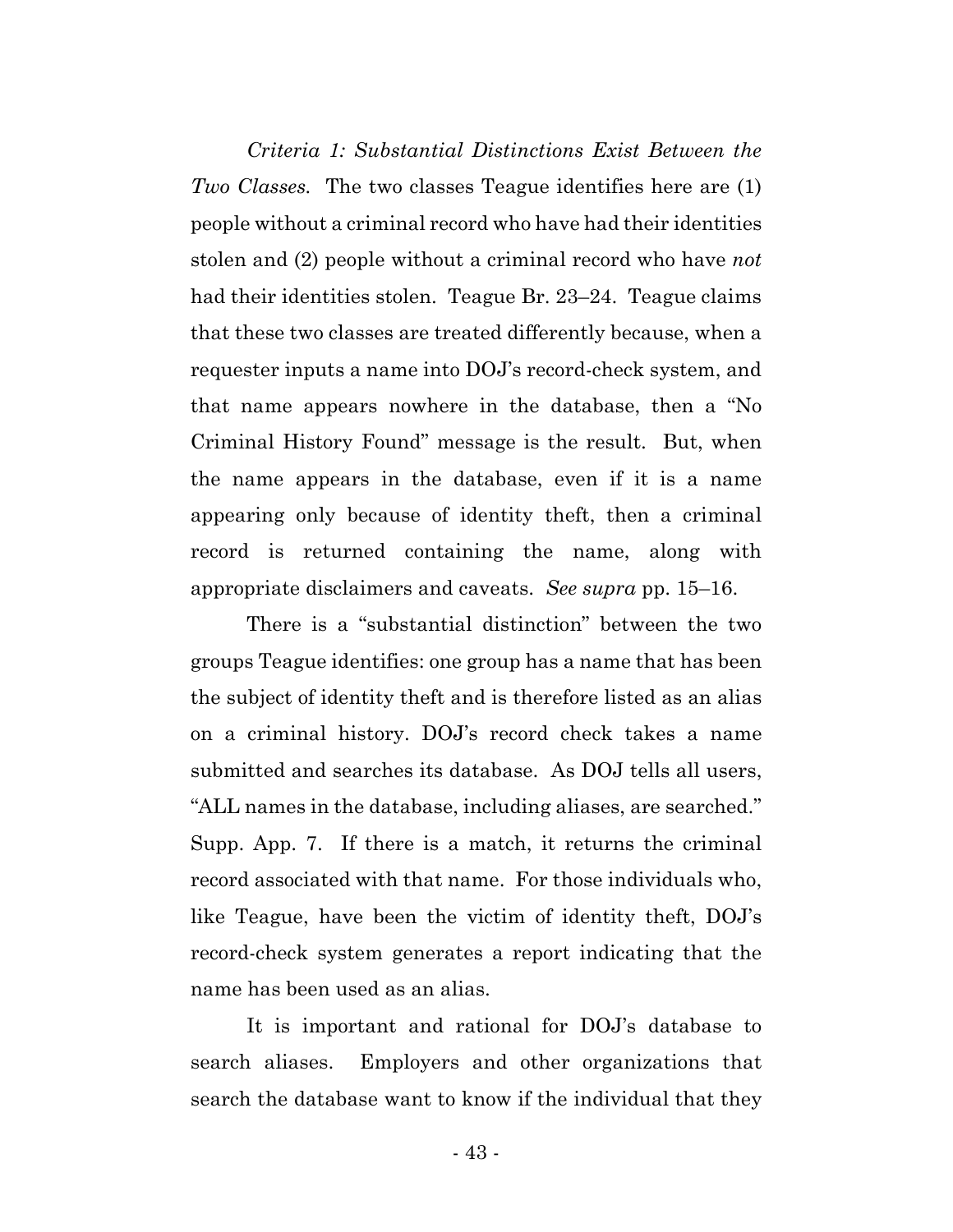are going to hire, or otherwise associate with, has a criminal record. A perpetrator of identity theft who has used an alias in the past may use that alias in the future. DOJ has chosen to return criminal history report based on the *name* submitted, precisely because that is the *name* that the requester wants to search. DOJ sufficiently explains exactly what a requester is getting, and the potential for a criminal history to be returned for an individual without a Wisconsin criminal history. *See supra* pp. 10–12, 15–16.

Teague's only response on this score is that DOJ *arbitrarily* matched him with ATP through its criminalhistory search algorithms; therefore, any distinction between Teague and other individuals without a criminal history is the result of DOJ's caprice. But DOJ's practice is to conduct a name-based search: That is the product DOJ's users purchase, and that is what DOJ returns, with detailed caveats and disclaimers.13 Teague's name is, in fact, listed as an alias in ATP's criminal history and that is the information DOJ conveys in its report. DOJ takes steps to mitigate misunderstandings through disclaimers, Identity Challenge Letters, and a UPIN that will return a "no criminal history" if the individual has no Wisconsin criminal history, *supra* pp. 10–13, 15–16, but it is not arbitrary to return an accurate

 <sup>13</sup> Teague also argues that DOJ's use of algorithms to include very close matches in its results—for example, a birthdate that is six days off—is irrational. Including very close matches is perfectly reasonable, however. It mitigates typographical errors and prevents individuals from eliciting false negatives by altering their information in minor ways.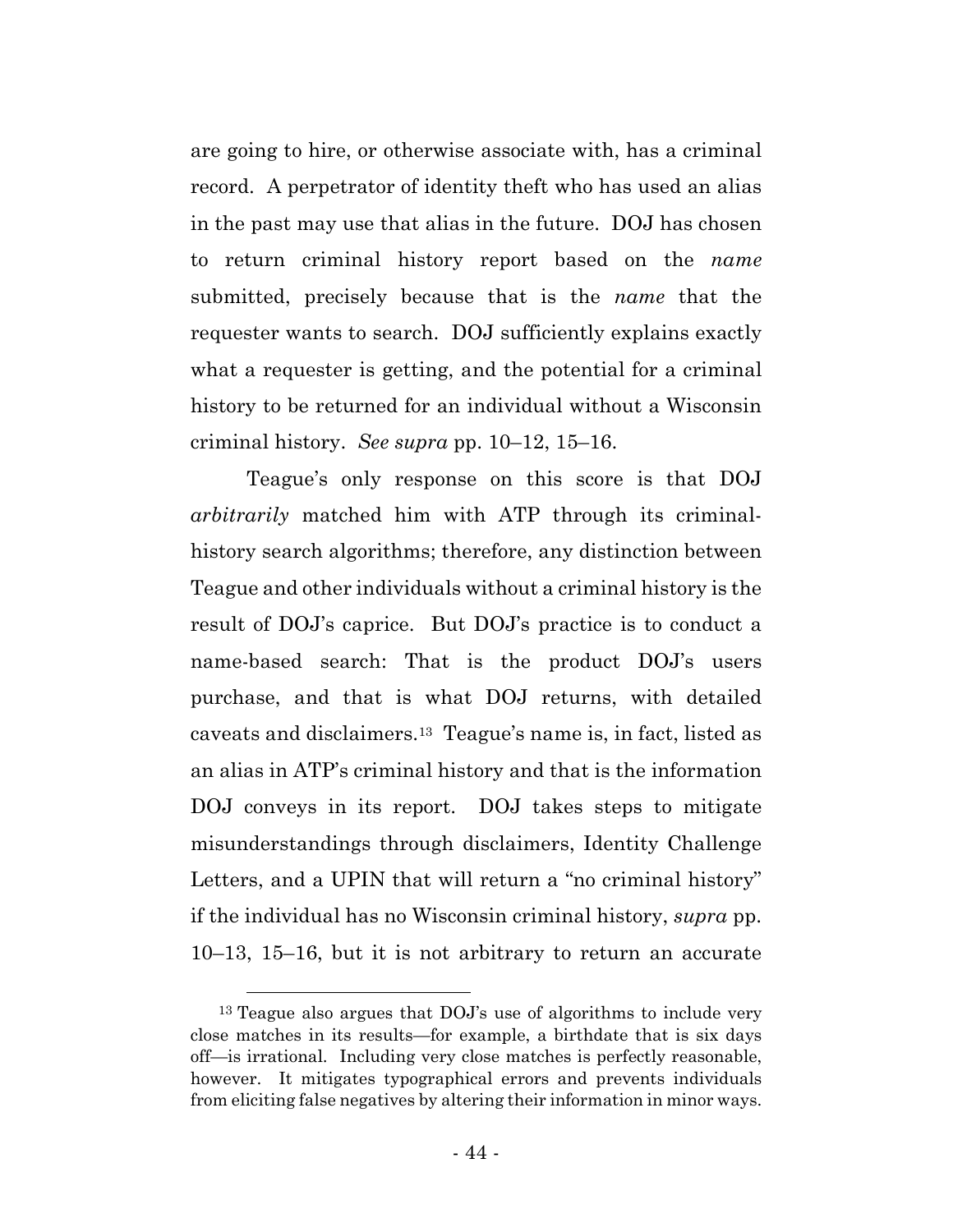result to a name-based query for records containing that particular name under the current system.

*Criteria 2: The Distinction The DOJ Practice Makes Is Highly Germane To The Purpose Of The Criminal Database System.* The purpose of DOJ's name-based criminal history search is to transmit accurate criminal histories to those who submit requests. That is exactly what DOJ does: users submit a name-based query, and DOJ returns, with appropriate disclaimers, a criminal record that contains that name. Because a criminal may use an alias, searching "ALL names in the database, including aliases," Supp. App. 7, is essential in determining whether a criminal record is associated with the name-based search. Without searching aliases, requesters could easily be "trick[ed]," App. 30, by job applicants or others submitting a false name to the requester.

Teague responds by claiming that DOJ's system "does nothing to help requestors distinguish between the innocent and guilty." Teague Br. 26. But as described *supra* pp. 10– 12, 15–16, DOJ repeatedly informs requesters that "a namebased check may pull up a criminal record that does not belong to the subject of the record." Supp. App. 5. DOJ only has the information submitted by the requester: at a minimum, a name and date of birth. The requester is the one in possession of other potentially relevant information, and DOJ warns requesters to carefully "compare the information reported on the response to the other information you have obtained about that person," and before making any "final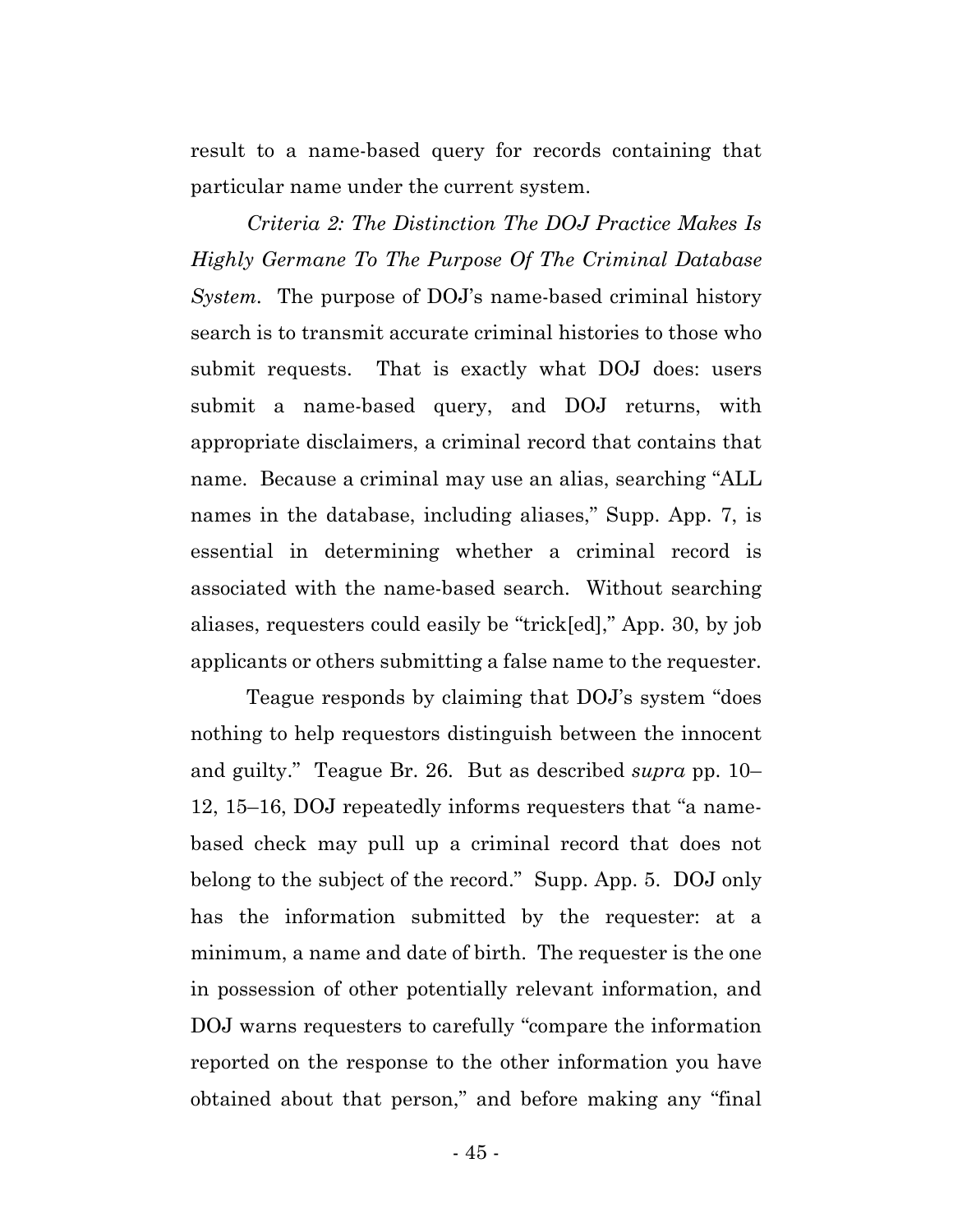decision adverse to a person based on a criminal history response," notify the person of his or her "right to challenge the accuracy and completeness of any information contained in a criminal history" and the process for making such a challenge. Supp. App. 7.

# **B. Teague's Substantive Due Process Claim**

Teague argues that the alias name policy violates the substantive component of the Due Process Clause; that is, it deprives him of a protected liberty interest without due process of law. In addition to mandating due procedure before a deprivation of life, liberty, or property, the Due Process Clause has been interpreted to protect substantive rights as well. *See Washington v. Glucksberg*, 521 U.S. 702, 719–20 (1997).

*Glucksberg* established a two-part method for determining whether a substantive right is protected by the Due Process Clause. *Id.* at 720–21. "First," the right must be "objectively, deeply rooted in this Nation's history and tradition and implicit in the concept of ordered liberty, such that neither liberty nor justice would exist if [it was] sacrificed." *Id.* (citations omitted). "Second," there must be "a careful description of the asserted fundamental liberty interest." *Id.* at 721 (citation omitted).). The test is a demanding one; indeed this Court has noted the Supreme Court's "reluctance to expand the concept of substantive due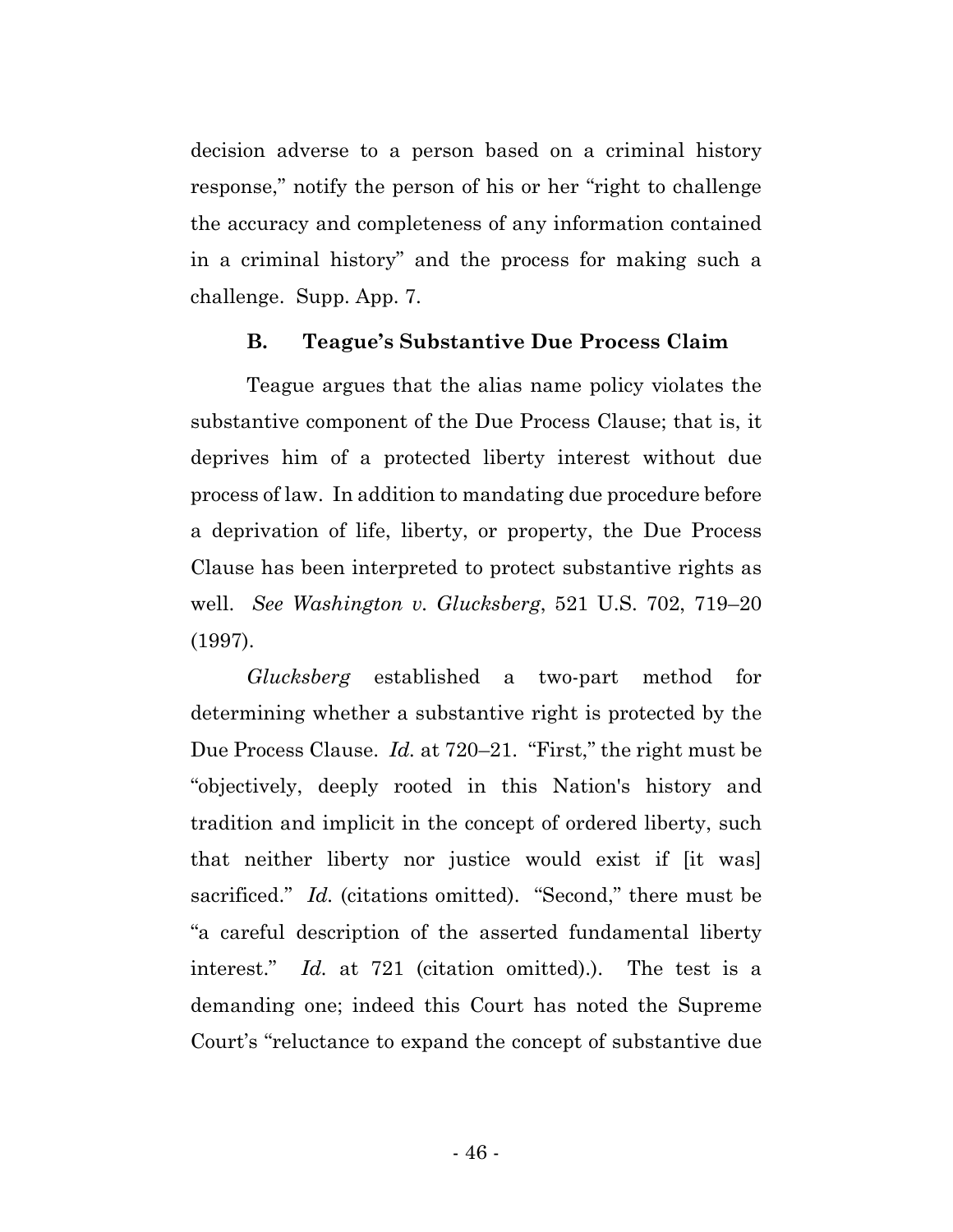process." *Thorp v. Town of Lebanon*, 235 Wis. 2d 610, 641, 612 N.W.2d 59 (2000).

Teague does not expressly define the right he wants to vindicate, but he appears to claim a right not to have his name listed as an alias in a criminal record of someone else who has, in fact, used that name in the past in the commission of a crime. Whatever the right he claims, it appears that he thinks DOJ's process of accurately responding to a namebased query with a criminal record containing the searched name violates it.

Such a right is not "deeply rooted in this Nation's history." *Glucksburg,* 521 U.S. at 721. If anything, this Country has a deeply rooted tradition of *not* keeping criminal conviction records a secret. *See Nixon v. Warner Comms., Inc.*, 435 U.S. 589, 597 & n.8 (1978) (recognizing the public's "general [common law] right to inspect and copy public records and documents, including judicial records and documents," and noting that the right "has been recognized in the courts of the District of Columbia since at least 1894"). Moreover, this right cannot be "careful[ly] descri[bed]" as *Glucksberg* requires. Teague claims the right, as a matter of constitutional law, to prohibit the State from distributing accurate information to the public. Under Teague's description of the right, it is hard to determine when the government would be allowed to distribute accurate information, and when it would be prohibited from distributing it.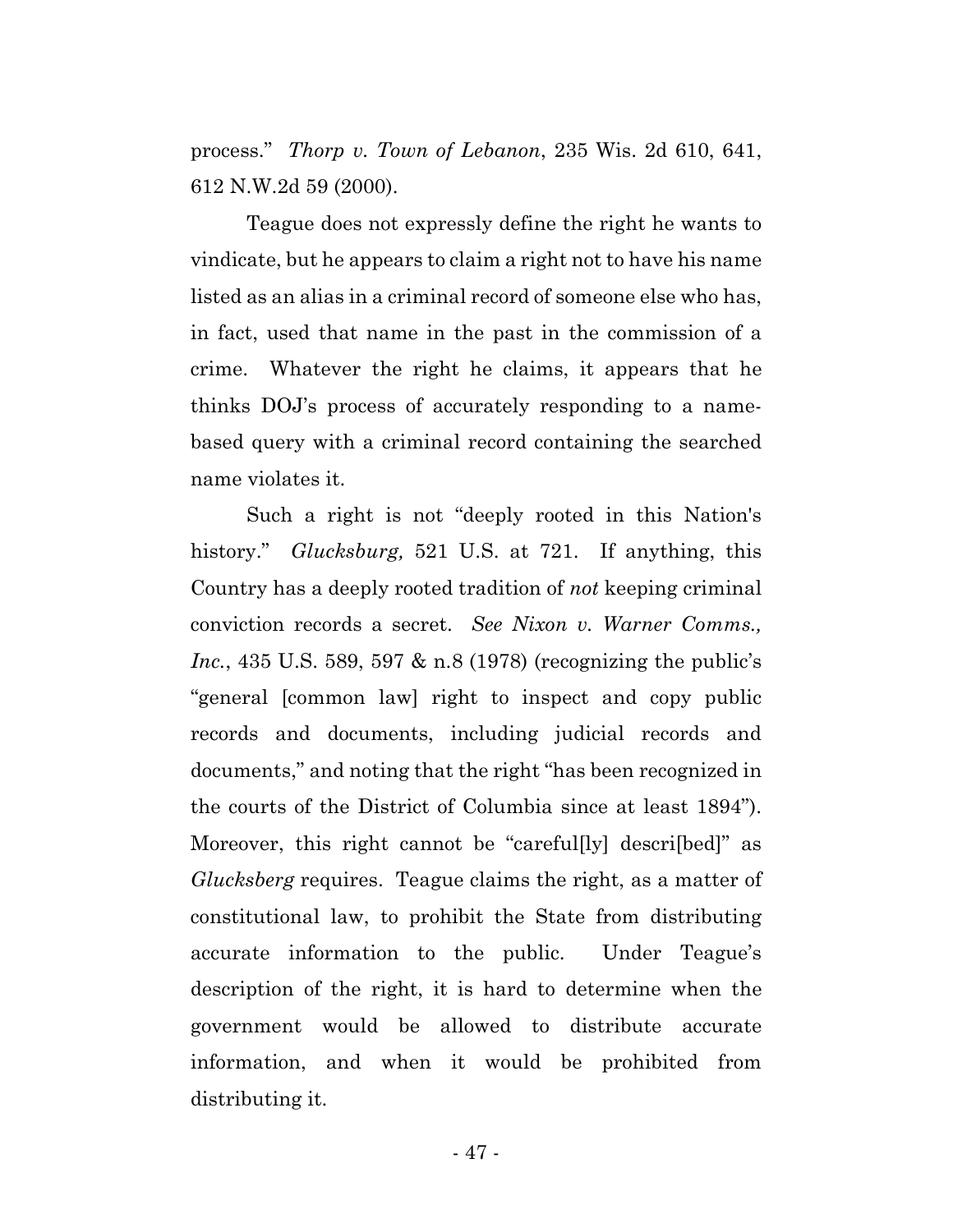Teague has no serious counter argument. He attempts to characterize his claim as a corollary to the right to be free from being adjudged a criminal without due process, but DOJ's practice is wholly disconnected from declaring Teague himself to be a criminal. Indeed DOJ's search results affirmatively state that ATP, not Teague, is the one with a criminal history, and that "Dennis Antonio Teague" is an alias ATP has used. This record is distributed with all the repeated caveats and disclaimers, as explained *supra* pp. 10–12, 15– 16.14

# **C. Teague's Procedural Due Process Claim**

Two components make up a claim invoking the procedural component of the right to due process. *Aicher*, 237 Wis. 2d 99, 9 80. First, the plaintiff must have a protected liberty or property interest, and second, that interest must have been deprived without due process of law. *Id.* The Court of Appeals resolved this claim on the first component, whether a protected interest has been deprived. App. 31–33. In his brief, Teague only asks this Court to reverse that holding and remand for an inquiry on the second component, namely whether he received the process he would be owed. Teague Br. 34.

 <sup>14</sup> Teague uses *McDonald v. City of Chicago*, 561 U.S. 742 (2010) and *Obergefell v. Hodges*, 135 S. Ct. 2584 (2015) for the main support of his substantive due-process claim. *McDonald* dealt with the incorporation of the Second Amendment, 561 U.S. at 749–50, and *Obergefell* dealt with the right to same-sex marriage, 135 S. Ct. at 2593. Neither of these cases are helpful here.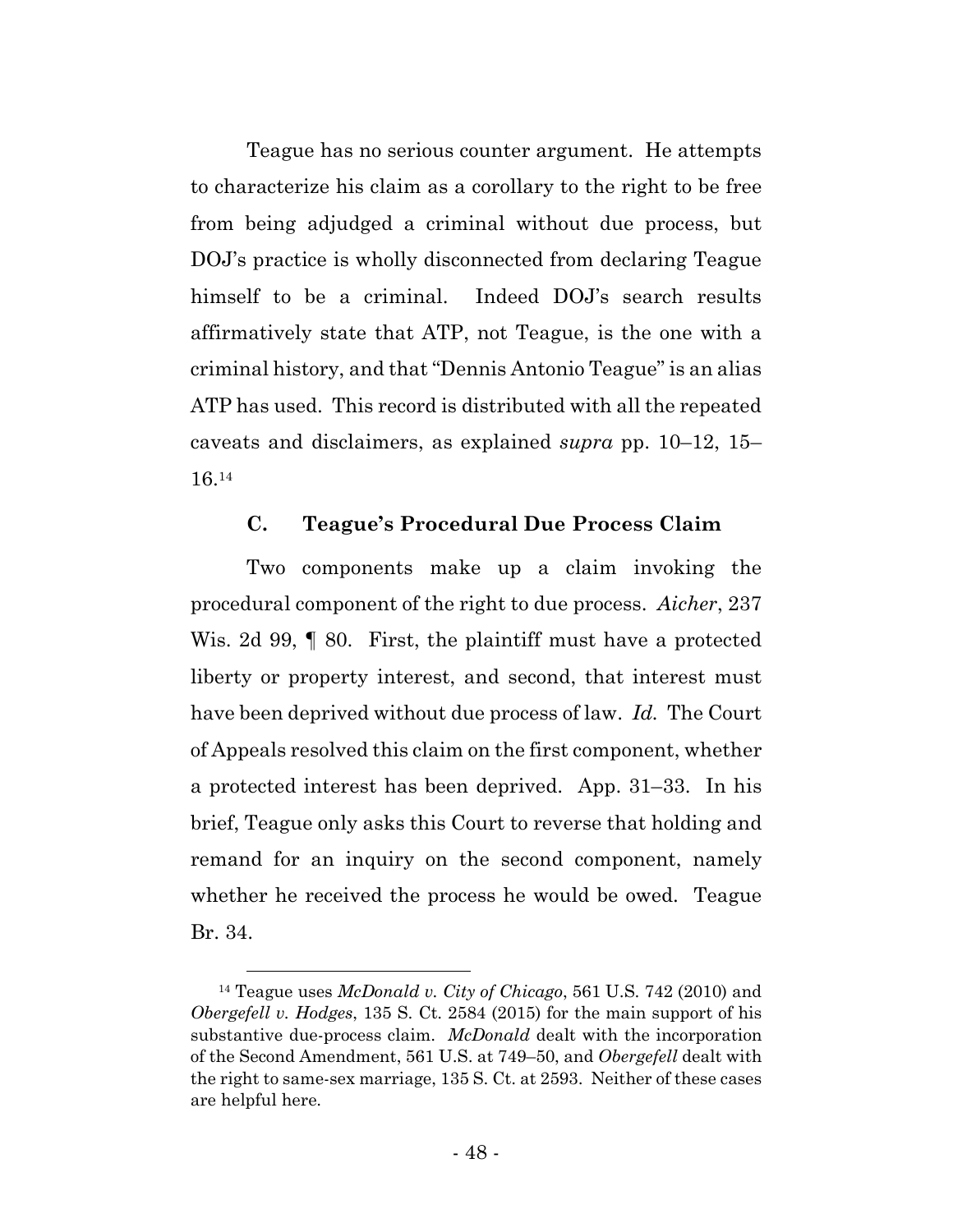Teague claims that DOJ's practice stigmatized his reputation by associating him falsely with criminal activity. He claims that this stigma alters his rights in a tangible way because he will be required to prove that the criminal record that is generated from a search of his name is not in fact his own record.

"[R]eputation alone, apart from some more tangible interests such as employment, is [n]either 'liberty' [n]or 'property' by itself sufficient to invoke the procedural protection of the Due Process Clause." *Paul v. Davis*, 424 U.S. 693, 701 (1976). Therefore "injury to reputation alone is not protected by the Constitution." *Weber v. City of Cedarburg*, 129 Wis. 2d 57, 73, 384 N.W.2d 333 (1986). In order to establish a protected liberty or property interest based on an injury to repudiation, Teague must show "stigma plus." *Id.* (citing *Paul*, 424 U.S. at 699, 701, 706, 708–09). That is, Teague must show an injury to reputation *plus* the infringement of a legal right or status. *See id.* He can show neither.

DOJ's name-based search system does not harm Teague's reputation in any constitutionally cognizable sense. DOJ allows users to conduct a name-based search of its database. In response to a name-based search, DOJ accurately will return the information it has on the name. Here, "Dennis Antonio Teague" appears as an alias for ATP, and so DOJ returns ATP's history, with appropriate disclaimers. This implicates neither a legal right nor status.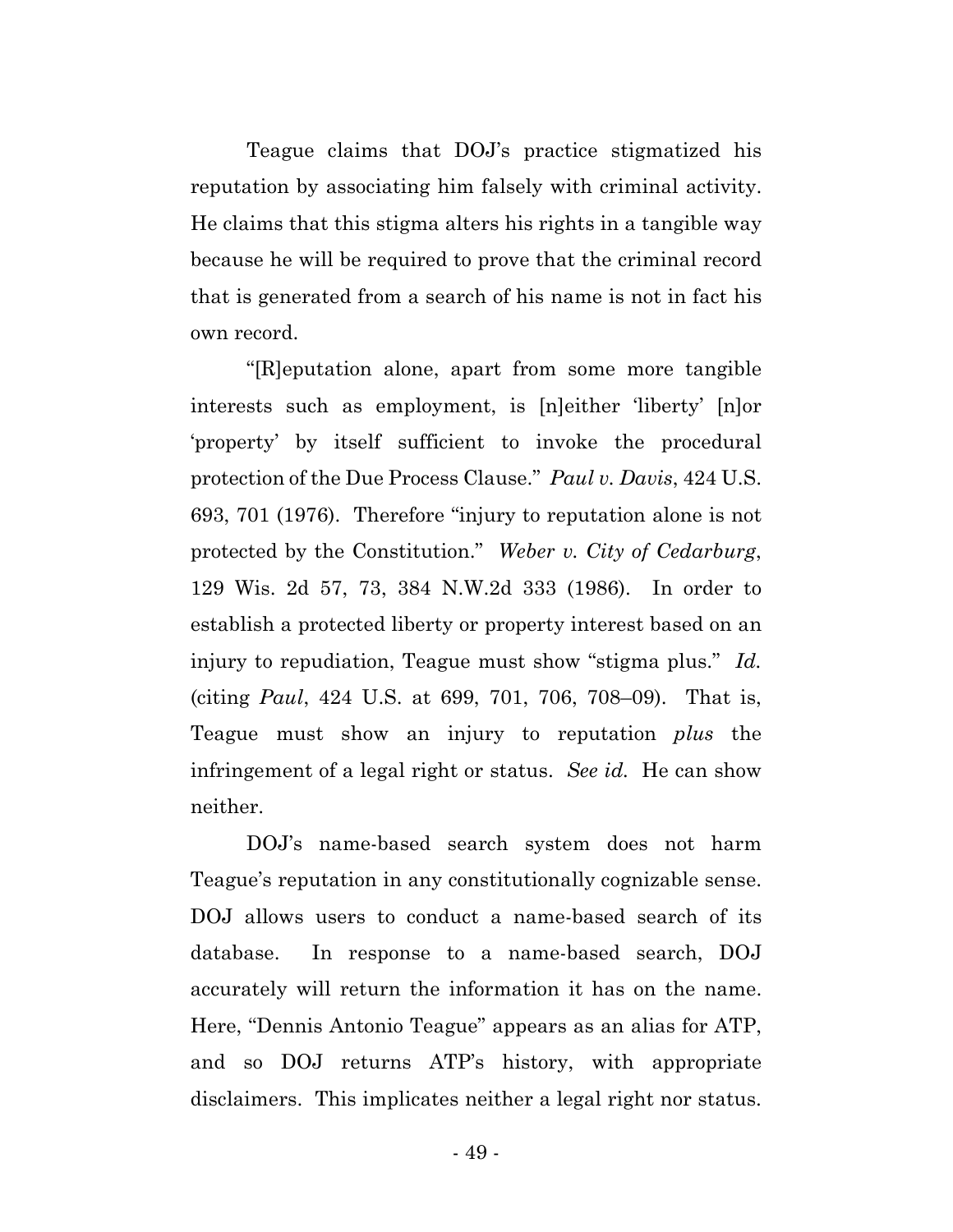Indeed, the circuit court specifically found that Teague had not suffered from *any* loss of employment as a result of DOJ's policy. App. 55–56.

Teague cites numerous cases from different jurisdictions explaining the level of employment impairment necessary to establish the infringement of a protected liberty interest. Teague Br. 30–34. But none of these cases are helpful to him because he has not demonstrated *any*  meaningful impairment. He also argues that the mere inclusion in the database should satisfy the "plus" requirement, but inclusion alone is not an alteration of any legal right.

### **CONCLUSION**

The judgment of the court of appeals should be affirmed.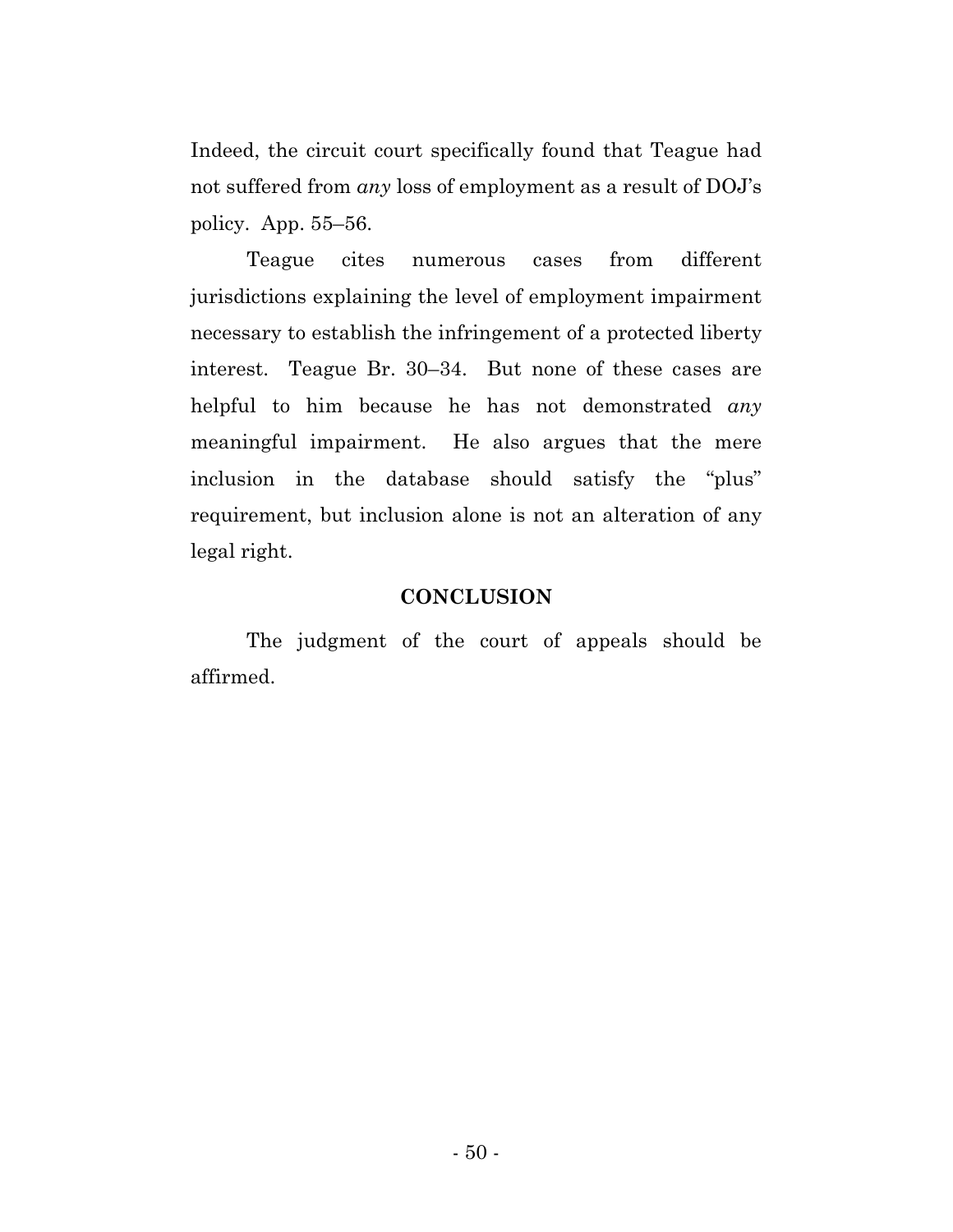Dated this 8th day of September, 2016.

Respectfully submitted,

BRAD D. SCHIMEL Attorney General

MISHA TSEYTLIN Solicitor General

DANIEL P. LENNINGTON Deputy Solicitor General State Bar #1088694 *Counsel of Record*

Wisconsin Department of Justice 17 W. Main Street Post Office Box 7857 Madison, Wisconsin 53707-7857 (608) 267-8901 (608) 261-7206 (Fax) *lenningtondp@doj.state.wi.us* 

Attorneys for Defendants-Respondents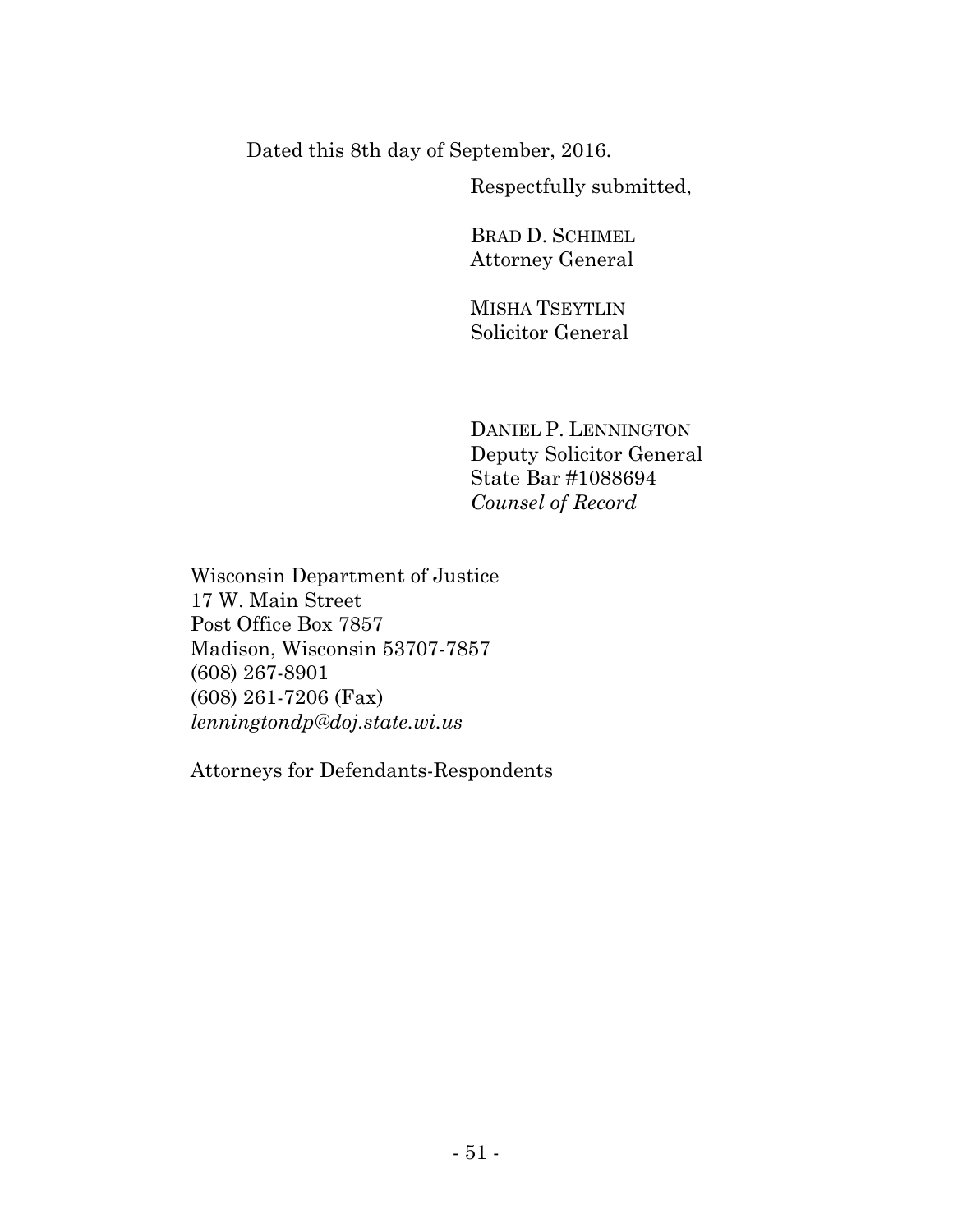# **CERTIFICATION**

I hereby certify that this brief conforms to the rules contained in Wis. Stat. § 809.19(8)(b), (c) for a brief produced with a proportional serif font. The word count of the portions of this brief identified in Wis. Stat. § 809.19(8)(c)1 is 10,336 words.

Dated this 8th day of September, 2016.

DANIEL P. LENNINGTON Deputy Solicitor General

\_\_\_\_\_\_\_\_\_\_\_\_\_\_\_\_\_\_\_\_\_\_\_\_\_\_\_